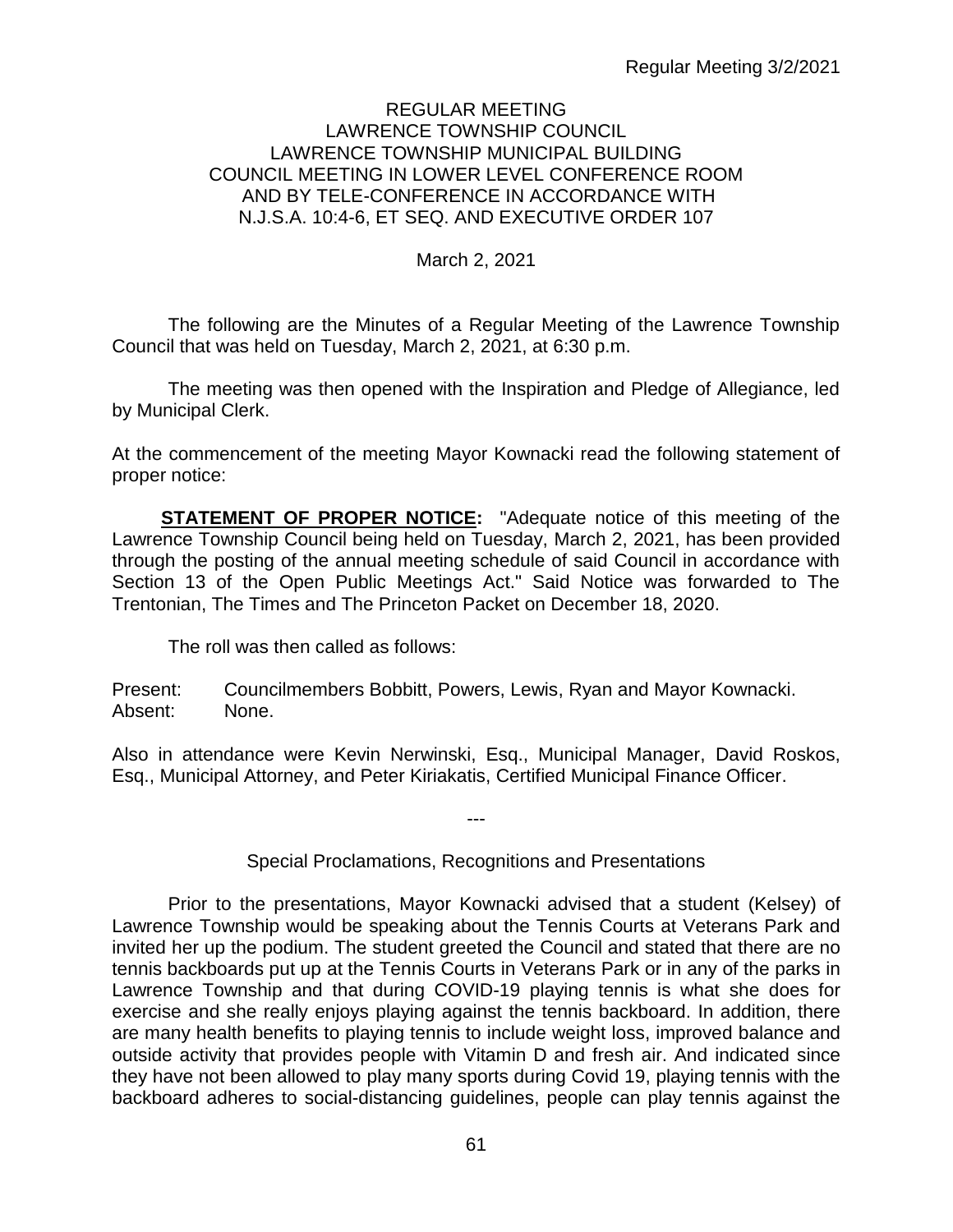backboard without having a partner, the high school seniors can use it to practice on instead of the public courts and people of all ages can play tennis against the backboard. In closing, she asked if the Council would consider her proposal which would be greatly appreciated and she would be happy to fund raise money to help pay for it. She then thanked the Council for their time and consideration.

Mr. Nerwinski thanked the Student for the awesome presentation and indicated if the Council instructs him he will work towards getting some information concerning the cost and he will also reach out to the Lawrence Township Public School System to see if they would like to partner with Township. He then requested that the student leave her contact information or contact him tomorrow so they can work together to get the project done.

Mayor Kownacki stated that Nancy Bergen, Superintendent of Recreation and Gregory Whitehead, Director of Public Works, would be presenting their 2021 Budget presentations this evening. He then turned the floor over to Ms. Bergen.

 $\sim\sim\sim$ 

#### *2021 Municipal Budget Presentation Nancy Bergen – Superintendent of Recreation*

Ms. Bergen greeted the Council and distributed handouts to everyone regarding her 2020/2021 budget presentation for the Lawrence Recreation Department that is comprised of the Office on Aging/Senior Center and the Special Events Divisions which fall under the Superintendent of Recreation. She imparted that the goal of the Recreation Department is to provide recreational programs that enrich the quality of life for Lawrence residents by promoting an active lifestyle and encouraging social interaction.

Ms. Bergen proceeded to highlight the following items relative to the Recreation Department:

- **Recreation Department Team Lineup** Recreation Advisory Committee, Senior Citizen Executive Committee, Recreation Office, Special Events and Office on Aging, Patriotic Committee and Lawrence Nature Center. The Recreation Department/Office of Aging Staff - Jeffery Radice, Recreation Leader, Megan Cook, Part-Time Recreation Clerk, Lillian LaSalle, Executive Director of Office on Aging, Coral Phillips, Senior Citizen Program Aide and two Part-Time Drivers - Ron Dziminski and Mark Lenarski, part-time drivers for the Senior Center.
- Ms. Bergen advised that the Recreation Department is dedicated to creating and providing active and passive recreation opportunities in order to promote social, cultural and physical well-being and improve the quality of life for all Lawrence residents as it relates to planning, promoting and coordinating programs and activities for the township residents; park management-planning, development of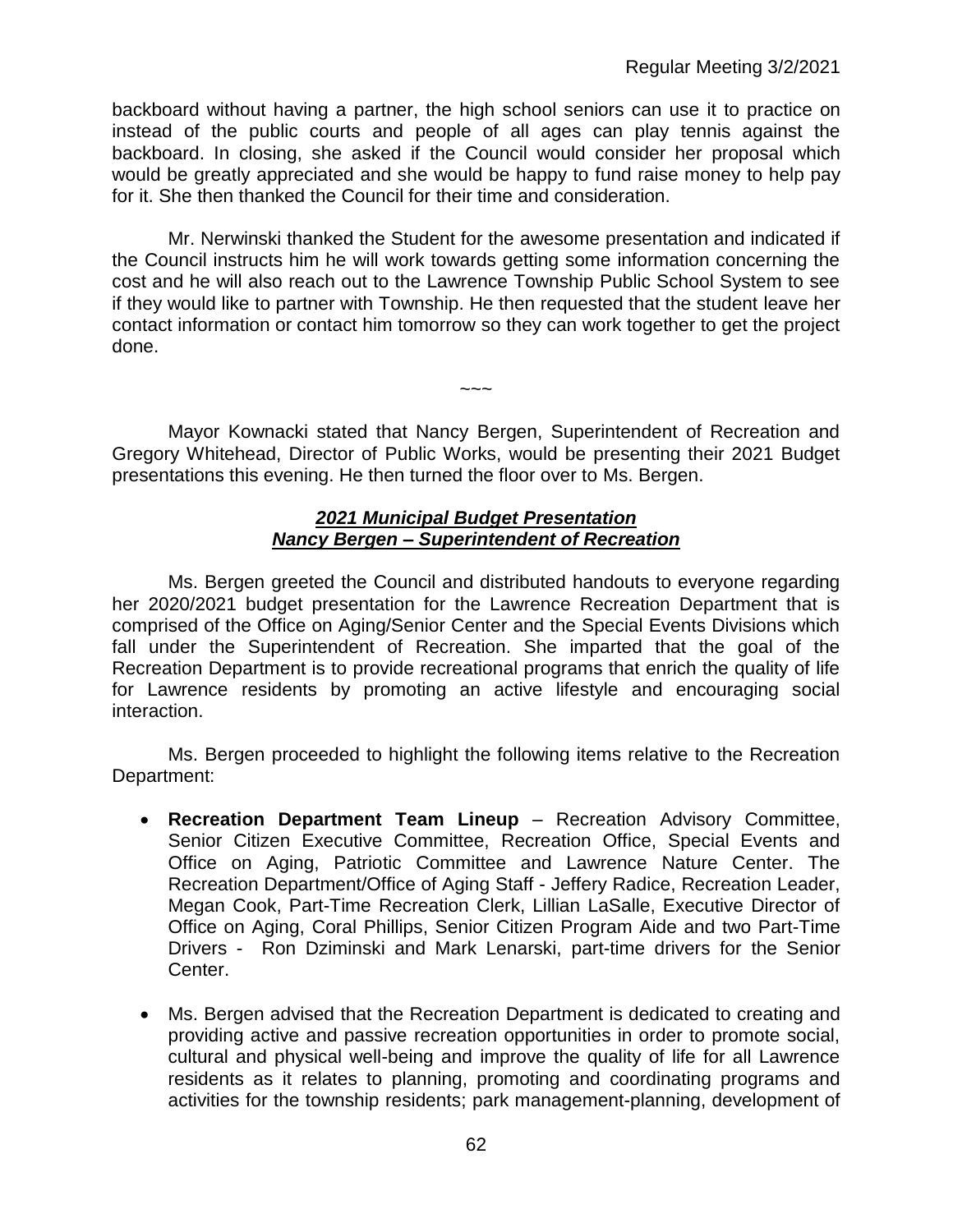park areas and recreation facilities; special events programming-planning and implementing; public relations, program promotion, community relations and customer service; Recreation Department operating with three full time employee, and working with many part time staff employees, volunteers, and community committees who play a critical role in coaching, teaching and leading many of the activities as well as providing additional recreational opportunities for many special interest groups; the Department covering a wide range of interest, including passive and active activities as well as cultural and special celebrations, for residents of all ages from preschool and school aged children to young adults and senior citizens and all the scheduling and management of parkland activities being organized through the Township Recreation Department.

• **New Game Plan** – Ms. Bergen stated that Lawrence Recreation Department like everybody else faced unparalleled program and special events impacts brought on by COVID-19; but the department continued their commitment to respond to the community needs and to provide programs at the expected level of service even during the pandemic. They had to figure out how to adjust and provide their services to the community during the COVID-19 as a lot of their programs and events were impacted by the pandemic but they did adapt to a New Game Plan by incorporating some new programs and reinventing some.

Ms. Bergen proceeded to highlight some of the programs they did in 2020 as follow: *Clue Scavenger Game at the Parks for all ages; Community Gardens that included over 100 happy participates; 22 Miles of Smiles Fitness Challenge and T-Shirts for all ages including seniors; Room on the Broom Story Walk at Village Park; Halloween House Decorating Contest that was big hit; added a Photography Class; Adult Yoga Class at the park; Hiking Classes for the kids; Nature Explorer Classes at the Lawrence Nature Center; Drive Through Lighting with Public Works and Police Department which PW spent a lot of time and energy on and helped out on tremendously; Jungle for Joy Bells at the Park which was a big hit; Grinch Scavenger Hunt which they partnered with the Police Department on and they finished off the year with the Stomp Out 2020 NYE Kit Giveaway where they gave out bubble wrap and 2021 gift packets.* 

Ms. Bergen noted the Budget Packet also includes samples of the 2020 Recreation Department Program and Event Promotional Flyers they used to promote the programs.

• **2021 Recreation Department Goals** – Ms. Bergen reported the Department's primary goals for this year (2021) will be to improve and promote their programs as well as add additional programs within the needs of the community while following local and state health guidelines. She then reviewed the following goals that they are looking forward to: the new Township website and Facebook page to be able to promote some of the activities and encourage participation throughout the community for their programs; adding additional adult and children's programs while following all guidelines; offering additional programs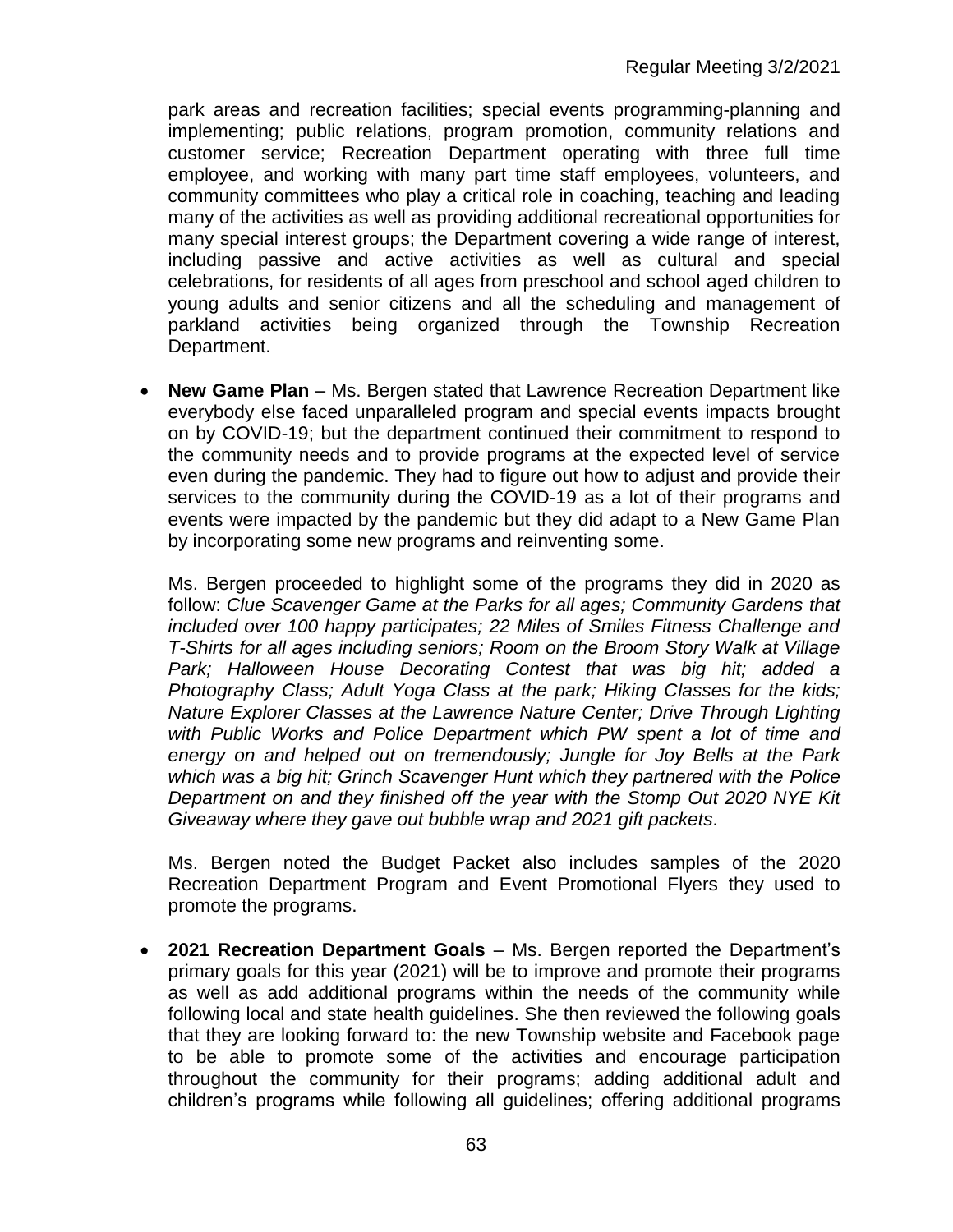and activities at the Nature Center and continuing to develop the Nature Center; creating an outdoors basketball league; creating a basketball clinic; organize a Theater in the Park; change up some of the summer camps; go back to Art in the Park which was a big success and continue to work with the Mayor's Wellness Campaign.

• **Lawrence Township Special Events** – Ms. Bergen stated that the Recreation Department with the help of their Volunteer Committees is responsible for planning and coordinating several special events and celebrations. Unfortunately, in 2020 due to the pandemic many of their annual special events were cancelled. They were able to adjust some of their events and bring the community the events in a different and unique way.

Ms. Bergen noted the 2020 Planned Colonel Hand March (Same) but in 2021 they did a Colonel Hand History Video; 2020 Memorial Day Ceremony and Parade (Cancelled) and a Memorial Day Ceremony-Video was done; 2020 Independence Day Fireworks (Cancelled) but they did a Fourth of July Chalk Walk; Community Day (Cancelled) but they did various Community Events and Contest; Veterans Day Ceremony and Lunch (Cancelled) but they did a Drive Thru Veterans Day Lunch and mask Giveaway and for the Township Municipal Tree Lighting was cancelled as but they did a Drive Thru Township Municipal Tree Lighting with the Public Works Department.

Ms. Bergen further noted that they hope to do the 2021 Special Events as they have in the past; but they may need to adjust some.

• **Office on Aging/Senior Center** – Ms. Bergen reported that the Lawrence Township Office on Aging/Senior Center continues to be a hub of activities providing socialization, nutrition and recreation programs geared toward keeping Lawrence Township seniors 60 and older active, healthy and happy. Unfortunately, they had to temporarily close the Senior Center in March 2020 due to the COVID-19 and to protect the vulnerable population. But, during that time Office on Aging was able to continue to their strong commitment to the senior community by providing many programs and services.

Ms. Bergen proceeded to highlight the following items relative to the Office on Aging:

• Ms. Bergen stated that Lillian LaSalle, Executive Director of Office on Aging, wrote a lot of handwritten letters to the seniors which they really appreciated and they did a food drive that allowed them to distribute over 200 bags of food to the seniors, and indicated the community really came together and donated a lot for the senior's and they really appreciated it as the Office of Aging received a lot of thank you letters from the seniors. They also did daily contact calls and wellness checks and a couple of Drive-Thru events but one in particular was a Root Beer Float with ice cream distribution which the seniors liked.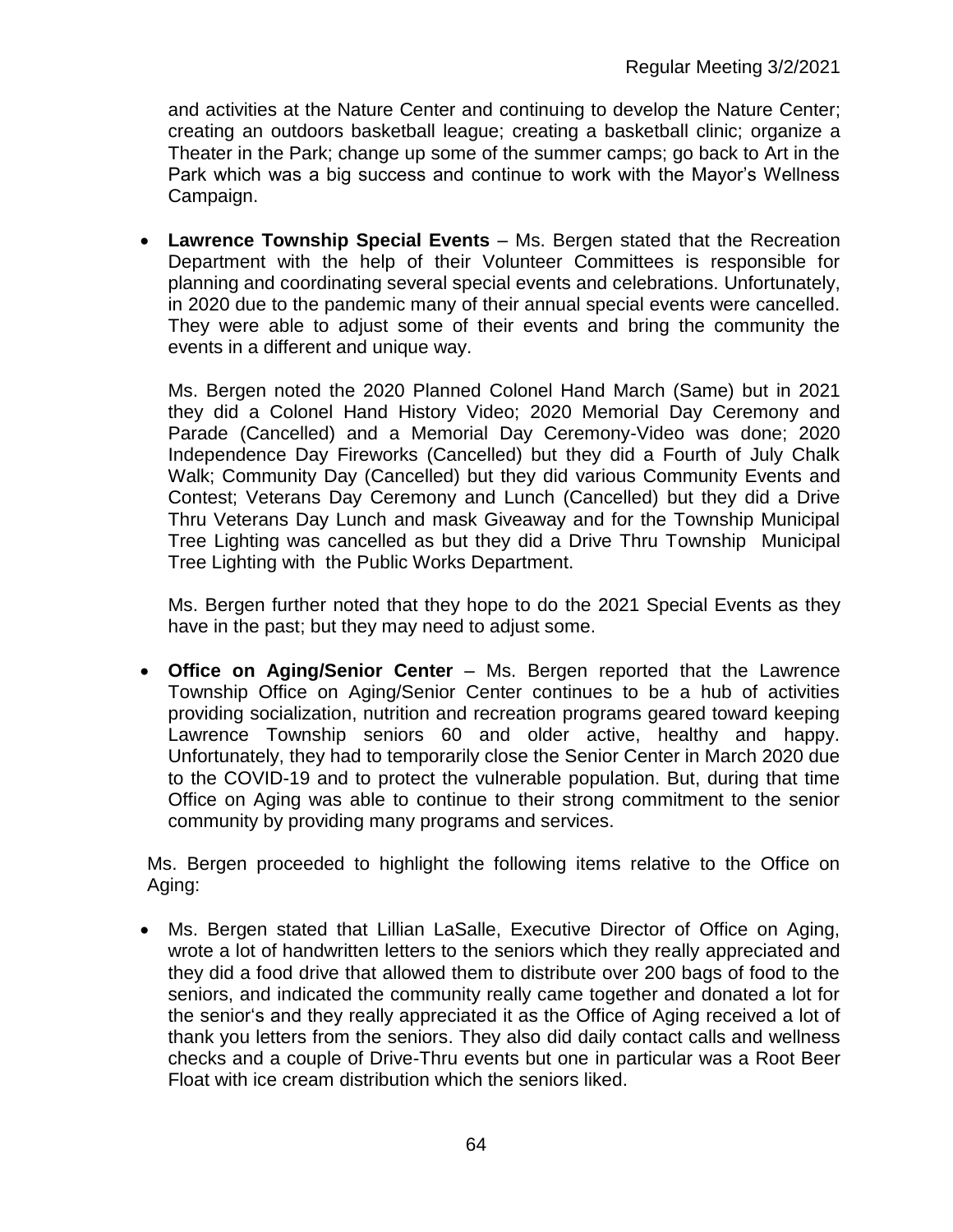Ms. Bergen noted they moved a lot of activities outdoors to the parking lot such as – Art in the Park, Hula Hoop Fitness in the park which the senior really enjoyed. Also, the community came together and did a lot for the seniors that allowed them to give out lots of Good Bags to the seniors as well.

• 2021 Senior Center/Office of Aging Goals – Ms. Bergen reported their primary goals for the Office on Aging this year will be to implement the reopening plan for the Lawrence Township Senior Center and add additional programs and services for the needs of the senior community while following local and state guidelines being the senior's really miss that comradery. And indicated they have a new Front Desk reception area thanks to public works that is nice once they return to the Senior Center. Additionally, they will continue to do wellness checks on the seniors, continue to research trending needs for the senior community for services and programs during this time and continue to work with the Lawrence Health Department on relaying important information to Lawrence Township Seniors concerning vaccines or any other information.

Ms. Bergen advised that the Recreation Department, Office on Aging and Special Events operating budget remains the same for 2020.

In closing, Ms. Bergen acknowledged and thanked the Council and Municipal Manager for their support and participation in the Recreation Department/ Office on Aging special events and members of the 2019 Patriotic Committee, 2019 Senior Executive Committee, 2019 Recreation Advisory Committee and the 2019 Friends of the Nature Center for all of their help with the activities, programs and special events. She then opened the floor for questions and comments.

Mayor Kownacki stated under 2021 Special Events this year the 20<sup>th</sup> Anniversary of 911 should be added and tomorrow night the Patriotic Committee will be meeting to discuss the details which he will keep the Council apprised on.

Councilman Powers stated just to see the volume of activities and programs done during Covid-19 is just incredible. They could have just said due to COVID the Recreation Department is shutdown but they did not…so kudos to the Recreation Department; particularly, for the outdoor activities which he feels was really appreciated.

Councilman Powers went on to discuss the frustration many seniors are having including his mother and father-in-law with getting registered for an appointment to get the Covid-19 vaccine and inquired if anything was being done with the Office of Aging in terms of helping the seniors get registered. Ms. Bergen replied that they are working with the Health Department who is doing a great job as far as giving out information and telling people where to go for appointments. And, they have been receiving a lot of telephone calls where they are giving out information and there are a lot of special groups working independently to try and get people appointments for vaccines as well; but scheduling an appointment has been very frustrating for a lot of people.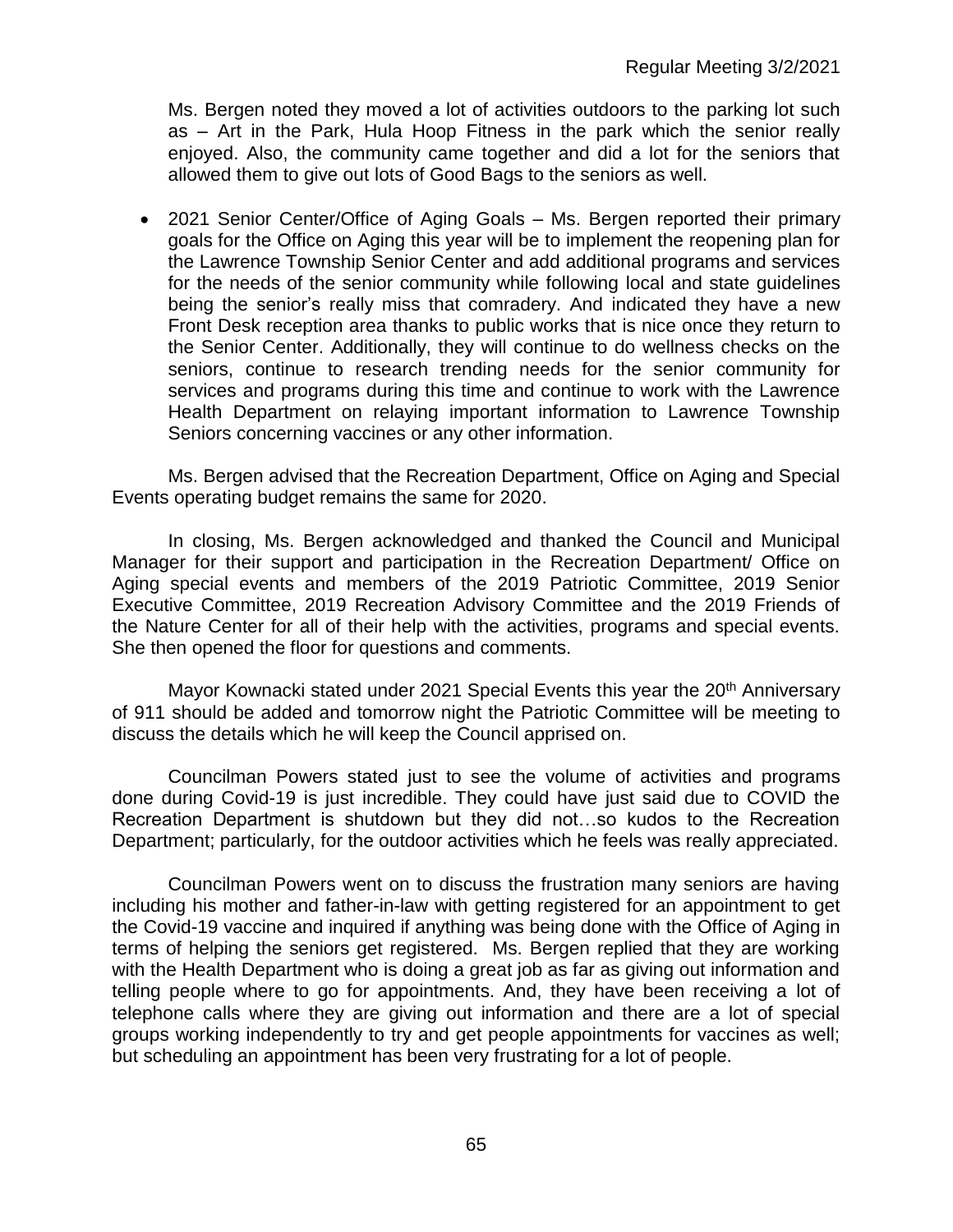Councilman Powers stated in terms of the Lawrence Nutrition Program and luncheon as it relates to the seniors having social interaction with other fellow seniors at the Senior Center he was glad to hear during her report about the Grab n Go lunches and asked if the participation level was the same as when they had the luncheons at the Center or have they seen a decline in participation. Ms. Bergen stated that the participation level is about the same and they do have some new people as they have been able to reach out to people a little bit more.

Councilman Powers further inquired about a tentative timeline for opening the Senior Center. Ms. Bergen replied that right now the Senior Center is being used as a Covid-19 Vaccine Center until March  $12<sup>th</sup>$  so they are hoping by the end of April; but they will not have a full room of bingo. It will be a gradual transition with limited use to the computer room, card games, etc. and with the new front desk they will be able to check people in and do contact tracing. So, the plan is to slowly open it up and once the weather breaks the plan is to do activities outside again as well.

Councilman Powers stated with regards to the Nature Center he always get nervous because of its location in Drexel Woods, sort of off the beaten path in terms of lighting and security of that facility and asked if Ms Bergen was comfortable as to the setup there; especially, at night with the limited lighting. Ms Bergen responded they usually do not schedule a lot of activities at the Nature Center at night. Their summer camps are through the day and they might schedule a Full Moon Walk, Hike or something like that; but agreed the lighting is not the best.

Councilwoman Lewis commended Ms. Bergen on the great she has done during the pandemic and indicated everybody had to improvise to figure out how to deal with this crisis; but she thinks the programs that she and her staff put on really helped to foster that sense of community that people lost because they could not see each other and she would like to thank her and her staff for that. And having done so many of the events she knows they are appreciated as she sees residents when she is out and about and she hears lots of positive feedback…so the events were a great success. And indicated she does not ever want the Covid related events replicated…she would like the success…but not the events. However; she does think that is was a good way to highlight all the parks and all the things they are doing and she thinks it is important to note all of the ways the Recreation Department used social media to get the message out.

Councilwoman Lewis stated Councilman Powers addressed her questions regarding the Senior Center but she is curious as to when she will be talking about the opening of the Summer Camps; because her social media feed is inundated with options regarding the camps. Ms. Bergen replied once they get back all the information regarding the camps as they are still evaluating each of the camps with regards to camp locations, inclement weather, staffing, sanitizing/safety procedures. But, they will be having the Nature Center Camp they are just waiting for a response back regarding staffing; group sizes will change for all the camps as they will not have large groups as they have in the past.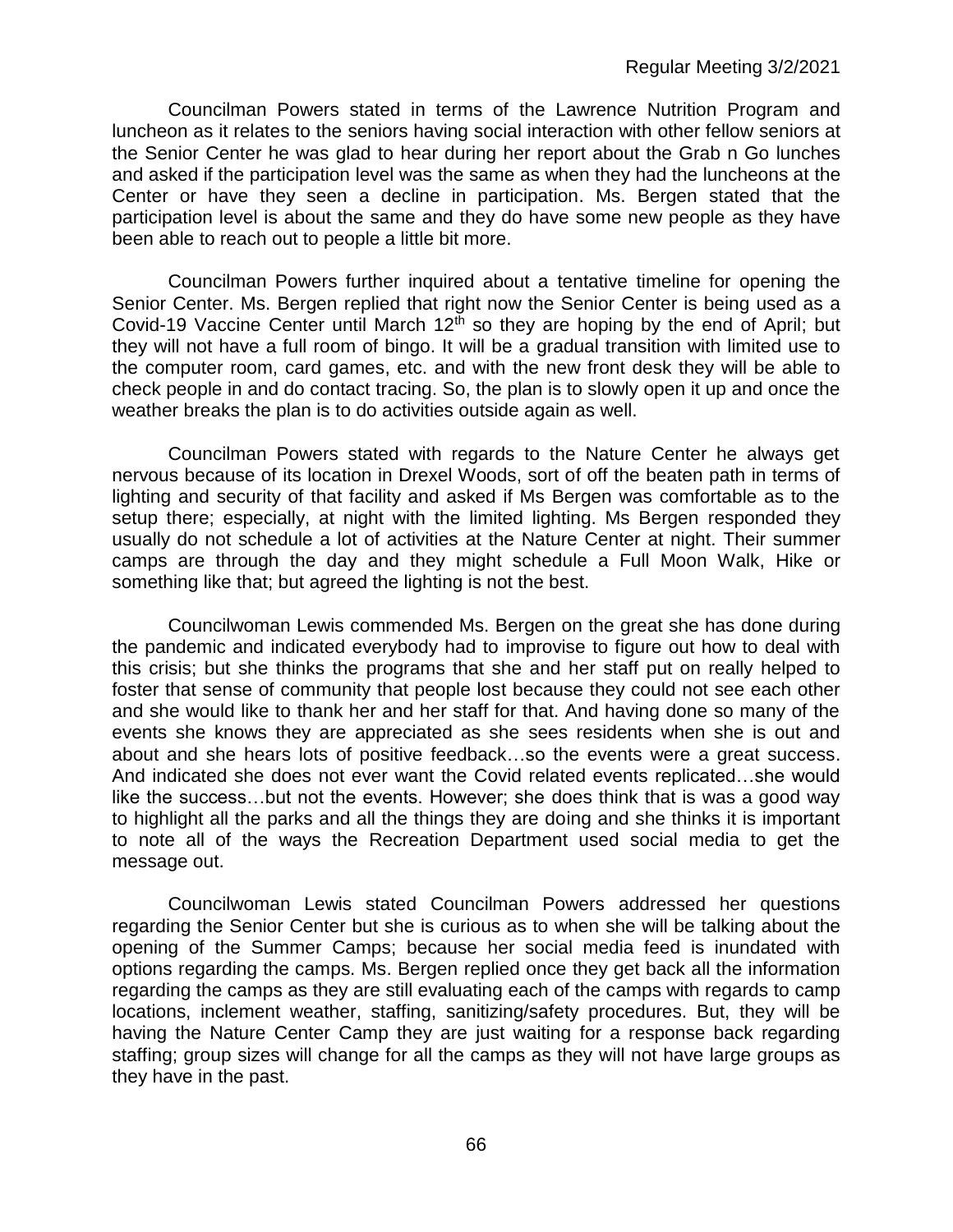Councilman Bobbitt echoed the previous sentiments of members of Council with regards to all the hard work Ms Bergen and her staff have done during these trying times and the great job they continue to do as he knows the pandemic has sort of shaken up their usual routine; but, he'd like to commend her for all the outdoor programs that he thinks was sort of an eye-opener to many residents about some of the parks in the Township and what they can do in the park in terms of events. And indicated a lot of people have talked about the Valentine's Day event at Colonial Lake; especially, the food truck and he thinks it also reminded everyone about how valuable and important the outdoors is and he wants to thank Ms. Bergen for reopening their eyes to that value.

Councilman Bobbitt further stated it was great to hear about the Senior Center and their programs as well because every time he has been over there it always felt like a real sense of having probably been a struggle this past year keeping everyone connected. And, he is really excited to see what is next for the Nature Center being that it is a rough gem that needs to be developed.

Councilman Ryan stated he appreciates everything Ms. Bergen did during the pandemic as they could not have planned for this year and he loves how she used her creativity and imagination with some of the things (even the things she came up with on the website) such as the Nature Trails and the Valentine's Day Walk which was amazing and suggested she do a Spring Fling with cupcakes which would be great. He again thanked Ms. Bergen and her staff for the great work that they do for the Township and repeated his appreciation for all of their hard work along with the Mayor and Council, Mr. Nerwinski and the residents of Lawrence.

Mayor Kownacki thanked Ms. Bergen for everything she has done and asked that she keep up the great work and indicated that her staff is doing a fantastic job and he cannot thank her and her staff enough for helping them get through this year which was a rough one.

Ms. Bergen stated she would like to thank Greg Whitehead, Director of Public Works, and his staff for the great job they have done with the parks as they look fantastic. And indicated how amazing it was to see so many people using the park this year as they could just see people walking around enjoying the park. So, as previously cited, it was good to see the parks being noticed. She then thanked the Council for everything.

Mr. Nerwinski advised that Ms. Bergen really cares about her job and nobody sees it from the outside as much; but for every idea that is realized in the community there are ten (10) other ones that she has worked through and figured out and she is constantly throwing out ideas. And indicated he is proud to work with her as she is dedicated and she did not let the pandemic defeat her or sit back and say let's wait this out and Lawrence Township is really fortunate to have her. As for opening back up, he thinks the vaccines will affect public gatherings so they are waiting to see that guidance. And in terms of the seniors he would love to know what the public health guidance plans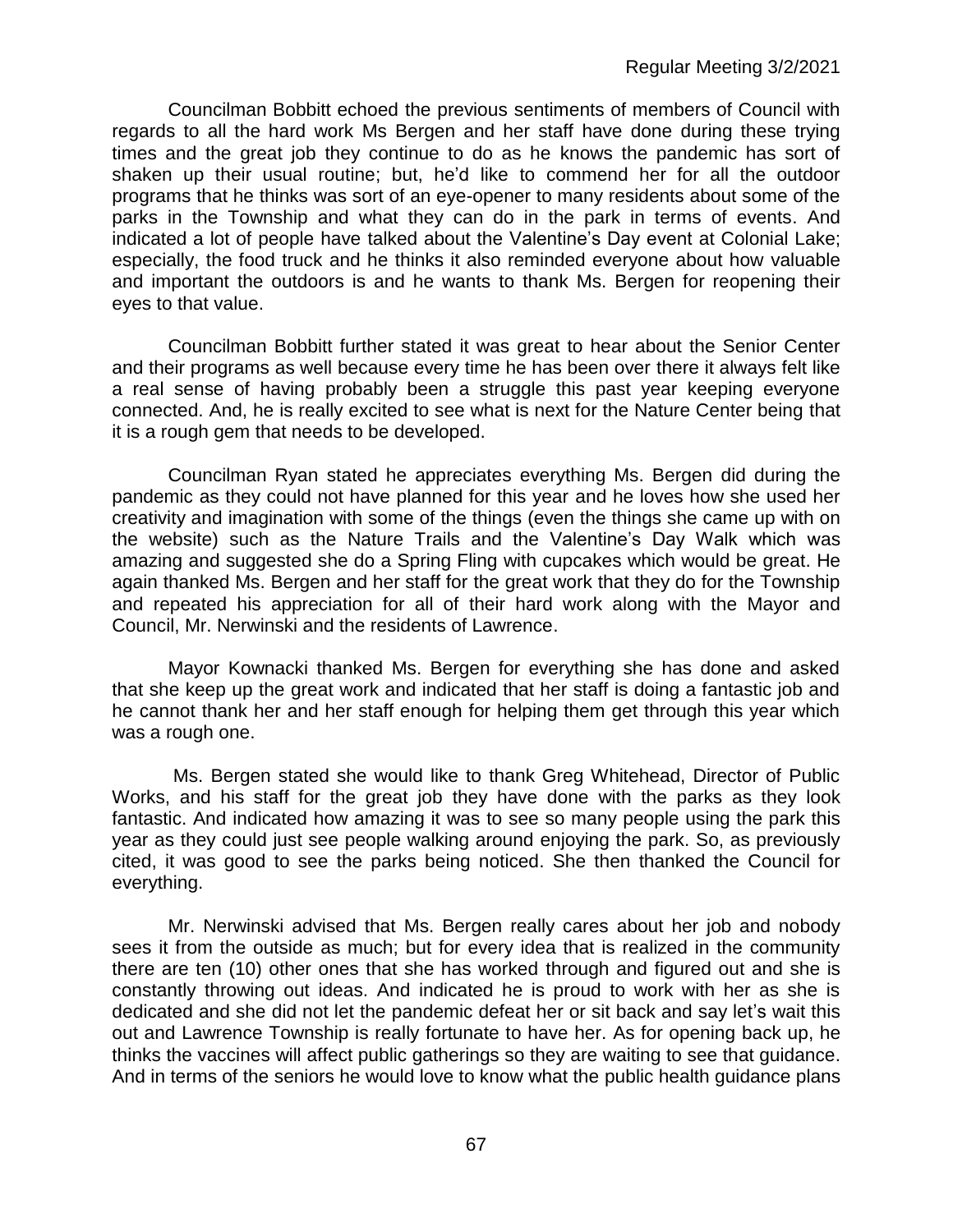are for reopening for vaccinated people as he would like to reopen the Senior Center sooner rather than later which they are planning for.

---

### *2021 Municipal Budget Presentation Gregory Whitehead, Director of Public Works*

Public Works Director Gregory Whitehead greeted Council and imparted he and his staff work really well with Ms. Bergen and her staff and the common goal of the Public Works Department and the Recreation Department is to get the job done and they always work as a team and will continue to assist Ms. Bergen and her staff in any way they can and thanked her for that good cooperation. He then indicated that there are no changes to the operation budget or capital request for 2021.

Mr. Whitehead went on to discuss the winter that was mind-numbing for the Public Works Department and gave credit to all of his employees in Public Works for what they endured and the challenges they had this winter. As for the several weather events that took place in February not counting black ice and other issues just the snowstorms they had about 35 inches of snow, had over 2300 hours of overtime, used over 1700 tons of salt and 8500 gallons of brine to fight through the month of February which is not quite over yet. But, on a positive note, the salt barn they bought a few years ago saved them this year as they would have been without salt given there was a 10 day period where nobody was getting salt except for the State; so, they made over 100 telephone calls to get salt delivered to them and they took in loads on the weekends and holidays and they are now fully stocked again and that just shows how important it is to be self-reliant because sometimes during a storm or disaster there is nobody open and/or nobody to come help, so the things you stock and prepare for are what you have to help you through.

Mr. Whitehead stated in terms of COVID the Public Works Department is still working a little bit of a split shift and the employees have been great in assisting with everything they have been doing in terms of sanitizing and checking-in on their COVID App, doing the split shifts with no complaints and full compliance, sanitizing and wiping the buildings down daily and supplying all the departments with what they need when they can which they will continue to do. With the reopening of the parks they will be sanitizing the playgrounds as much as they can.

Mr. Whitehead provided a general overview of the divisions within the Public Works Department. It is comprised of (31) thirty-one employees encompassing (6) six divisions – Administration (3 employees), Streets Division (13 employees), Parks Division (7 employees), Building and Grounds (4 employees), Vehicle Maintenance (4 employees) and Ecological Facility (Staffed from the Streets Division). Public Works services all municipal roadways, parks, municipal facilities, vehicle maintenance, and the ecological facility operations in conjunction with Princeton. The Department also oversees a multitude of vendors and contracts related to trash removal, recycling, capital improvements and general services.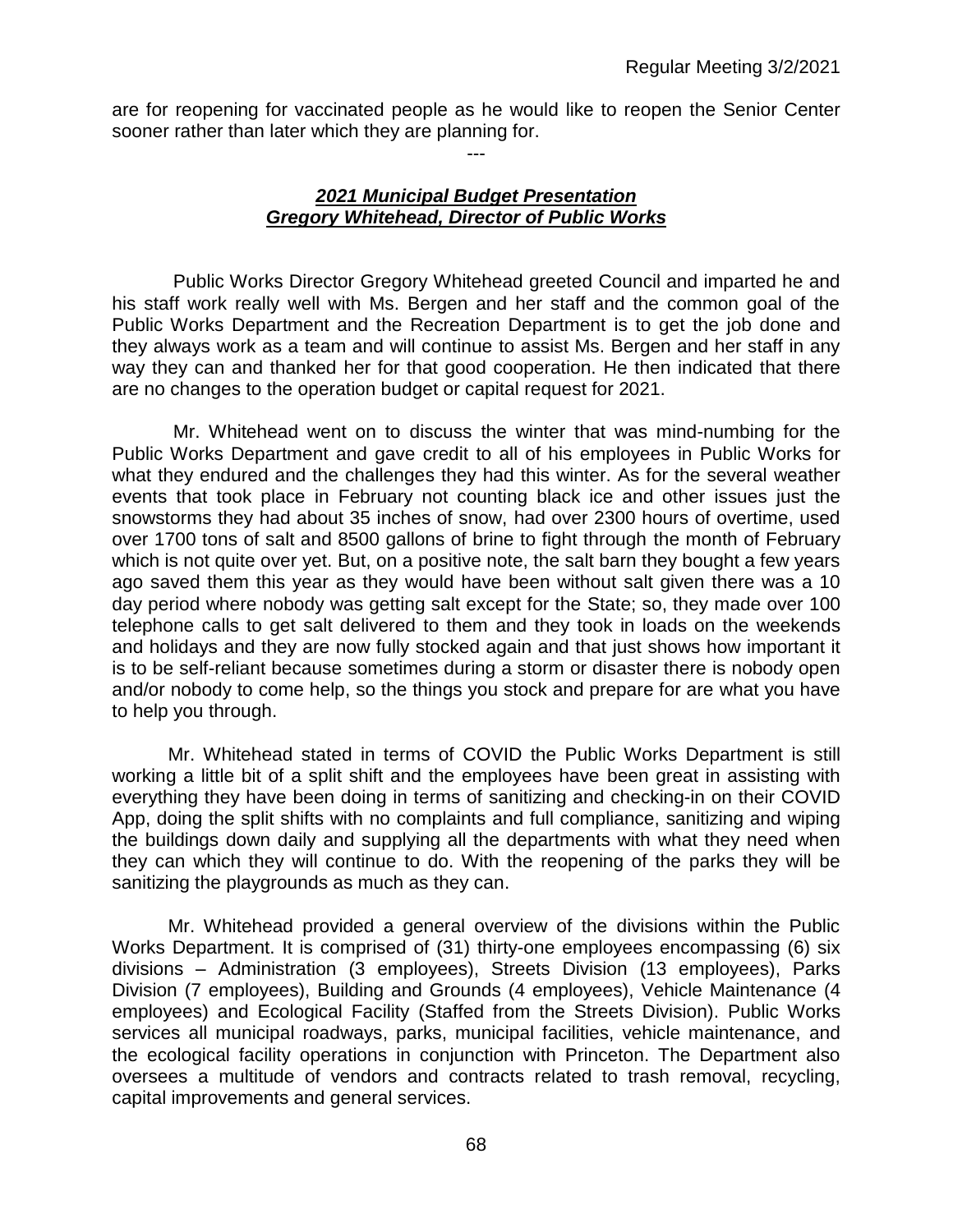Mr. Whitehead then reported on the following items:

• **Accomplishments for 2020** – 2020 Surplus Auction total sales \$83,024.06; Major contracted tree project – Removal/ Trimming; New wood chip delivery program – 188 Deliveries; Assisted in the purchasing process and delivery of two new firetrucks, one new ambulance; 2020 paving program with paving left over for the spring; assisted with the solar initiative; Veterans Park restrooms rehabilitation completed; Fall reseeding program – Athletic fields completed; Installation of new park benches (on-going project); Cedar roof replacement – Brearley House; Colonial lake Hydro-raking project completed; New reception area completed at the Senior Center; Police Training Room - Paint and Repairs completed; Concreted floor rehabilitation at Public Works; Veterans Park – New 200-amp electrical panel upgrade; New park sings – Village Park, Colonial Lake Parks; Slackwood Firehouse – Day room rehabilitation; Received two new electric cars ( third vehicle has been ordered); Police – Town Hall new upgraded fire panels; New HVAC unit – Slackwood Fire Company day room; Central Park roof replacements – Pezzicola score building, Little League score building, Pump house at Central Park; EMS – 112 LED fixture conversions; Senior Center – 152 LED conversions, 8 LED outdoor fixture conversions and Town Hall Exterior- Masonry repairs and the building was power washed and sealed.

Mr. Whitehead noted they also were able to get some LED Light Conversion done at Village Park (72 Light pole fixture head conversions, 36 Pavilion LED fixture conversions; Central Park (25 Light pole fixture head conversions, 14 LED fixture conversions) and Village Park ( 25 Precast light poles replaced).

• **Parks Division** – The Division was very busy and had to kind of rearrange themselves to accommodate how busy they were but the guys really did a good job. And indicated in some places where they normally cut in the morning they could not cut anymore due to activities and in other places where they normally had no litter after the weekend they had litter so the guys had to really balance their schedules to make sure the parks were taken care of last summer.

**Streets Division** – The Division being the busiest with 1,276 work orders from residents and other agencies and proceeded to review the total cost, labor hours and needs associated with the following services: Leaf Collection Program, Brush Collection Program White Goods Collection, Street Sweeping Program, Roadside Mowing, Snow Removal, Brine and Salt, Solid Waste Program, Sinkhole Pipe Repairs, Sinkhole/Drain Repair, Drain Rebuilds, Storm Drain Cleaning, Asphalt Material, Shared Services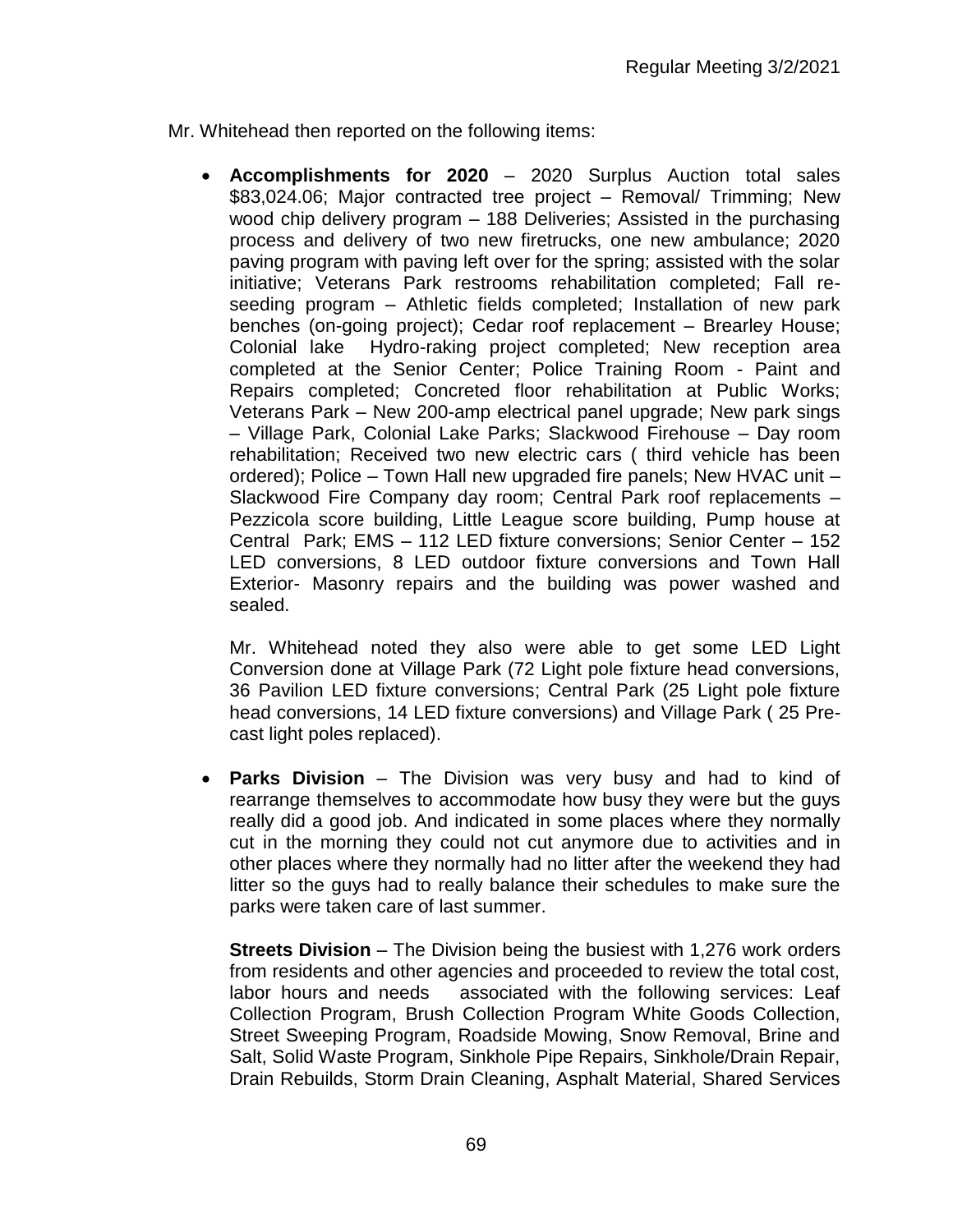and the Road Division Daily Job Labor Hours Pie Chart for 2020 Projected Labor Hours for various tasks.

- **Future Personnel Needs** The need for five (5) new employees based on the difference between available hours and unavailable hours of 8,736
- **Streets Division Tree Removal** 2020 Progress Trees Removed (262), Trees Trimmed/Maintenance (414), Total labor hours 2,827, Labor wages -\$68,448.80 by public works staff. Trees Removed (138) and Stumps Ground (42) by contractors - total cost \$133,432.55.
- **Vehicle Maintenance Division** The Vehicle Maintenance Division is comprised of (4) highly skilled individuals that are responsible for servicing and maintaining over 350 vehicles and pieces of equipment. The Division outsourced (26) works orders, logged 800 work orders for the municipal fleet and repair work and 1,745 labor hours in 2020, coordinates and performs repairs, maintenance and inspections on various equipment and facilities, maintains above-ground and underground storage tanks and unleaded fuel programs to continue to increase efficiency and provide services that reduce equipment down time which increases productivity for other municipal departments. They also reduced their use of environmental unfriendly chemicals in the operation and rely on bio-degradable products whenever possible.

Firetruck maintenance – Mr. Whitehead advised that the budget was increased in 2018 to outsource a larger percent of maintenance of the firetruck fleet and the program has been successful. During 2019, the Division outsourced 62 work orders (30 additional work orders were completed at the facility) that were handled by a variety of vendors. Most of the orders were related to preventative maintenance, electrical concerns, and major fire pump repairs and preceded with an update of the major repairs for Lawrenceville Fire Ladder 23, Lawrenceville Fire TS 23, Lawrence Road Fire TS 22, Lawrence Road Fire Rescue 22, Slackwood Fire Engine 21 and Slackwood Fire TW21.

Mr. Whitehead stated that he could go on and on about the Vehicle Maintenance Division and that Clyde D'Angelo does a great job managing that area and just hired a new mechanic. He then explained that a lot of the new technology does not allow the guys too much access but they do a great job with what is available to them.

• **Joseph H. Maher, Jr. Ecological Center** – Due to Covid-19 contractors were kept off site; but 4,969 residents visited the sites in 2020. Free Compost Program (leaf compost and double-grounded wood chips) and Compost Sales (leaf mulch and wood chips) will continue, New Shared Service Agreement signed with Princeton, Mulch Delivery Program (188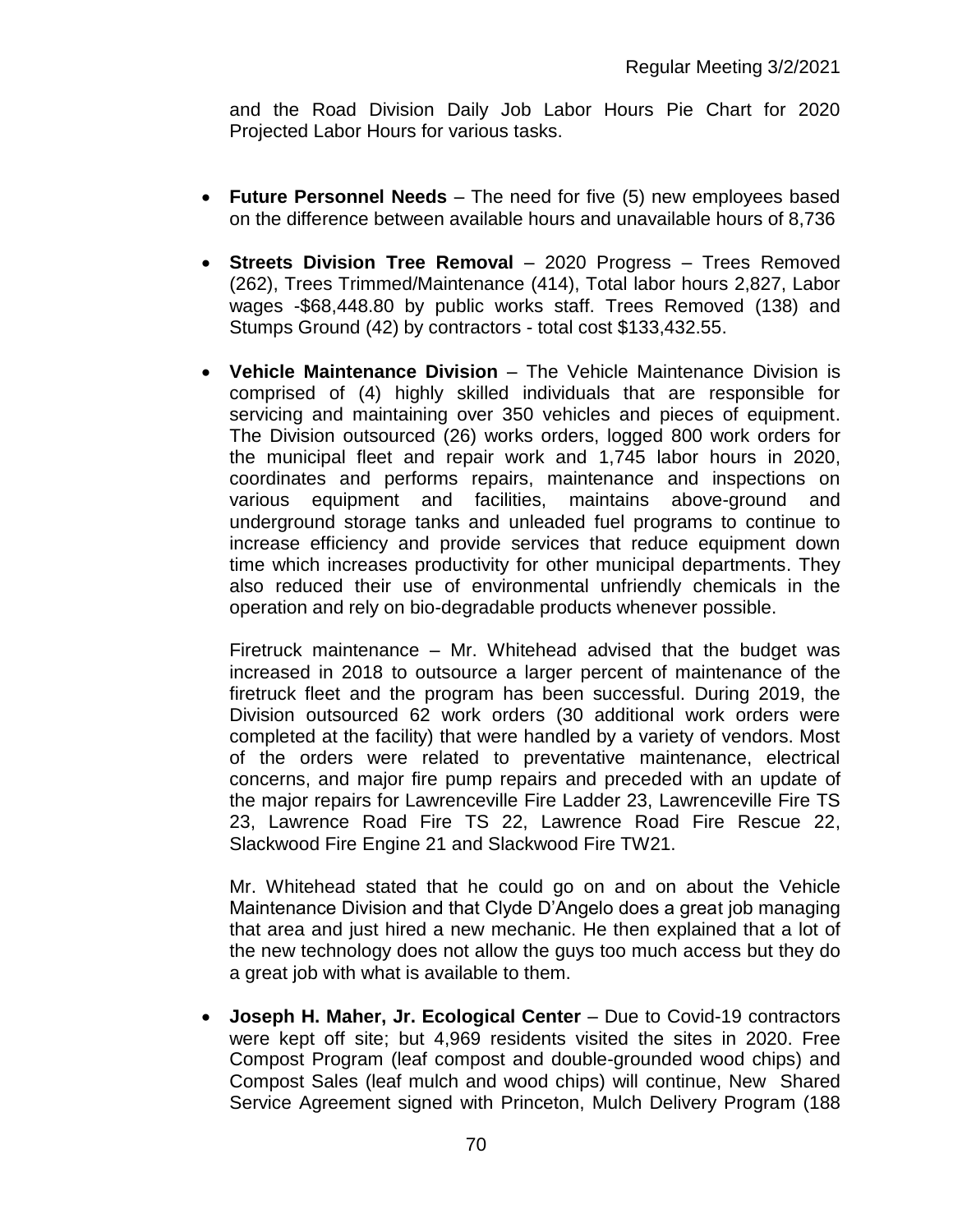Deliveries/780 cubic yards – Mr. Whitehead noted that proceeds goes back into the joint-account to run and pay for things at the Ecological Center) and Landscaper Registrations (41) are running smoothly with minimum issues in terms of what is being put out on the streets and they are continuing to register and educate landscapers that are working out on the roads and residents so they know the requirements to comply with the law.

- **Division of Buildings and Grounds** Division is very busy retrofitting LED lighting, doing roofing projects, masonry and painting projects and in the next week they will be working on doing the athletic fields at the parks. Mr. Whitehead noted Slackwood Fire Company rehabilitation is completed and really came out nice that should suit them for a long time.
- **Lawrence Curbside Organic Recycling Program** Public Works Department continued efforts with the Curbside Organic Collection Program to make it more affordable and sustainable (122 residents/38.50 fee paid directly to vendor), 2020 Organic Waste – 54.77 tons collected (savings of \$25,990.68), Electronic Recycling Program - Wednesday drop-off for covered electronics (46,179 pounds recycled in 2020) and Municipal Auction 2020 on-line auction for sale of surplus property through Municibid resulted in sales of \$83,024.06.

 Councilman Ryan thanked Mr. Whitehead for all that he and his staff do and indicated in February the Township got slammed with snow and the great work his department did is a testimony to him as the Director of Public Works; because even though the department had split shifts sleeping in the Senior Center or may have been eating dinner or on break when they were called they got out on the road and did a fabulous job plowing the roads throughout the township. And, the Council received very few calls stating their roads were not plowed and the few complaints they did receive were investigated and the claims were baseless. He further complimented the Public Works Department on the fabulous job they did on the landscaping and mulching at the 911 Memorial site featured in his report and indicated when public works gets called the job gets done and other municipalities looks at the fine example set by Lawrence Township with regards to the great maintenance of the parks and snow plowing and try to emulate what they are doing…so kudos to him and his staff…keep up the great work.

 Councilman Bobbitt thanked Mr. Whitehead for the great presentation which he indicated had a lot of interesting things in it for the Council to think about; but, he would like to start by saying thank you for all that his department does as it is sometimes easy to forget that Public Works touches on so many aspects of the Township that really makes Lawrence a wonderful place to live when they think about garbage pickup, snow plowing and maintenance of the parks which is greatly appreciated. And indicated he sometimes receives text messages regarding brush not being picked up or roads not being plowed and before he can even respond back he has already received a text back thanking him for all that he does when he has not made a call yet. So, he would like to thank Mr. Whitehead and his staff for making the Township Council look good.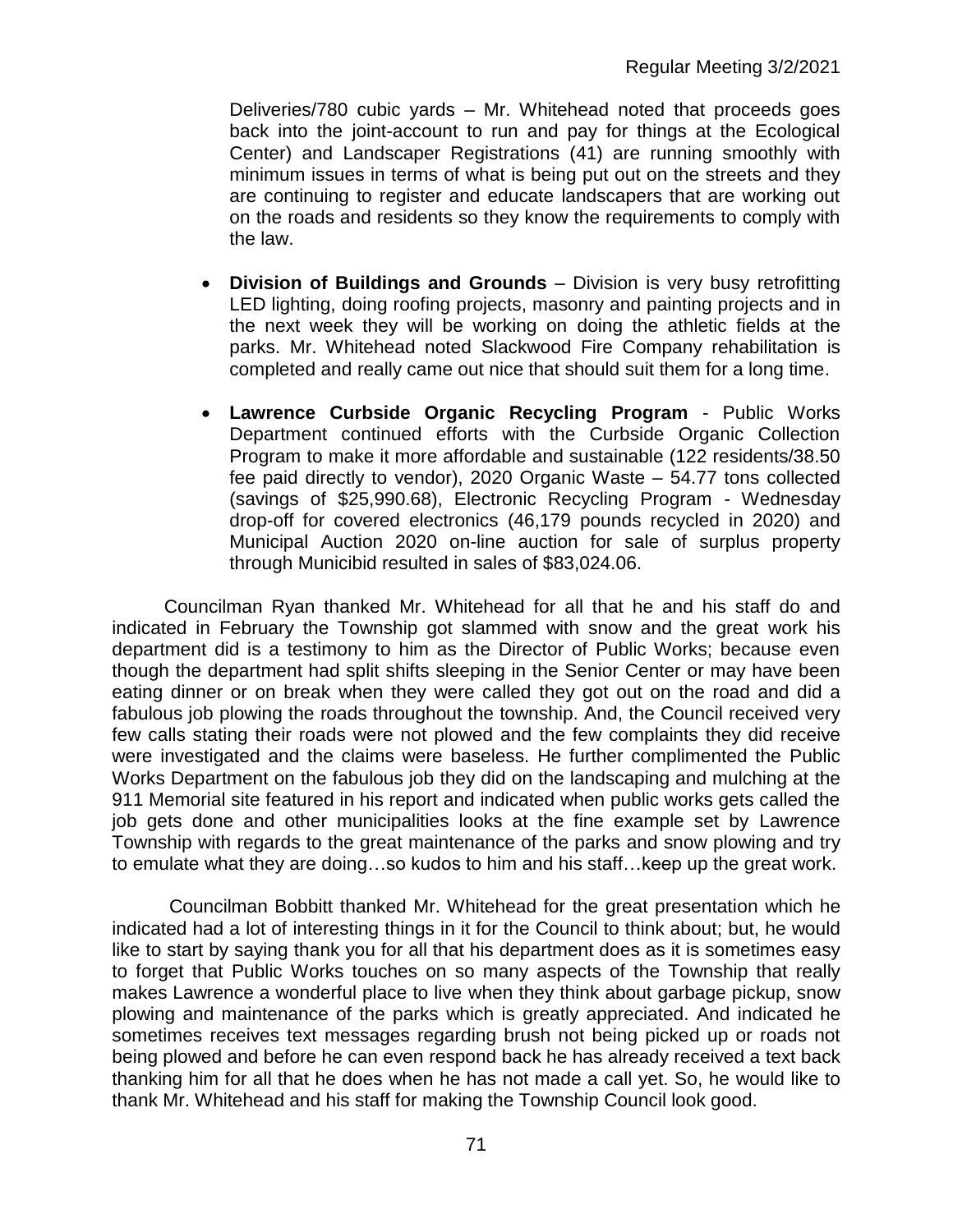Councilman Bobbitt stated he also appreciates all the work Mr. Whitehead has done for the environmental causes, not only with curbside organic, but for being at the forefront of helping the town change out old inefficient fixtures to LED's to adding the water bottle fill stations at the different parks that is really noticed and appreciated. And, he hopes Mr. Whitehead was able to participate in some of the green infrastructure and storm water maintenance things that have passed and are coming up because he thinks that is something they will need Public Works help to move the town forward. Also, he was really impressed by the shared services equipment savings between the Township and Princeton. Thereafter, a general question, answer and exchange of dialogue ensued relative to the progress of brush pick/leaf collection as it relates to scheduling, team approach in educating the residents and contractors in keeping the town clean and safe and getting the word out through social media. Additional discussion took place relative to cross training employees and balancing the department's request for five (5) new employees.

 Councilwoman Lewis stated she would first like to thank and commend Mr. Whitehead and his staff on the great job they did during the snowstorms and indicated in the last month or so she has been on several calls with other elected officials in the county stating that they do not want to go to their council meetings being the residents are going to be mad at them, and indicated she just sits back and smiles and they ask her why she is not complaining and she told them that she does not have residents that complain instead she has residents who thanked their public works department. And indicated every single time they have a snowstorm the residents are out on Facebook thanking Mr. Whitehead and his staff for being out there and getting the streets ready for the residents and everybody in Mercer County has noticed. And, when people ask about the public works staff leaving she informs them that the Staff is very, very happy where they are employed and no one will ever want to leave Lawrence Township. She thanked Mr. Whitehead again for the great job they do which the Council greatly appreciates.

Councilwoman Lewis stated she was really happy to see people are sticking with the Curbside Organic Program as she feels it is really important in the long run and indicated there are now at least two biodiesel plants in the State of New Jersey so she is curious as to why the cost has not come down and she would really like to see what can be done about reducing that cost and asked if he had any more information than the fact that the cost has not gone down. Mr. Whitehead noted that the price right now is strictly trucking and explained that for Solterra or any contractor to pick up waste from 200 homes scattered over a 22 mile town is just unproductive and inefficient being the contractor has to pay the driver for an entire day and fuel the truck. And, to try and make a profit, even dumping it closer, the contractor has to make it worthwhile as tying up a \$200,000 truck has to be profitable. So, they are at a crossroads as he needs the contractor to be cheaper to grow the program and he needs more people to make a profit; therefore, they have to figure out how to find a balance and pass that roadblock which they will have to make a decision on at some point. Additional discussion took place relative to the program working out well until Princeton suspended their program that kind of hinder how the program for Lawrence given it was more meaningful to the contractor when he had two towns versus one of organic waste.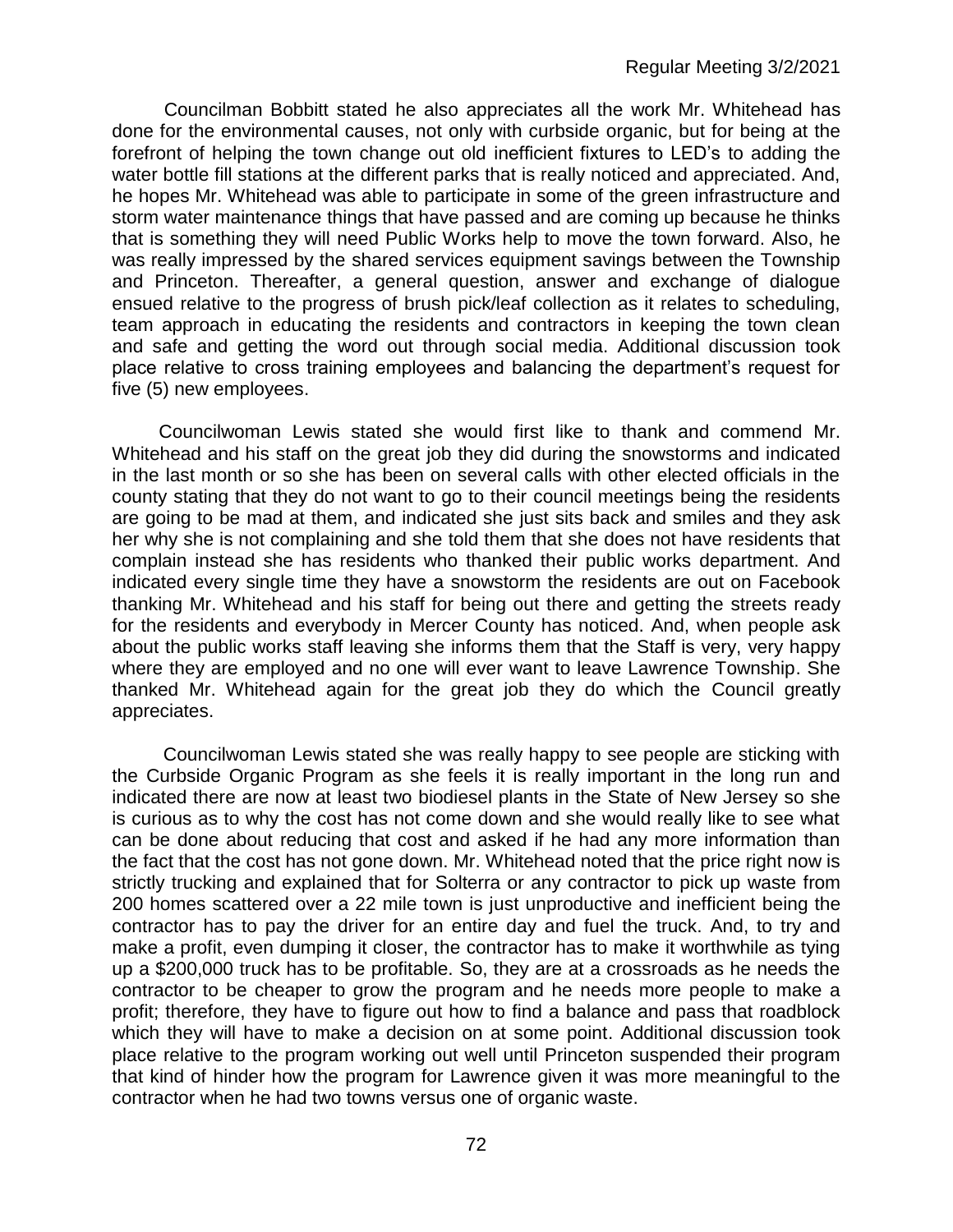Councilwoman Lewis also commended Mr. Whitehead on the Mulch Delivery Program which she stated was a really good idea and a program she has received lots of calls on from residents telling her how great it is. And, to piggyback on Councilman Bobbitt's comments with regards to green infrastructure when she reviewed the Chart in his report the retention basin pieces if done right is a place where they will see a reduction in time which will require some education; but would be some really great projects to see and work through. She then inquired about public work plans to do a shred event which Mr. Whitehead advised they are planning to do late spring with a grant they received and that last year they did not have an event due to Covid and them having no concept as to how to do it safely; but, they have hosted a couple of rabies clinics at public works and they will use that same flow to do the shred event.

Councilman Powers echoed the previous comments with regards to the great job Mr. Whitehead and his staff do during snowstorms as it relates to plowing and clearing the road after a storm and indicated Mr. Whitehead might be receiving some calls from other elected officials because of his proactivity in terms of making the recommendation to the Council to buy the Salt Barn. And, he is probably going to see a lot of other public works departments deciding to make that investment to ensure they are not left shorthanded when they do get an ice event and proceeded to discuss the perfection of what his crew does after a snowstorm in terms of snow removal and clearing the roads which is wonderful.

Mr. Powers then asked Mr. Whitehead what keeps him up at night, what are some issues he foresees in the 2022 and 2023 from a public works prospective that the Council could focus on. Mr. Whitehead replied garbage collection is becoming a bigger headache than it used to be as they only had one bidder in the last two contracts and he thinks that will play out in terms of what the Council chose to do with the solid waste services and continued to the Solid Waste Program in Mercer County being a little bit of a problem because they do not have a landfill; so, it is a program that they have to keep an eye on and the process is getting tougher and the future is unknown. Mr. Powers inquired if the LED conversion was completed and Mr. Whitehead advised that it is not totally done yet as they still have to do one round to pick up the miscellaneous.

Mayor Kownacki thanked Mr. Whitehead and his staff for the outstanding work they did last year (2020) and this year and for the great job they did on the 911 Memorial service and Valentine's Day event. And stated, yes, it is true people he knows who reside in Hamilton Township speak highly of how clean the roads are and how things are run in Lawrence compared to Hamilton and the City of Trenton. He thanked Mr. Whitehead again and expressed the Council's appreciation for everything that he and his staff have done for Lawrence Township.

Mr. Nerwinski stated that Mr. Whitehead is the consummate professional and his job is to stay out of his way and be there when he needs him to assist in any way and indicated the Township is really fortunate to have him. And indicated in the past four or five months he has been receiving more emails, very positive emails, acknowledging the good works of the Public Works Department; some actually describing incidents of individual workers going the extra mile which is really good to hear and obviously comes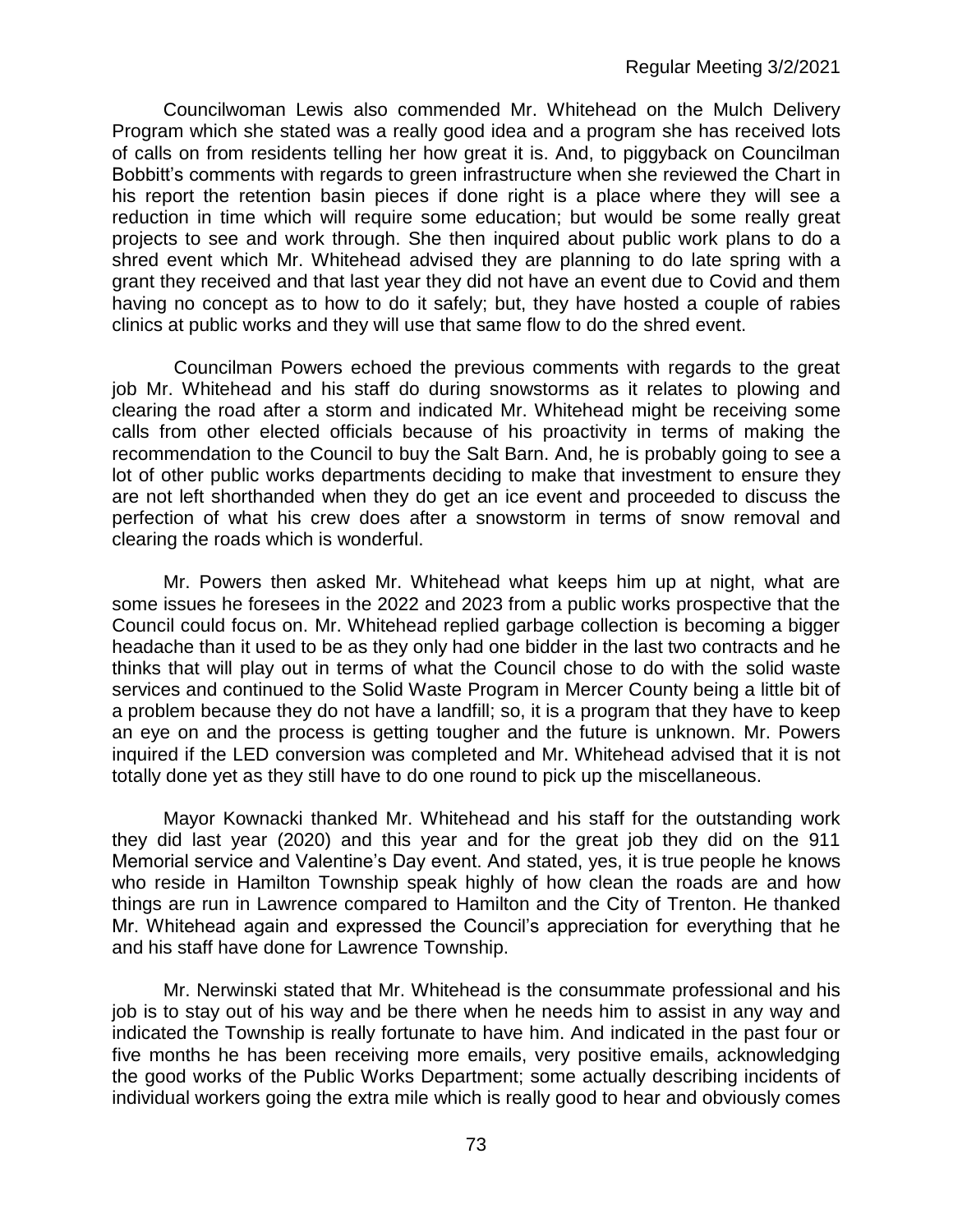from leadership as that department loves to shine. Councilman Bobbitt noted people were home due to Covid and could actually see all the work put in by public works…so kudos to them. In conclusion, Mr. Nerwinski stated for the people watching virtually that there is a link located on the Township's website for both reports they can click on to view.

#### Public Participation

---

Mr. Lawrence Campbell, 2495 Brunswick Pike, advised that he is present this evening on behalf of Island Sports Bar & Grill, one of the newest restaurants in Lawrence Township, and he faxed over a letter to the Mayor and Council requesting a change to Ordinance 2188-14 for business closing from 1 a.m. to 2 a.m. being the Township has an ordinance limiting the time a sports bar and/or restaurant can be open and they are trying to get the hours extended to 2 a.m. and he is present this evening to see if that change is possible. Mr. Nerwinski explained that he met with the Police Department with regards to public safety and what the impact would be from going from 1 a.m. to 2 a.m. and feedback which he shared with the Council is the police did not see any apparent reason why the one hour time change would be problematic unless an issue should arise; but, if the Council is so inclined to move forward with the change the police would like to take that period of time and study what ramifications there are, mainly, having more activity later on in the early morning hours. And indicated they do understand that this has been a real difficult time for businesses so this would be an opportunity for the Township to work with local businesses in a way.

A general discussion ensued relative to hours being changed to be consistent with ABC licensees' hours of operations and the challenges of small businesses trying to stay afloat in the present economy due to Covid-19 as well as the need for Council's support. After the discussions, members of Council were in favor of supporting Mr. Campbell's request as long a public safety is maintained. Mr. Nerwinski stated there seems to be a consensus amongst the Council so he will prepare the amendment to the Ordinance and hopefully this change will provide some assistance to Mr. Campbell and other struggling businesses as well.

Ms. Martha Friend, 976 Lawrenceville Road, stated that she needs clarification regarding some information she could not find on the Township's website as it relates to Developers who request to build in Lawrence and go through various committees, planners, zoning, if necessary, to seek approval to build and questioned if those who sit on the Township's committees are experts in their field or are they just residents who volunteer to be on a committee. Mayor Kownacki advised that the appointees are experts in their fields. She stated for her next question she not does know if it is possible but in thinking about Affordable/Sustainable Housing the Township should have folks on the Board who know something about affordable housing and who have experienced living in an affordable housing environment to help make decisions. And, she does not know if that is something they can be privy to but it seems like having people at the table who depend on affordable housing or who have lived in that type of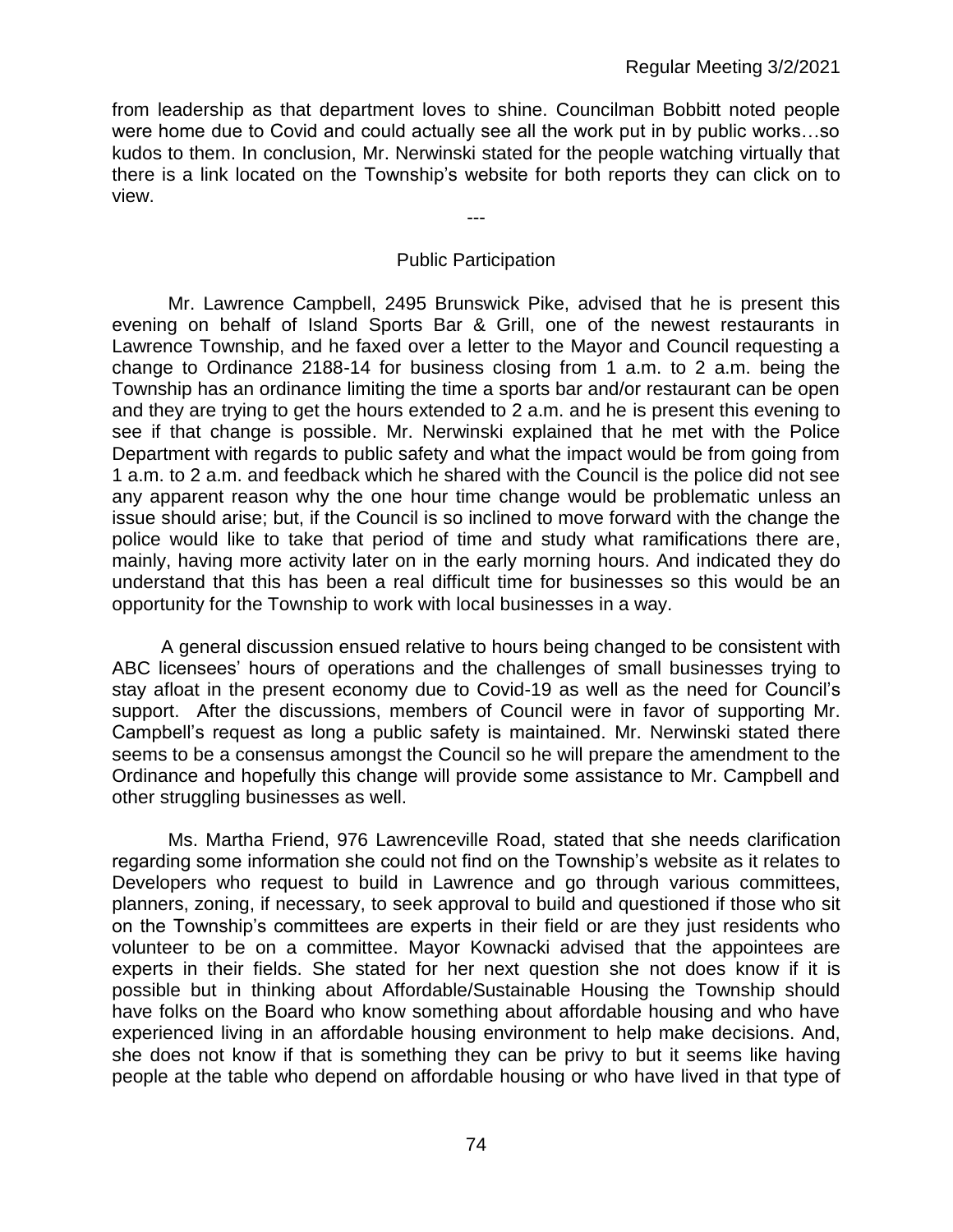environmental community should be part of the conversation. She then thanked the Council for their time.

Mayor Kownacki advised that they have residents on the Affordable Housing Board who live or have lived in affordable housing and almost every Councilmember on the dais serves or have served as a liaison to a board or committee. Councilman Bobbitt currently serves as the liaison to the Affordable Housing Board and several years ago he served on the Board as well. Also, Andy Link, Principal Planner/Township Staff Liaison, served as the Affordable Housing coordinator until he retired last year, and Kevin Van Hise, serves as the Chair and the Attorney for the Affordable Housing Board. Ms. Friend thanked him for the information.

# Review and Revisions of Agenda

---

There were no revisions of the Agenda.

---

### Adoption of Minutes

On a motion by Ms. Lewis, seconded by Mr. Powers, the Minutes of Regular Meeting of January 19, 2021 were approved without corrections on the following roll call vote:

Same was carried on the following roll call vote:

Ayes: Councilmembers Bobbitt, Lewis, Powers, Ryan and Mayor Kownacki. Absent: None.

Abstain: None.

# Awarding or Rejecting of Bids

---

There was no rejection of bids.

---

Introduction of Ordinances

There was no introduction of ordinances.

---

75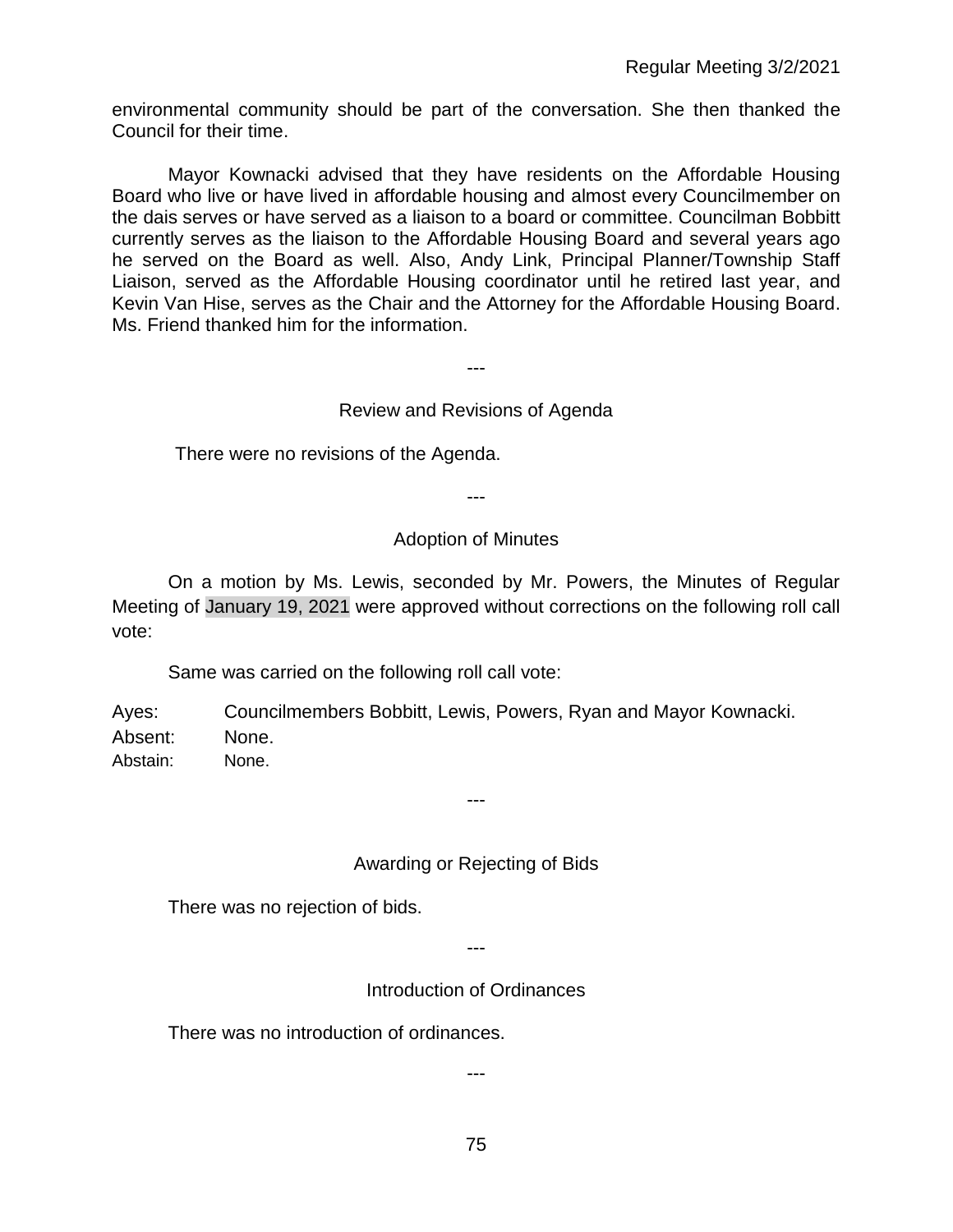### Adoption of Ordinances

Mayor Kownacki read by title, an ordinance entitled, "AN ORDINANCE AMENDING THE CODE OF THE TOWNSHIP OF LAWRENCE TO PROVIDE FOR THE LICENSING AND REGULATION OF TOWING AND STORAGE SERVICES"

Ordinance No. 2382-21

# AN ORDINANCE AMENDING ORDINANCE NO. 2280-17 AMENDING THE CODE OF THE TOWNSHIP OF LAWRENCE TO PROVIDE FOR THE LICENSING AND REGULATION OF TOWING AND STORAGE SERVICES

**WHEREAS,** pursuant to N.J.S.A. 40:48-2.49, the Township of Lawrence is authorized to enact an ordinance setting forth regulations for the removal of motor vehicles from private or public property, including the fees charged and notice requirements for such removal and storage, along with the licensing of towing operators; and

**WHEREAS,** under this statute, the Township may set forth minimum standards of performance for such operators, including, but not limited to, the adequacy of equipment and facilities, availability and response time, and the security of vehicles towed or stored; and

**WHEREAS,** N.J.S.A. 40A:ll-5(l)(u) provides for an exception to the public bidding requirements of the Local Public Contracts Law for towing contracts when the municipality has provided for a non-discriminatory method of rotating calls between all licensed operators within the municipality; and

**WHEREAS,** the Township Council of the Township of Lawrence finds it to be in the best interest of the Township and its citizens to enact an ordinance to govern and regulate the practice of towing motor vehicles throughout the Township, including the establishment of regulations for the required equipment, location and response time, and performance of those operators of towing services on behalf of the Township.

**NOW, THEREFORE, BE IT ORDAINED** by the Township Council of the Township of Lawrence, in the County of Mercer and State of New Jersey as follows:

**Section 1.** The Code of the Township of Lawrence, be and is hereby amended by the addition of the following new Chapter 13A which provides for the licensing and regulation of vehicle towing and storage services provided at the request of the Township: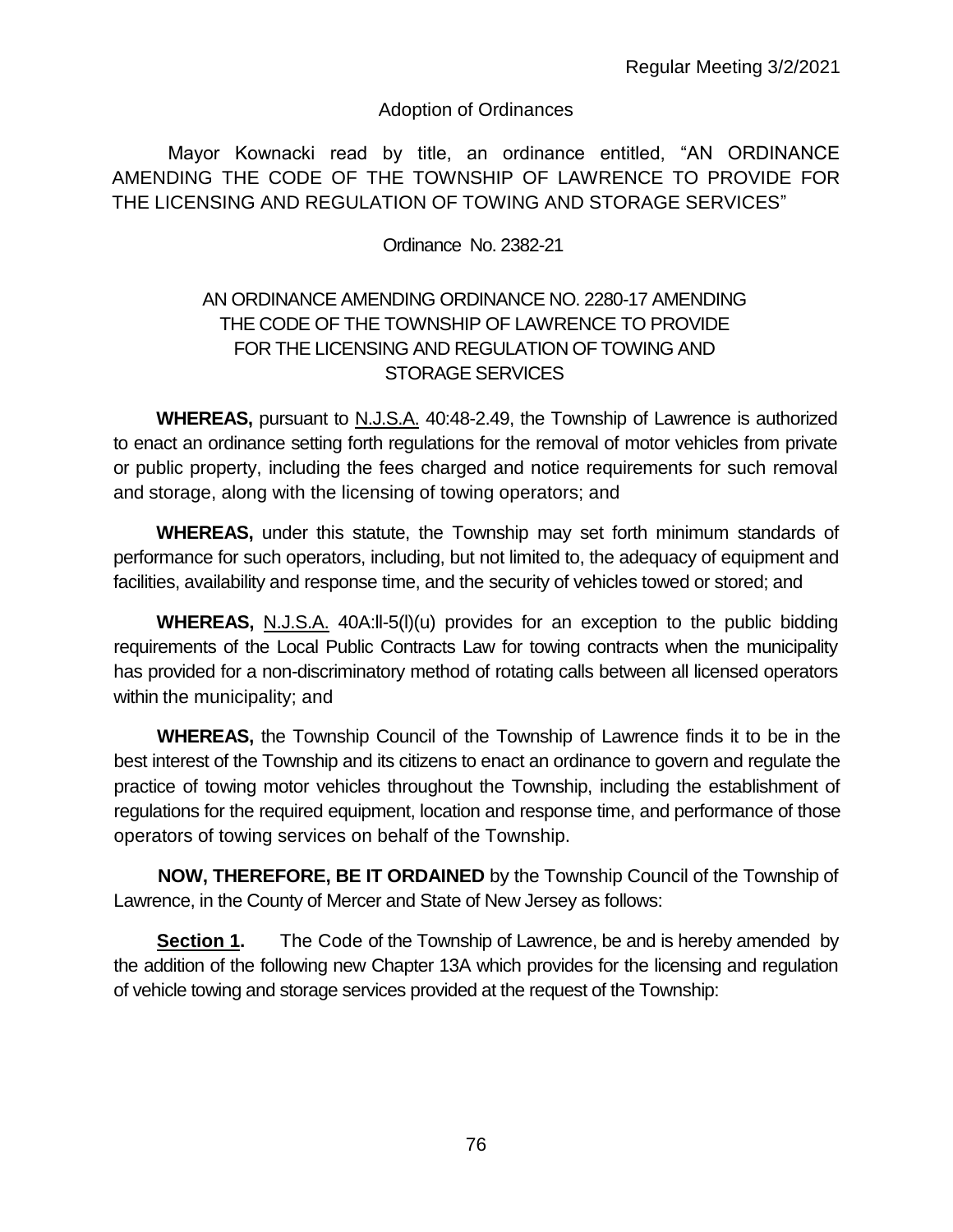# **CHAPTER 13A**

### **TOWING AND STORAGE OF MOTOR VEHICLES**

Sec. 13A-1. Purpose and Scope.

- (a) The purposes of this Chapter are:
	- (1) To establish a requirement and procedure for the licensing of individuals and entities providing municipal towing and storage services to the Township of Lawrence;
	- (2) To establish, in the interest of public safety, a uniform policy for the towing and storage of motor vehicles;
	- (3) To establish uniform fees for towing and storage services.
	- (4) It is the purpose of this Chapter to establish a non-discriminatory method of rotating calls between all registered operators requesting to provide municipal towing services at the request of, on behalf of, or for the Township of Lawrence or its Police Department.
- (b) This Chapter shall apply to all motor vehicle towing and storage operations performed at the request of the Township of Lawrence.

# **Sec. 13A-2. Definitions**

As used in this Chapter, the following terms shall have the meanings indicated:

BASIC TOWING SERVICE shall mean private property towing and other nonconsensual towing as defined in this section and other ancillary services that include the following: arriving at the site from which a motor vehicle will be towed; waiting 15 minutes; hooking a motor vehicle to or loading a motor vehicle onto a tow truck; cleanup; transporting a motor vehicle to a storage facility; unhooking or unloading a motor vehicle from the tow truck; and situating the motor vehicle in the space in which it will be stored. "Basic tow" also includes issuing documents for the release of a motor vehicle to its owner or other person authorized to take the motor vehicle; issuing an itemized bill; three trips to the motor vehicle in storage, which, if applicable, include making a vehicle available to an insurance appraiser or adjuster; issuing documents for the release of a motor vehicle to its owner or other person authorized to take the motor vehicle; and retrieving a motor vehicle from storage during the hours in which the storage facility is open. Basic tow does not include a recovery of a motor vehicle from a position beyond the right-of-way or berm, or from being overturned or impaled upon any other object within the right-of-way or berm.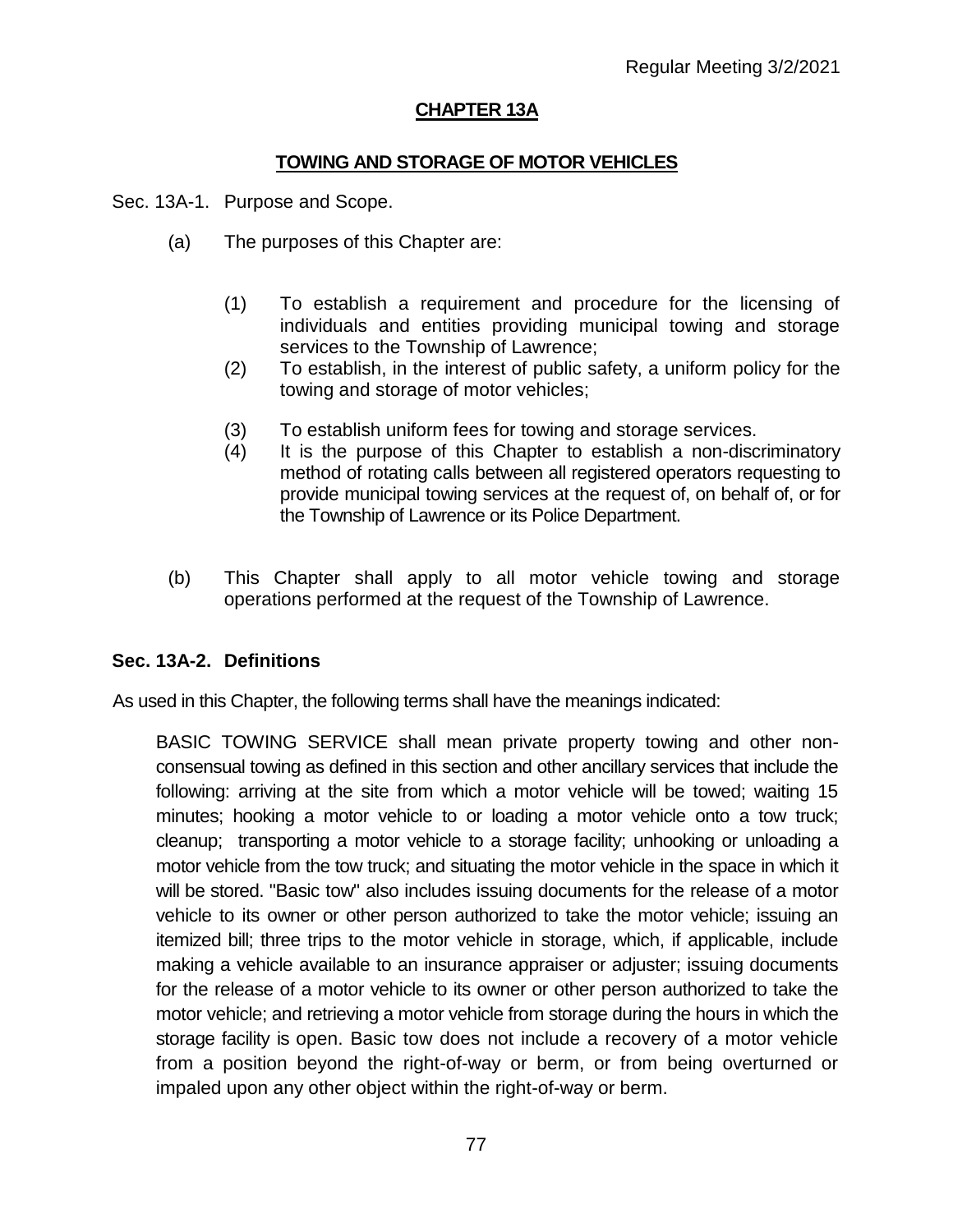BUSINESS OFFICE shall mean the business office of the towing operator where the towing operator shall conduct business associated with the towing and storage of vehicles.

CHIEF OF POLICE shall mean the Chief of the Lawrence Township Police Department or his/her designee.

DECOUPLING shall mean releasing a motor vehicle to its owner or operator when the motor vehicle has been, or is about to be hooked to or lifted by a tow truck, but prior to the motor vehicle actually having been moved or removed from the property.

IMPOUNDED VEHICLE means a vehicle that is towed by an officer from the Lawrence Township Police Department for a reason that requires a Vehicle Release Form to be obtained prior to the vehicle being released from the storage facility.

MATERIALS: includes [means] any product used to absorb oil, antifreeze and any other fluids leaking from a vehicle. (Ex. Speedy dry and/or absorbent type material)

MOTOR VEHICLE includes all vehicles propelled otherwise than by muscular power, except such vehicles as run only upon rails or tracks and motorized bicycles, motorized scooters, motorized wheelchairs and motorized skateboards.

NON-CONSENSUAL TOWING shall mean the towing of a motor vehicle without the consent of the owner or operator of the vehicle. "Non-consensual towing" includes towing a motor vehicle when law enforcement orders the vehicle to be towed whether or not the owner or operator consents.

PERSON shall mean an individual, a sole proprietorship, partnership, corporation, Limited Liability Company or any other business entity.

RECOVERY means a tow operator using his skill and knowledge to preserve the condition of a motor vehicle while up righting an overturned motor vehicle or recovering it from a position beyond the right-of-way or berm, or from being impaled upon any other object within the right-of-way or berm to a position where it can be towed.

SECURE STORAGE FACILITY means a storage facility that is either completely indoors or is surrounded by a fence, wall or other man-made barrier that is at least six feet high and is lighted from dusk to dawn.

STORAGE FACILITY means a space at which motor vehicles that have been towed are stored by the towing operator.

TOWING shall mean the moving or removing from public or private property or from a storage facility by a motor vehicle of a consumer's motor vehicle that is damaged as a result of an accident or otherwise disabled, is recovered after being stolen, or is parked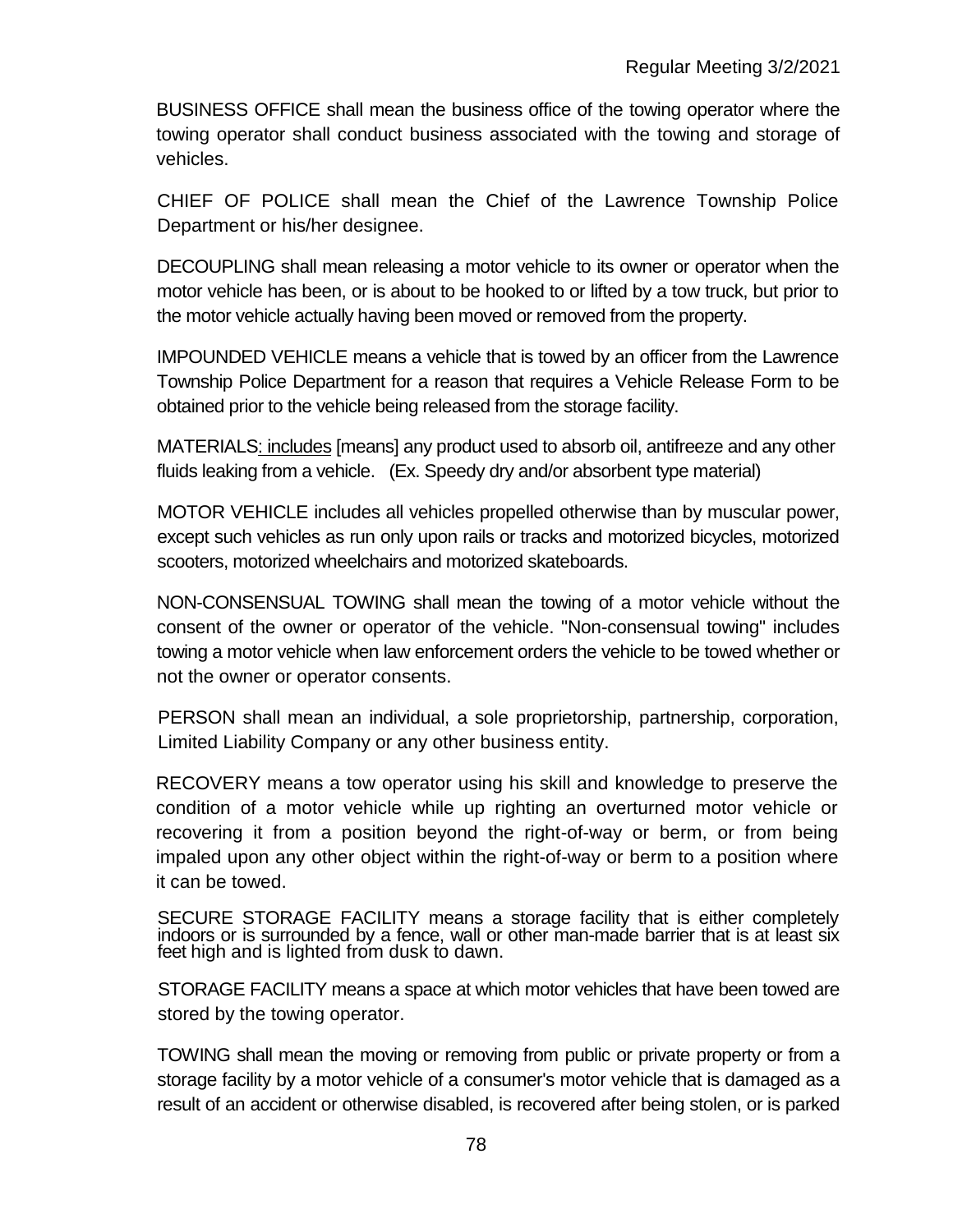illegally or otherwise without authorization, parked during a time at which such parking is not permitted, or otherwise parked without authorization, or the immobilization of or preparation for moving or removing of such motor vehicle, for which a service charge is made, either directly or indirectly. Dues or other charges of clubs or associations which provide towing services to club or association members shall not be considered a service charge for purposes of this definition.

TOWING LIST shall mean the list maintained by the Township Police Department containing the names of those actively registered towing operators whom have contracted with the Township to provide municipal towing services for the Township.

TOWING OPERATOR shall mean any person in the business of, or offering the services of a towing service whereby motor vehicles are or may be towed or otherwise removed from one place to another by the use of a motor vehicle adapted to and designated for that purpose.

VEHICLE shall mean any device in, upon or by which a person or property is or may be transported upon a highway.

TOWNSHIP shall mean the Township of Lawrence, Mercer County, New Jersey.

Editor's Note: The power to regulate the removal of motor vehicles from private or public property by operators engaged in such practice is contained in N.J.S.A. 40:48-2.49, and the general police power granted by N.J.S.A. 40:48-1.

# **Sec. 13A-3. Municipal Towing Services; Contract.**

- a. Any towing operator desiring to provide municipal towing services for the Township must file an application with the Township, meeting the requirements of this Section, and enter into a contract with the Township.
- b. The Township shall secure a contract with those towing operators who filed applications with the Township and desire to provide municipal towing services for the Township. The contract shall provide for an annual review of the towing operator's services and compliance with this Section. The contract shall prohibit subcontracting by the towing operator.
- c. The contract with the Township shall be for a period of three (3) years. At the expiration of the three-year term, in order to continue to provide municipal towing services for the Township, the towing operator shall file a new application, with the required submissions, and enter into a new contract with the Township.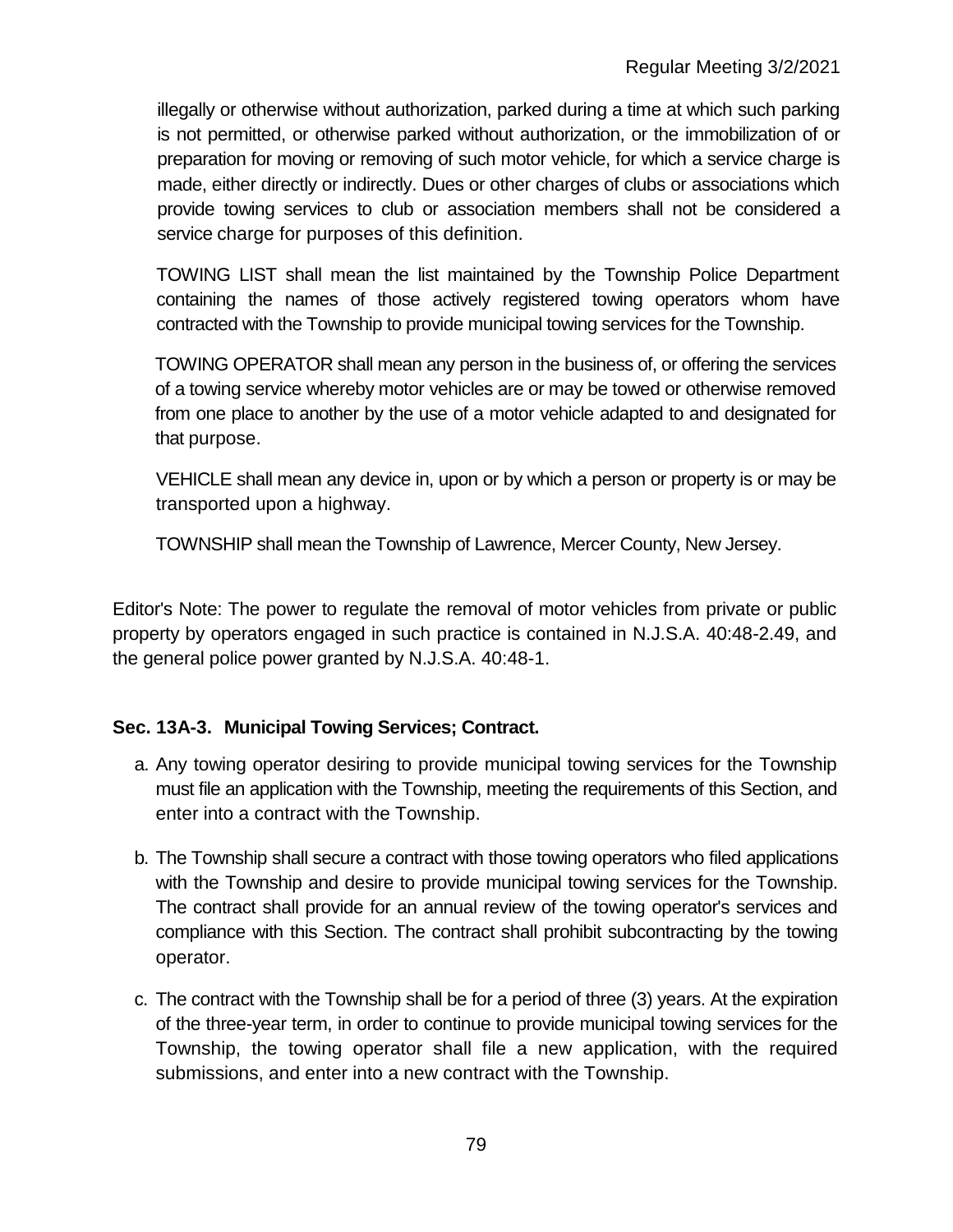- d. Applications may be submitted to the Township at any time. New tow operator contracts may be awarded by the Township and entered onto the on-call towing list at the beginning of each calendar year. The Chief of Police may include a new tow operator onto an existing on-call towing list when such inclusion is in the best interest of public safety. The contract shall not be exclusive, with the Township being able to award contracts to multiple towing operators at any time.
- e. The Township shall have the sole discretion to deny a contract with any towing operator failing to file the requisite application or to meet the requirements of this Section. All applications for a contract for the provision of municipal towing services filed with the Township shall be granted or denied by the Township Council, based upon the recommendation of Chief of the Township Police Department, or his designee, upon review of same.

### **Sec. 13A-4. Municipal Towing Services; Application.**

- a. No person shall be eligible to provide municipal towing services for the Township until it submits an application with the Township.
- b. An application for municipal towing shall be made in writing to the Township Clerk, in the form prescribed by the Township Clerk, and shall be accompanied by a fee of \$400.00, which is non-refundable and covers the Township's costs in processing the applications.
- c. The applicant shall state the complete street address of the location or locations from which the business of towing shall be conducted, indicating which its principal location is and which is its storage facilities, which shall meet the requirements of Section 13A-11. The applicant shall provide a copy of a valid certificate of occupancy for the storage facility for automobile related uses.
- d. The applicant shall identify and provide a description of its towing vehicles, including vehicle registration number, weight, number of wheels and purpose, with which the applicant intends to provide towing services. All towing vehicles shall meet the requirements of Section 13A-6. The applicant shall provide copies of the equipment manufacturer's specification for each piece of equipment.
- e. The applicant shall provide the name, address and driver's license number of the applicant and all employees of the applicant that are expected to be involved in the operation of the applicant's vehicular equipment for the towing of motor vehicles. All drivers for the applicant shall be at least 18 years of age and possess a valid New Jersey driver's license for the operation of the towing equipment.
- f. The applicant shall authorize a criminal background check of the applicant and all of its employees and agents, including the obtainment of a New Jersey driver's abstract. The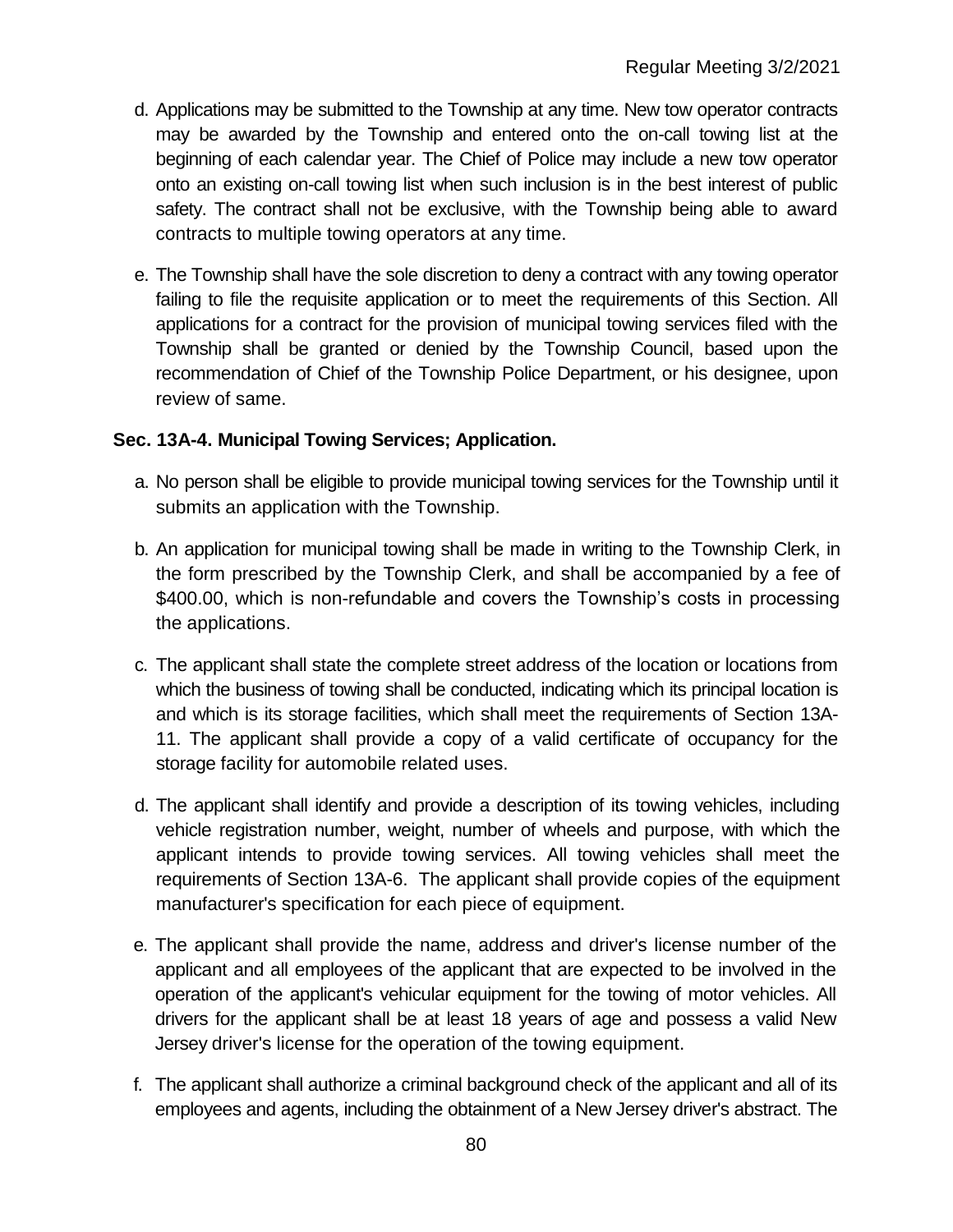background check shall also require a fingerprint background check by IdentoG by MorphoTrust USA. All applicants, employees and agents shall set up an appointment to be fingerprinted by going online to [www.bioapplicant.com/nj.](http://www.bioapplicant.com/nj) The costs associated with obtaining the criminal background checks shall be the responsibility of the applicant and payment is required during scheduling. New Jersey Universal Fingerprint Forms are on file at the Lawrence Township Police Departments Records window and can be picked up during normal business hours. NOTE: (Fingerprinting of applicants-this applies to new towing applicants who have never towed in Lawrence Township or have lapsed in towing service with Lawrence Township)

- g. The application shall include a valid original certificate of insurance from an insurer authorized to do business in the State, at the minimum amounts set forth in Section 13A-8.
- h. The applicant shall disclose whether the applicant, or any of its employees or agents, is subject to any of the disqualifications specified in Section 13A-6.
- i. The applicant shall provide written proof of a minimum of five (5) years towing experience.
- j. The applicant shall provide a minimum of three (3) references of the applicant's towing experience.
- k. The applicant shall provide copies of all certifications for its employees as follows:
	- 1. Each "light duty" driver must obtain a certification for such operation from a nationally recognized organization.
	- 2. Each "heavy duty" driver must obtain a certification for such operation from a nationally recognized organization.
	- 3. Each "recovery supervisor" must obtain a certification for such operation from a nationally recognized organization.
	- 4. The nationally recognized organizations that are acceptable for the Township are:
		- i. Towing and Recovery Association of America (800-728-0136)
		- ii. Wreck Master (800-267-2266)
		- iii. Garden State Tow man's Association (732-530-4782)
- l. The applicant shall furnish any additional information concerning the personnel, vehicles, equipment and storage facilities of the applicant as may be required by the Township Clerk or Chief of the Township Police Department during the review of the application.
- m. If any of the information required in the application changes, or if additional information should be added after the filing of the application, the applicant shall provide that information to the Township Clerk, in writing, within thirty (30) calendar days of the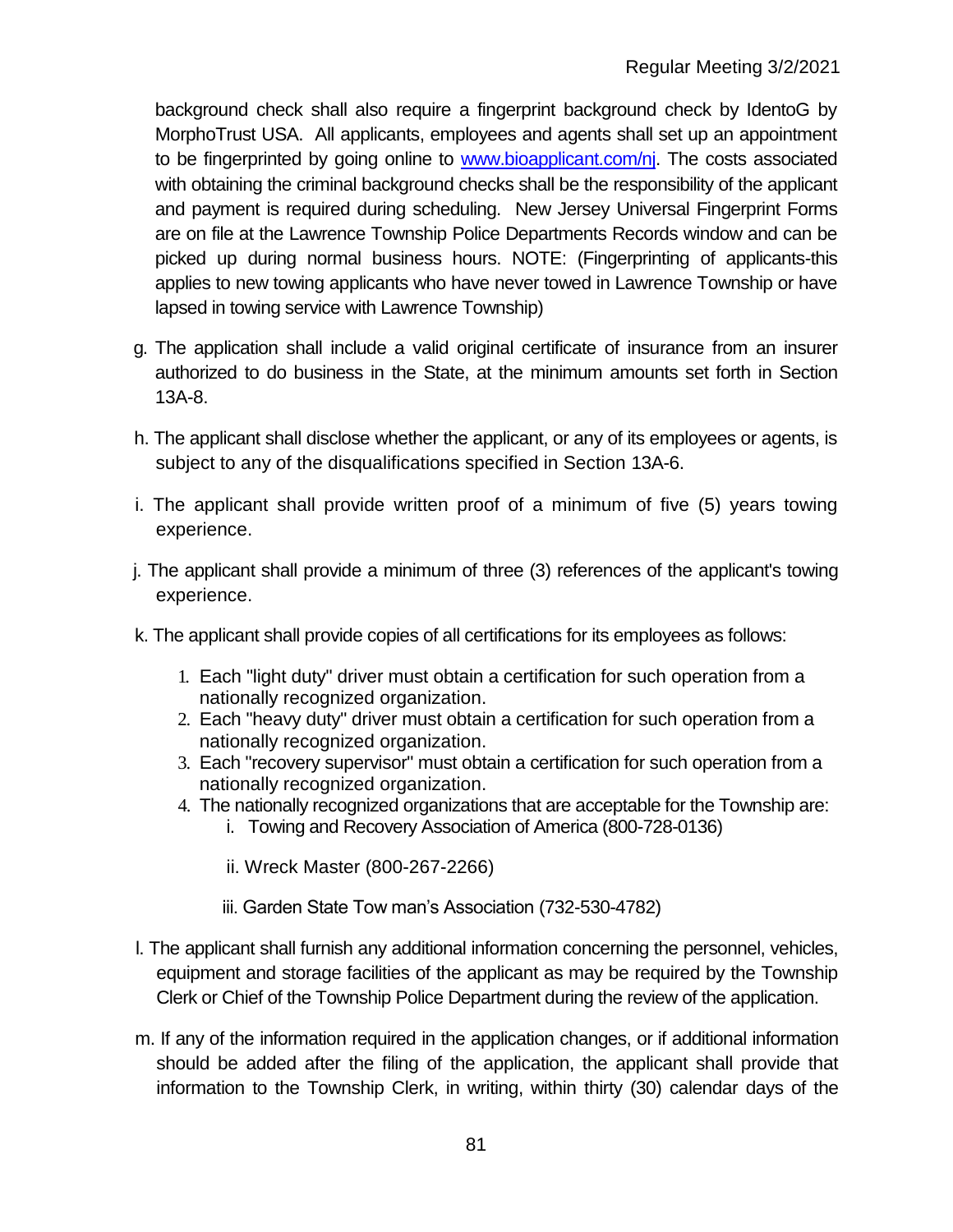change or addition. Any application to add an additional driver during the contract term shall be accompanied by a fee of \$35.00 plus the costs incurred under 13A-4(f).

- n. The applicant shall provide a certified statement of the willingness of the towing operator to be available on a 24-hour, seven (7) day per week basis, and to abide by the instructions and directions of the Chief of Police, his subordinates, and the provisions of this Section. Such towing operators shall further provide the telephone number or numbers available on a 24-hour, seven (7) day per week basis, and the names, addresses and New Jersey Motor Vehicle driver's license numbers of all the towing operator's employees.
- o. The applicant shall provide a certified statement of compliance with the minimum requirements of Section 13A-6.

# **Sec. 13A-5. Minimum Requirements; Equipment.**

- a. Any towing operator providing municipal towing services shall have a minimum of two (2) vehicles that meet the minimum standards set forth below:
	- **1.** At least one light duty wreckers with a minimum chassis rating of 15,000 pounds gross vehicle weight, equipped with a hydraulic boom rated for 8,000 pounds, a hydraulic wheel-lift with 3,000 pounds lift capacity, and with dual hydraulic winches each having a 8,000 pound capacity, and equipped with 100 feet of 3/8 inch wire rope.
	- **2.** At least one flatbed type wreckers with a minimum chassis rating of 25,500 pounds gross vehicle weight, [equipped with a minimum 19-foot bed, and equipped with a hydraulic wheel-lift with 3,000 pounds lift capacity and within six (6) months of the effective date of this Ordinance at least one flatbed wrecker with a minimum class rating of 25,500 pounds gross vehicle weight], equipped with a minimum twenty-one (21) foot bed and equipped with a hydraulic wheel lift with 3,000 pounds lift capacity.
	- **3.** In addition to foregoing requirements, if the towing operator applies for heavy duty towing assignments, the towing operator must own a heavy duty wrecker with a minimum chassis rating of 33,000 pounds gross vehicle weight, with a hydraulic boom rated for a minimum of 35 tons, hydraulic under-reach with a minimum 45,000 pounds lift capacity, and dual hydraulic winches, and must have tandem rear axles.
	- **4.** All vehicles must be equipped with a communication device (cellular phone), cab mounted amber emergency warning lights (conforming to New Jersey Motor Vehicle law standards and all light permits being obtained), tow sling type bars with rubber straps and/or wheel lift capability with safety straps to prevent damage to towed vehicles, and with steering locks for towing vehicles from the rear.

# **Sec. 13A-6. Denial, Suspension or revocation of contract.**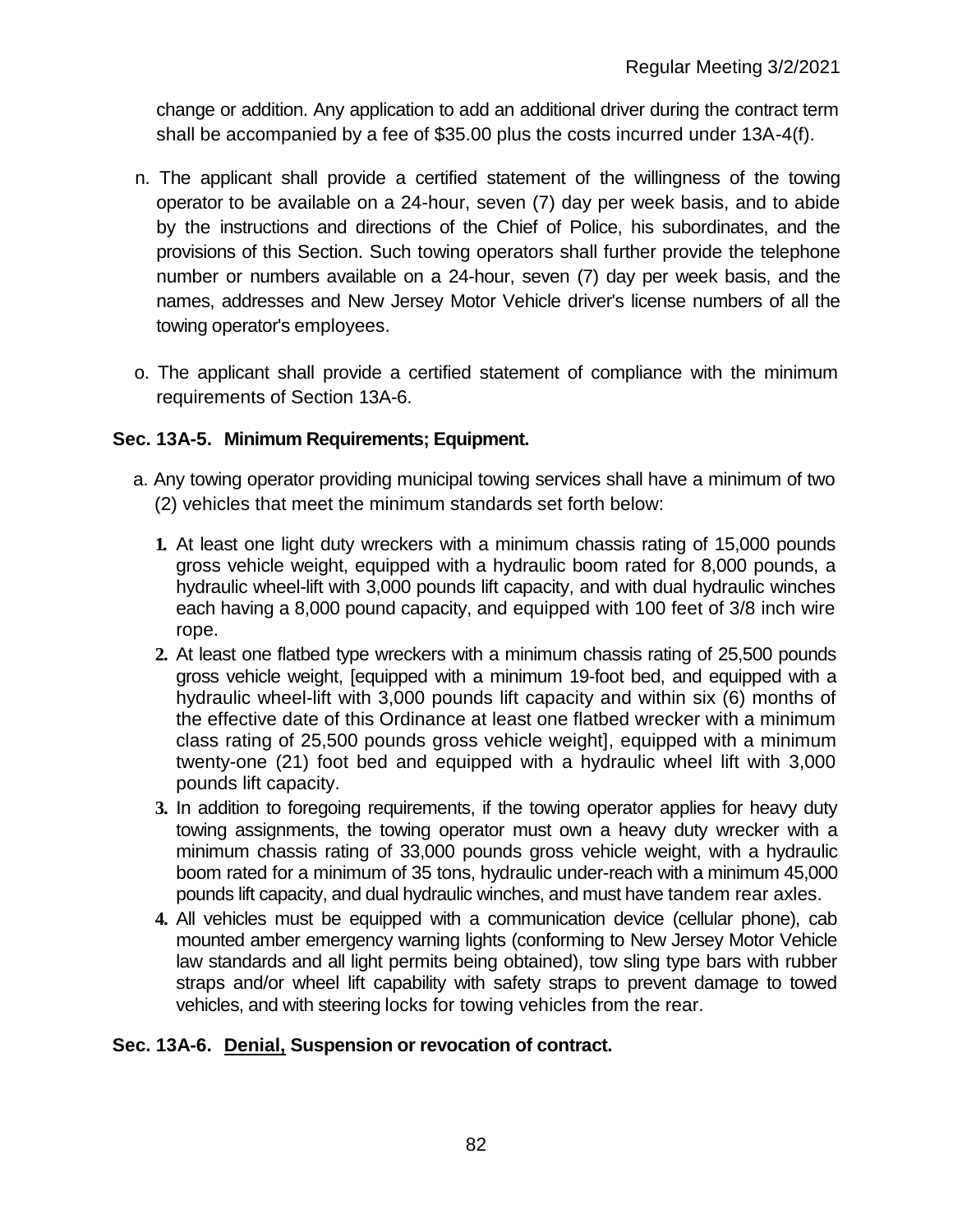- a. The Township may deny, suspend or revoke any contract for municipal towing services upon the recommendation of the Chief of the Township Police Department, or upon other proof that the towing operator, or any of its employees or agents:
	- **1.** has obtained a registration through fraud, deception or intentional misrepresentation;
	- **2.** has engaged in the use or employment of dishonesty, fraud, deception, misrepresentation, false promise or false pretense;
	- **3.** has engaged in gross negligence or gross incompetence;
	- **4.** has engaged in repeated documented acts of negligence or incompetence;
	- **5.** has had a towing operation registration or license revoked or suspended by any other state agency or authority for reasons consistent with this section;
	- **6.** has violated or failed to comply on more than three occasions with the schedule of tariff or fee regulations herein; or
	- **7.** has been convicted of:
		- **(a)**a crime under Chapter 11, 12, 13, 14 or 15 of Title 2C of the New Jersey Statutes;
		- **(b)**motor vehicle theft or any crime involving a motor vehicle under Chapter 20 of Title 2C of the New Jersey Statutes; or
		- **(c)**any other crime under Title 2C of the New Jersey Statutes relating adversely to the performance of towing services or the storage of motor vehicles as determined by the Chief of the Township Police Department.
- b. A final refusal to register, or the suspension or revocation of a registration by the Township shall not be made except upon reasonable notice to the applicant, and an opportunity for the applicant to be heard by the Township Council. The hearing is at the option of the applicant.
- c. In the event the application has been denied, the applicant will have ten (10) business days to provide written notice to the Office of the Chief of Police stating if the applicant requests a re-inspection of a storage site, equipment or request to amend any information contained in the written application. No more than two re-inspections or application amendments may be requested.
- d. All re-inspections or review of application amendments must be completed within (20) twenty business days from the receipt of denial of the initial application.
- e. There shall be a fee of \$75.00 for each re-inspection or review of application amendments, in addition, to any application fees.

# **Sec. 13A-7. Rotating List.**

The Chief of Police is hereby authorized to establish a system of rotation for the assignment of contracted towing operators to provide municipal towing services required pursuant to this Section. The rotation system shall be established on a non-discriminatory and nonexclusionary basis[;[but, shall take into consideration a towing operator's inability to respond with a twenty-one (21) foot flatbed wrecker in the case of a motor vehicle accident involving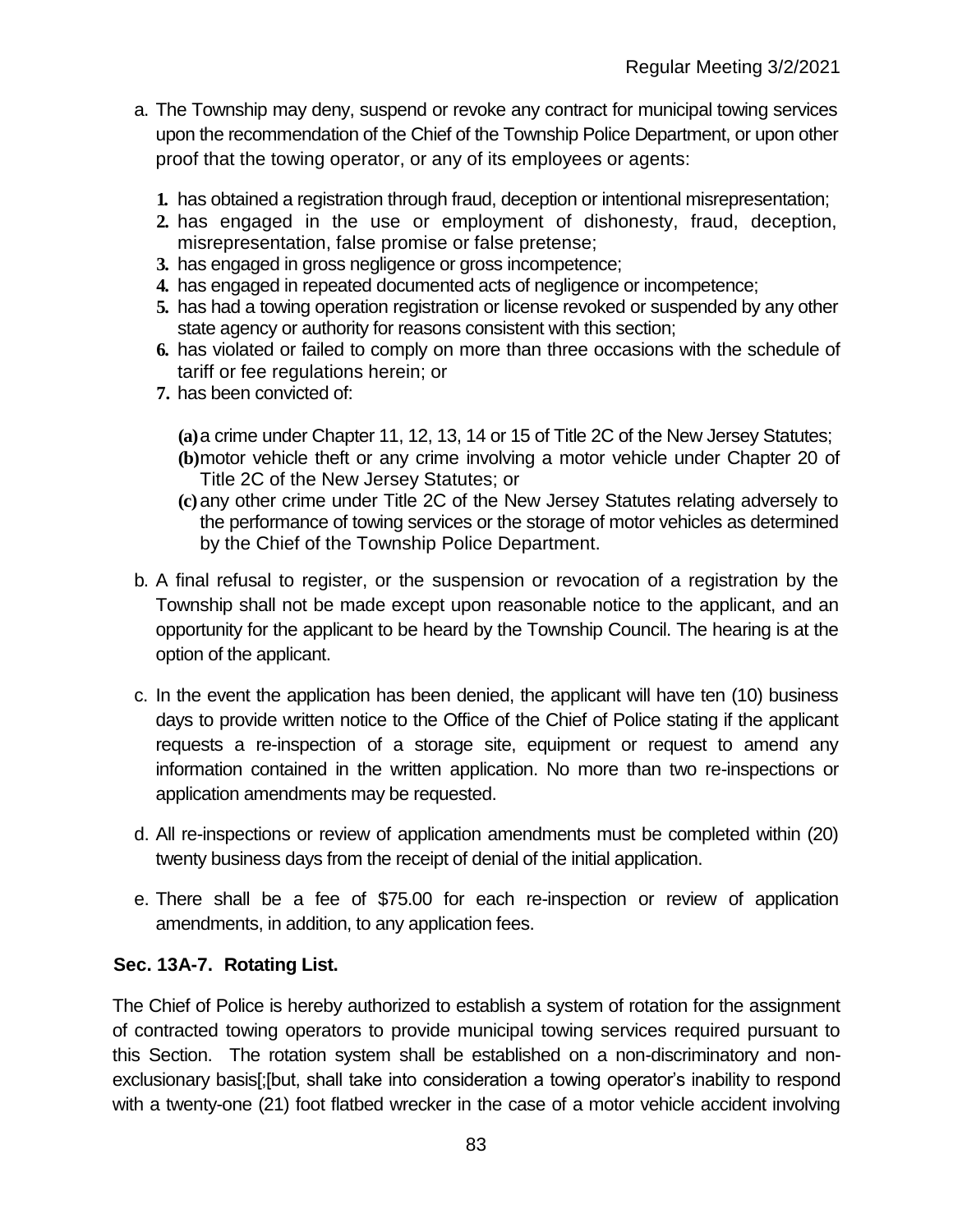larger vehicles or the disability of a large vehicle within a public right of way, at the discretion of the police officers at the scene]. Only towing operators with executed contracts with the Township shall be assigned to the rotation list. A towing operator shall be added to the rotation list pursuant to Section 13A-3. All new contracted towing operators shall be assigned to the rotation list at the bottom of such list.

The rotation list shall be composed so as to permit a reasonable rotation of contracted towing operators. This will be done on a **per call basis**. The revolving list applies to basic towing and heavy duty towing services. Once the on call towing operator has been utilized, the next tow call goes to the next contracted towing operator. If the towing operator currently on-call under the rotation list cannot respond and provide the required municipal towing service, the Township shall move to the next towing operator on the rotation list. If no towing operator on the rotation list is able to respond and provide the required municipal towing service, the Chief of Police may deviate from the rotation list and arrange for another towing operator to provide such service.

Notwithstanding the above rotation list, in the interests of public safety, the Chief of Police, in his/her discretion, taking into account the emergency, safety and location of the situation, may part from the rotation list and call for the closest available towing operator to respond.

### **Sec. 13A-8. Insurance Requirements.**

In addition to the insurance requirements set forth in N.J.A.C. 13:45A-31.3, as may be amended from time to time, all towing operators providing municipal towing services must maintain the following insurance policies, naming the Township as an additional insured:

- a. Motor vehicle liability for a tow truck capable of towing a motor vehicle that is up to 26.000 pounds, for the death of, or injury to, persons and damage to property for each accident or occurrence in the amount of \$750,000, single limit; and
- b. Motor vehicle liability for a tow truck capable of towing a motor vehicle that is more than 26,000 pounds, for the death of, or injury to, persons and damage to property for each accident or occurrence in the amount of \$1,000,000, single limit.
- c. Garage keeper's Policy. A garage keeper's liability policy in the minimum amount of one hundred thousand (\$100,000.00) dollars, and "on-hook" coverage, for each vehicle damaged on a separate claim.
- d. Garage Liability Policy. A garage liability policy covering applicant's business, equipment and vehicles in the minimum amount of five hundred thousand (\$500,000.00) dollars for any one person injured or killed, and a minimum of one million (\$1,000,000.00) dollars for more than one person killed or injured in any accident and an additional one hundred thousand (\$100,000.00) dollars for any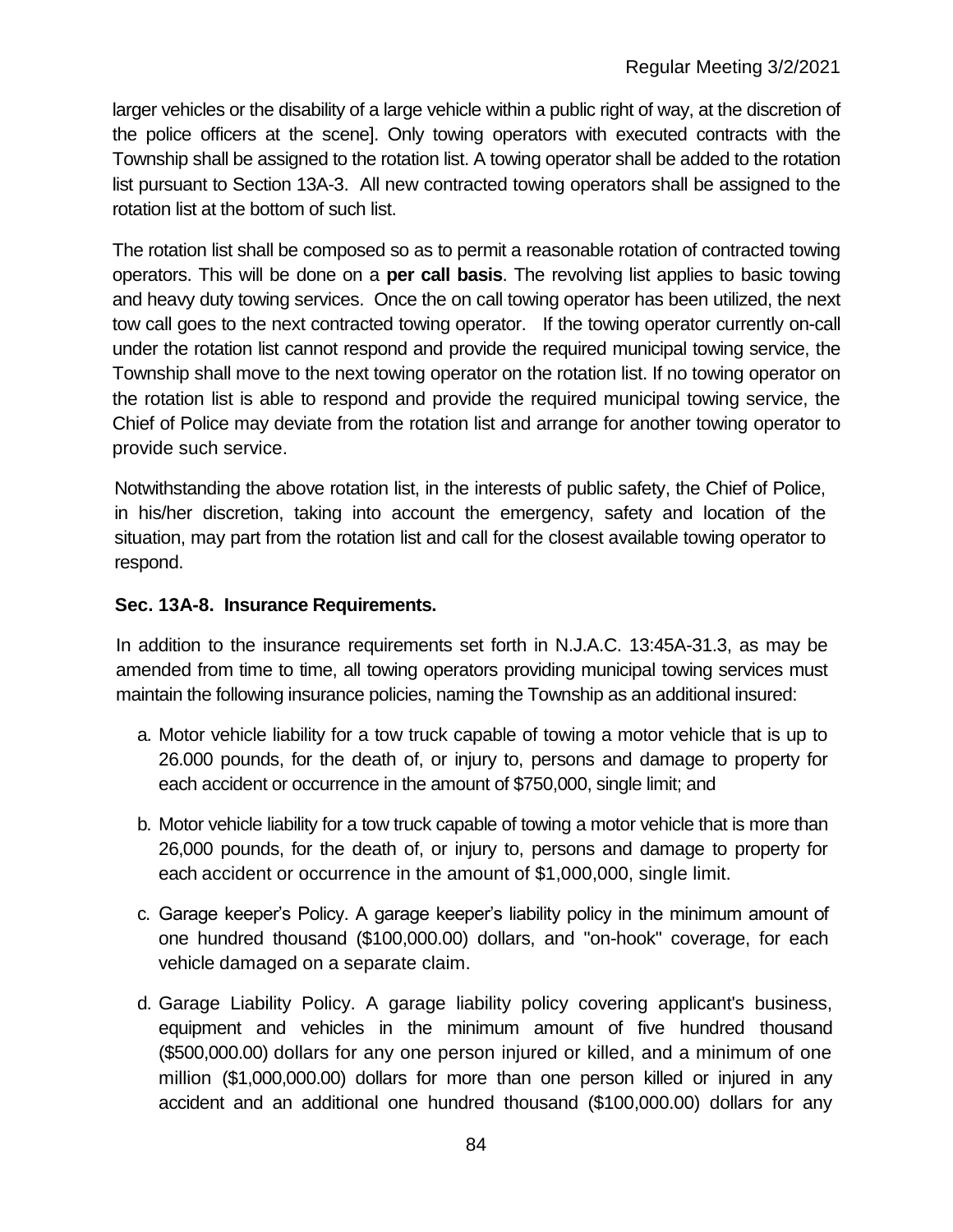damage arising from injury or destruction to property, and/or a combined single limit of one million (\$1,000,000.00) dollars. In addition to each policy containing an endorsement showing the township as an additional insured, such policy shall also provide an endorsement entitling the Township to 30 days' prior written notice to the Chief of Police in the event of any change in coverage under the policy, or in the event of the cancellation of the policy.

- e. Worker's Compensation Policy. A worker's compensation policy covering all of applicant's employees and operators, containing statutory coverage including liability coverage of at least five hundred thousand (\$500,000.00) dollars for each accident per person, five hundred thousand (\$500,000.00) dollars policy aggregate limit per disease, and five hundred thousand (\$500,000.00) dollars for each disease per person.
- f. Umbrella liability insurance policy in the amount of five million (\$5,000,000.00) dollars, which shall be applicable to all liability coverage required above.

# **Sec. 13A-9. Indemnification.**

Any contract entered into by the Township with a registered towing operator pursuant to this chapter shall include a provision whereupon the registered towing operator assumes all liability and shall indemnify, defend and save the Township, its committees, boards, departments, agents, and employees, harmless from damages (including attorney's fees and court costs) or losses sustained by vehicles while being towed, stored or released from towing operator's possession, and from all personal injuries and property damage occurring to any persons, or property, as a result of the performance of the towing operator's services, including, but not limited to, towing, storage, or other such activities relating to the municipal towing services. All responsibility for the release of a stored vehicle shall be on towing operator only.

# **Sec. 13A-10. Schedule of services eligible for charging a fee; reasonable fees.**

a. A towing operator may only charge a fee for those towing and storage services set forth in the following schedule, plus the cost of any additional equipment needed for recovery, plus the cost of any materials, parts or fuel.[Per calendar day)

| <b>Basic Tow Fee</b>                | <b>Fees</b>               |
|-------------------------------------|---------------------------|
|                                     |                           |
| Light Duty Rate                     | Tow: \$160.00 (Flat Rate) |
| $\parallel$ (less than 8,601 G.V.W) | <b>Recovery: \$200.00</b> |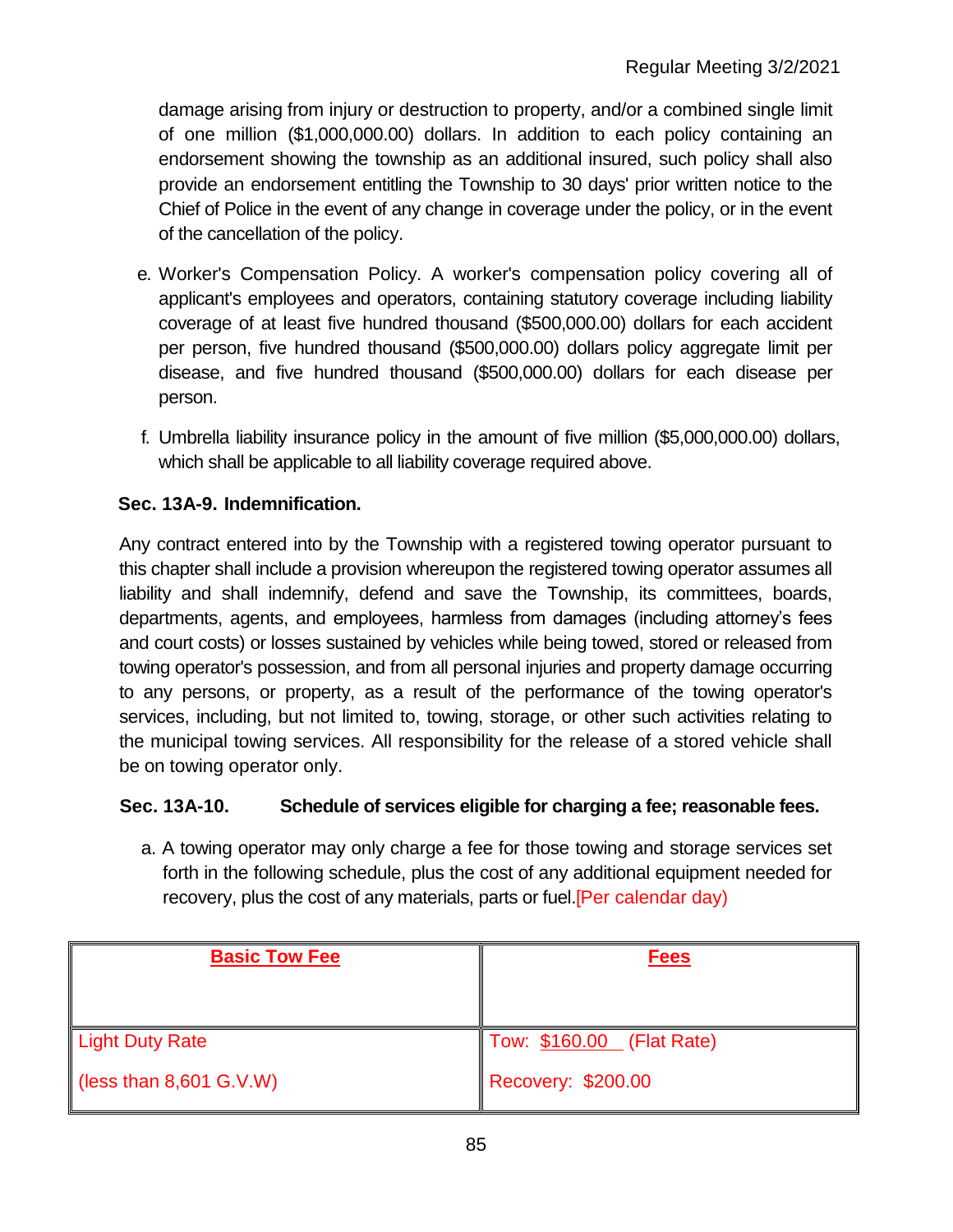|                                             | (Per Hour, per Truck)                                       |                              |  |  |  |
|---------------------------------------------|-------------------------------------------------------------|------------------------------|--|--|--|
| <b>Medium Duty Rate</b>                     | Tow: \$220.00                                               |                              |  |  |  |
| (less than 16,000 G.V.W)                    | Recovery: \$350.00                                          |                              |  |  |  |
|                                             | (Per Hour, Per Truck)                                       |                              |  |  |  |
|                                             |                                                             |                              |  |  |  |
| <b>Heavy Duty Rate</b>                      | Tow: \$450.00                                               |                              |  |  |  |
| (greater than 16,000 G.V.W)                 | Recovery: \$600.00                                          |                              |  |  |  |
|                                             | (Per Hour, Per Truck)                                       |                              |  |  |  |
| <b>Storage</b>                              | <b>Fees Outside</b>                                         | <b>Fees Inside</b>           |  |  |  |
|                                             | (Not to Exceed)                                             | (Not to Exceed)              |  |  |  |
| <b>Light Duty</b>                           | \$45.00 per calendar<br>day                                 | \$50.00 per calendar<br>day  |  |  |  |
| <b>Medium Duty</b>                          | \$90.00 per calendar<br>\$100.00 per<br>calendar day<br>day |                              |  |  |  |
| <b>Heavy Duty</b>                           | \$125.00 per<br>calendar day                                | \$200.00 per<br>calendar day |  |  |  |
| <b>Road Service</b>                         | \$125.00 per call                                           |                              |  |  |  |
| <b>Decoupling Fee</b>                       | \$80.00 per call                                            |                              |  |  |  |
| <b>Tarp/ Wrapping Vehicle</b>               | \$65.00 per vehicle                                         |                              |  |  |  |
| Labor Minor Clean-up and Disposal of Debris | \$55.00 per hour plus absorbent materials                   |                              |  |  |  |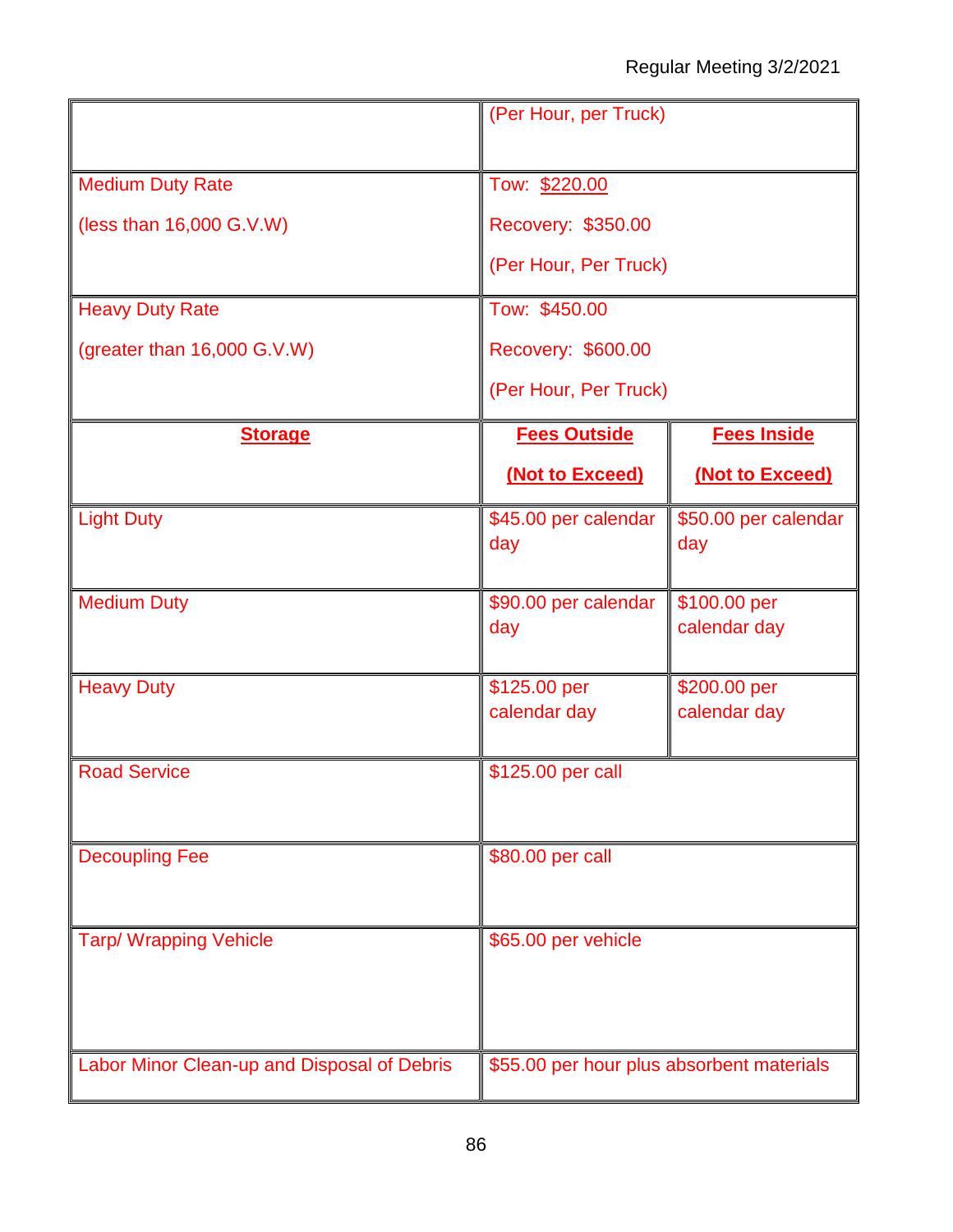| <b>Specialized Recovery Equipment</b>                 | <b>Fees</b>        |
|-------------------------------------------------------|--------------------|
|                                                       |                    |
| <b>Rotator/ Crane Recovery Unit</b>                   | \$1200.00 per hour |
|                                                       |                    |
|                                                       |                    |
| <b>Tractor With Landoll Trailer or Detach Trailer</b> | \$450.00 per hour  |
|                                                       |                    |
| <b>Tractor Transport Hauler Only</b>                  | \$250.00 per hour  |
|                                                       |                    |
| <b>Refrigerated Trailer w/ Tractor</b>                | \$450.00 per hour  |
|                                                       |                    |
| <b>Box Trailer w/ Tractor</b>                         | \$400.00 per hour  |
|                                                       |                    |
|                                                       |                    |
| <b>Air Cushion Unit</b>                               | \$1000.00 per hour |
|                                                       |                    |
| <b>Light Tower</b>                                    | \$250.00 per hour  |
|                                                       |                    |
| <b>Pallet Jack</b>                                    | \$200.00 flat rate |
|                                                       |                    |
| <b>Rollers</b>                                        | \$200.00 flat rate |
|                                                       |                    |
|                                                       |                    |
| Any Other Specialized Equipment                       | \$250.00 per hour  |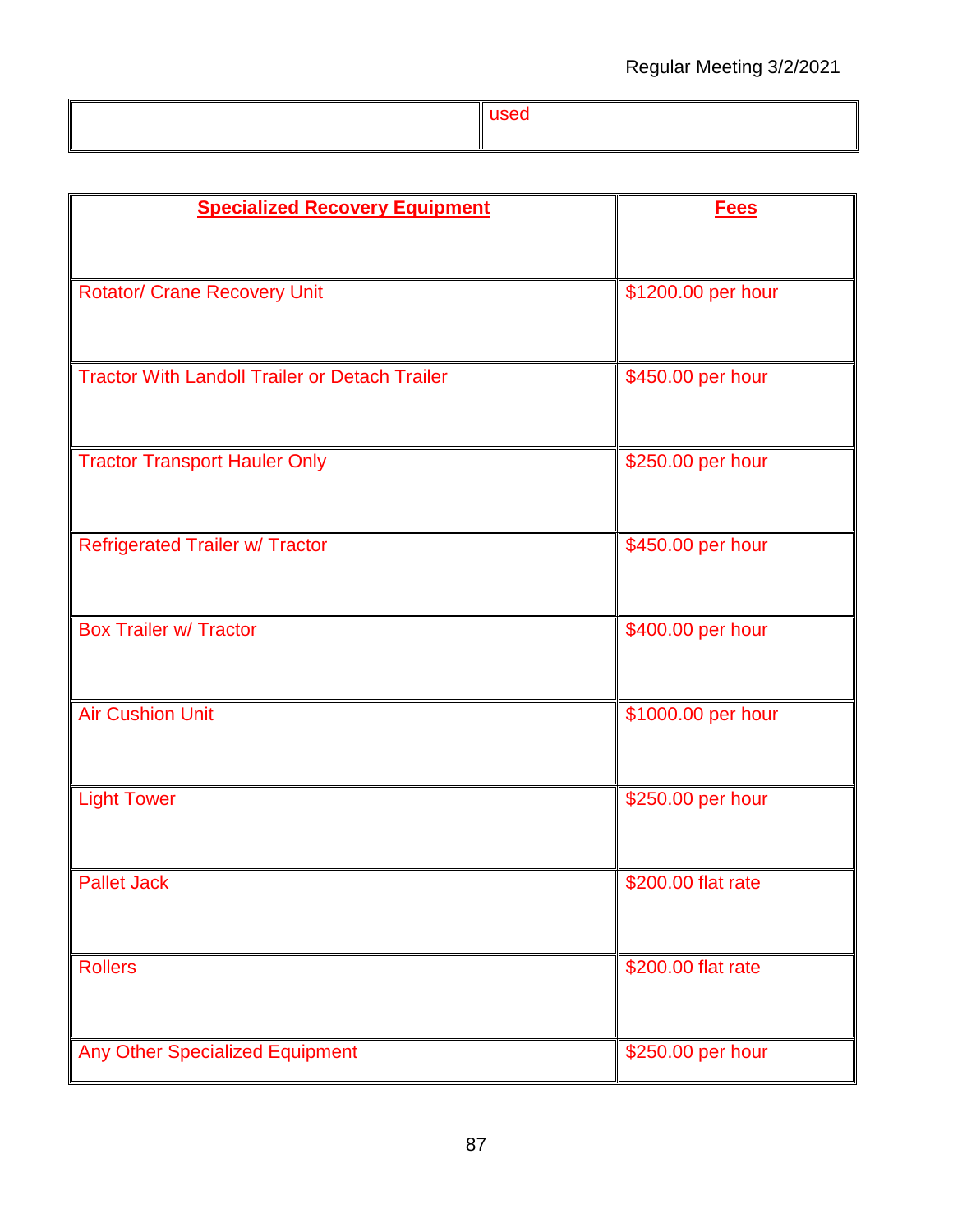| Loader/Backhoe/Telescopic Handler/ Bulldozer/Bobcat                                    | \$300.00 per hour each              |
|----------------------------------------------------------------------------------------|-------------------------------------|
| <b>Forklift</b>                                                                        | \$300.00 per hour                   |
| Dump Truck/Dump Trailer w/ Tractor                                                     | \$350.00 per hour                   |
| <b>Roll-off w/ Container</b>                                                           | \$350.00 per hour plus<br>disposal  |
| <b>Recovery Supervisor Vehicle</b>                                                     | \$150.00 per hour                   |
| Scene Safety Equipment, Communication Equipment, Traffic<br>Management Equipment, etc. | \$250.00 per hour each<br>type used |
| <b>Recovery Support Vehicle/Trailer</b><br><b>Additional Recovery Equipment</b>        | \$350.00 per hour                   |
| Specialized Recovery Fee (Extra man needed for a recovery)                             | 125.00 per man                      |

- b. A towing operator may not charge a service fee for towing and storage services that are not included in the schedule approved by the Township.
- c. A towing operator must accept all forms of payment, such as cash, check, debit card, charge card or credit card, for towing or storage services if the operator ordinarily accepts as payment at his place of business.
- d. A towing operator that engages in private property towing or other non-consensual towing shall calculate storage fees based upon the calendar day that the motor vehicle is in the storage facility. For example, if a motor vehicle is towed to a storage facility at 7:00 P.M. on one calendar day and the owner of the motor vehicle picks up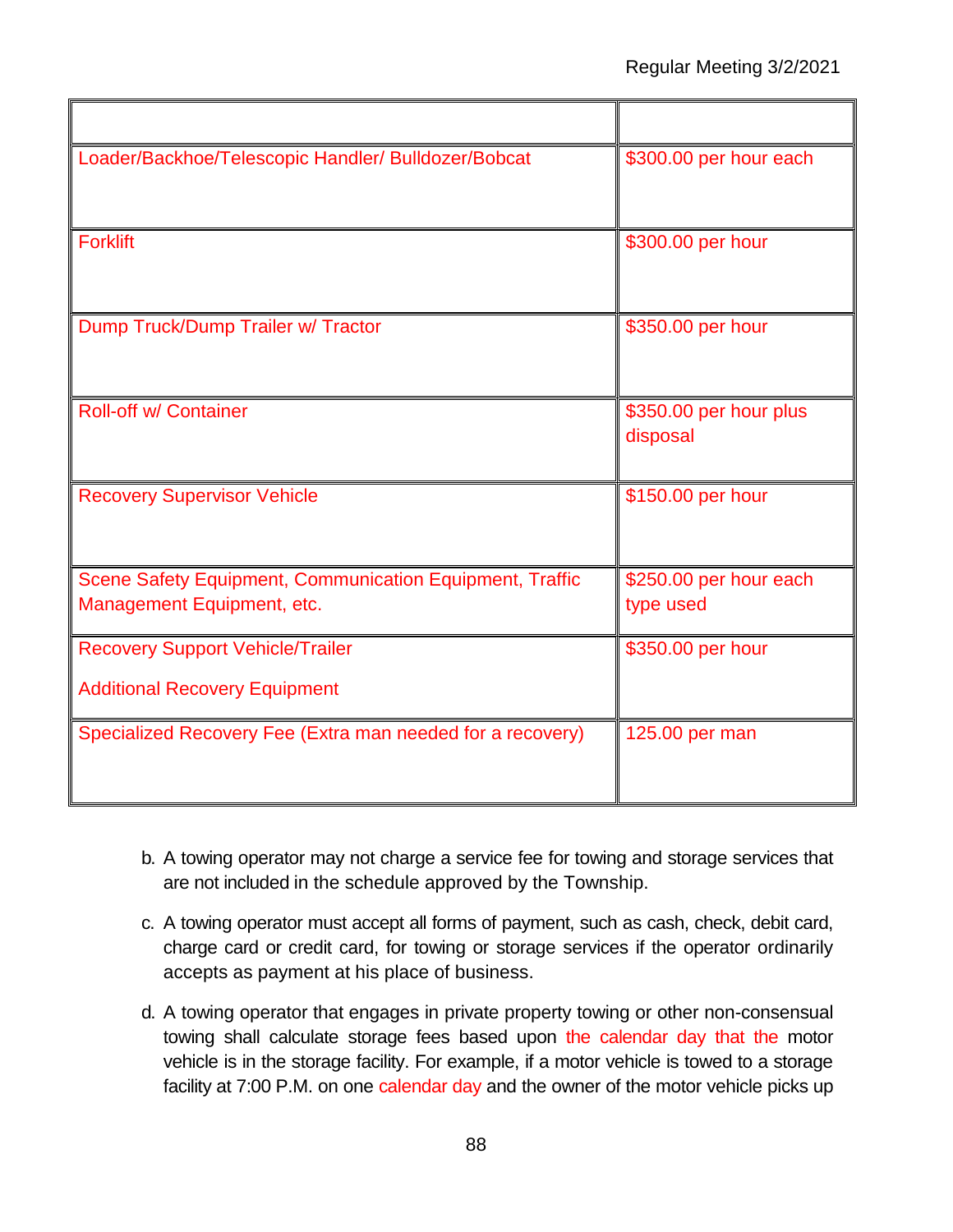the motor vehicle on or before 7:00 P.M. the next calendar day, the towing operator shall charge the owner of the motor vehicle for two calendar days of storage.

A towing operator's bill for services shall include the time at which a towed motor vehicle was delivered to a towing company's storage facility, if applicable.

f. Municipal Storage Rates. Storage fees to be charged to or on account of the Township for the storage of Township owned or operated vehicles shall not exceed those fees permitted by N.J.S.A. 40:48-2.50.

# **Sec. 13A-11. Storage Facilities.**

- a. The towing operator providing municipal towing services must tow all vehicles to a storage facility that:
	- **1.** has a business office open to the public between 8 a.m. and 6 p.m. at least five (5) days a week, excluding holidays;
	- **2.** has the ability to provide inside secured vehicular storage;
	- **3.** has the ability to store a minimum of ten (10) vehicles;
	- **4.** is safe and secured by a fence, wall or other man-made barrier that is at least six (6) feet high and a passive alarm system or a similar on-site security measure;
	- **5.** if it is an outdoor storage facility, is lighted from dusk to dawn: and
	- **6.** Is located within three (3) driving miles of any Township border.
- b. The towing operator shall provide reasonable accommodations for after-hours release of stored motor vehicles and may charge a release fee for releasing motor vehicles to their owners after normal business hours or on weekends. The fee shall not be in excess of \$100.00.

# **Sec. 13A-12. Standards of Towing Operator Performance.**

All towing operators who have entered into contracts with the Township to provide municipal towing services shall be obligated to comply with the following duties and regulations:

a. Remove and tow to the designated storage facility all vehicles directed by the Chief of Police to be removed and towed because such vehicles are in the Chief of Police's sole discretion designated as abandoned, illegally parked, disabled, involved in an accident, or

to be impounded because of criminal or other investigation. At the sole discretion of the Chief of Police, taking into consideration safety concerns, the owner or operator of a disabled vehicle may be permitted to arrange for the vehicle to be towed by a towing operator of his/her choice.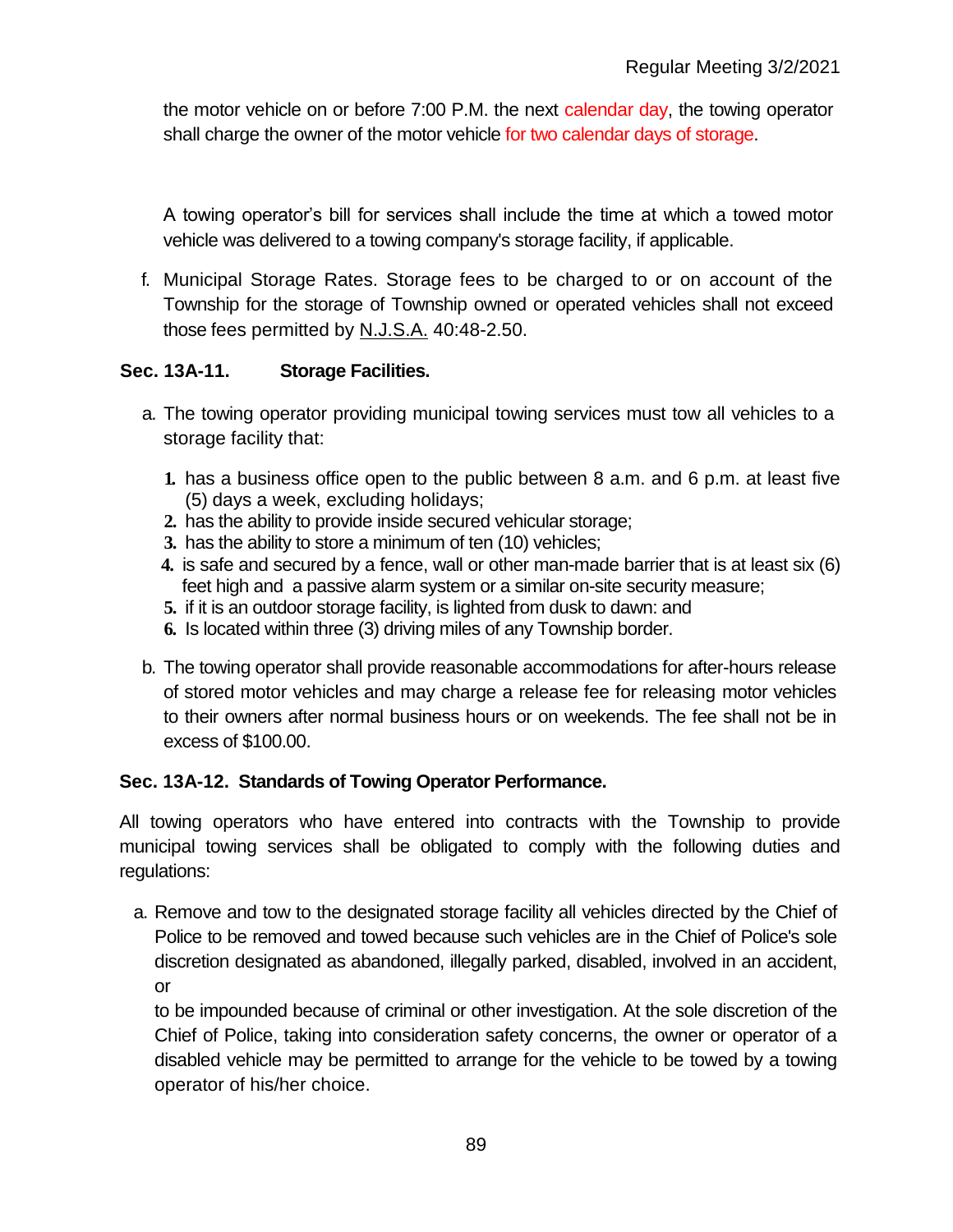b. Store such vehicles and move such vehicles as directed by the Chief of Police. When not otherwise directed or required by the Chief of Police, the owner or operator of a disabled vehicle may request that the vehicle be towed to a location other than the designated

storage facility. Upon direction of the Chief of Police, the towing operator shall not release a vehicle towed which is subject to a criminal investigation, an impoundment, including, without limitation, compliance with "John's Law," without a Vehicle Release Form or prior authorization by the Chief of Police.

- c. Provide 24 hours, seven day a week service to the Township during the term of the contract.
- d. Not utilize answering machines or answering services when on-call under the rotation list.
- e. Respond promptly to all requests for municipal towing services by the Chief of Police. In any event, the towing operator shall respond and be present at the location (all locations

within the Township) for municipal towing services within [20 minutes of receipt of notice of same between the hours of 8:00 a.m. and 5:00 p.m. (hereinafter "daytime"), and within] 25 minutes of receipt of notice [between the hours of 5:01 p.m. and 7:59 a.m. (hereinafter "nighttime")]. If severe weather conditions or excessive traffic congestion prevents the towing operator from arriving within the aforementioned response times, the towing operator shall contact police communications and advise them of the reason for the delay. In the event a towing operator does not arrive at the tow location within 25 minutes [the above time periods] and fails, the police officer on the scene shall have the right to have a substitute towing operator called to the location whowillhavetherighttoperform the municipal towing services: and the originally called towingoperatorshallhave no right to payment from any party.

- f. Not charge any fee for replacement of damaged or broken towing equipment incurred at the scene of the tow.
- g. Tow or perform road service to any and all disabled Township owned or operated vehicle upon request by the Chief of Police to a location within the Township. The towing operator will not charge the Township for the towing and/or recovery of Township owned passenger vehicles or pick-up trucks within two miles of the Township border to a location within the Township. All other towing of Township owned or operated vehicles shall be charged pursuant to Section 13A-10 at a 20% discount. Nothing herein shall limit the Township from utilizing the towing services provided for in any public bid contract.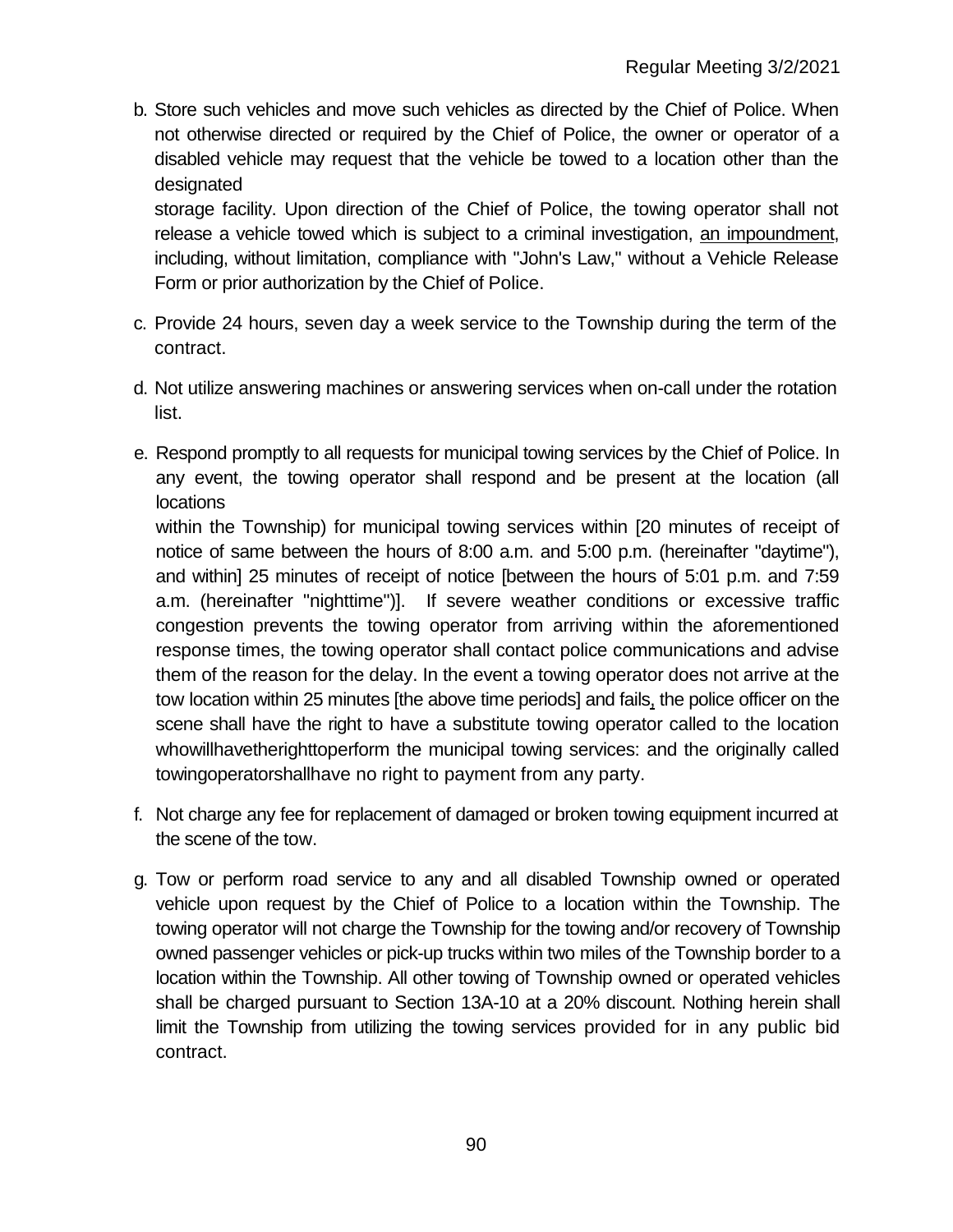- h. Clean up all broken glass and debris at the scene of accidents which shall include any fluids leaked onto the roadway (all towing operators must be equipped with a broom, shovel and speedy dry).
- I. Ensure that all drivers and operators of the towing operator must wear ANSI Class 2 reflective safety vests or clothing at all times when responding to a request by the Township.
- j. Furnish additional towing equipment and services during storm periods, periods of snow emergencies, traffic emergencies, natural or other disasters, any acts of God, and for any other reason when so designated by the Chief of Police. Such standby service shall begin and end when the Chief of Police notifies the towing operator. The Township reserves the right, during any such emergency, to designate temporary areas owned or leased by the Township and/or the towing operator for the storage of disabled vehicles, and to direct the towing operator to remove such disabled vehicles to said areas.
- k. Record all vehicles towed and/or stored and retain such records for a period of seven years. The Township shall, upon request, be provided with a copy of any and all records evidencing that a vehicle has been towed and/or stored by the towing operator. Such records shall include a report of all personal property found within a towed vehicle that can be observed by the towing operator at the time the vehicle came into the towing operator's possession, an accounting of all monies received for fees for towing, and a separate accounting of all monies received for fees for storage services pursuant to this Section. The Chief of Police shall have access upon demand, to any and all records required to be kept by this Section.
- l. The towing operator must comply with the provisions of N.J.S.A. 39:10A-1 through 39:10A-7 regarding the storage and proper disposition of stored vehicles.
- m. In all of the towing operator's dealings with the public, the towing operator shall act in a professional manner, courteous at all times, and respectful to members of the public, as well as representatives of the Township. Reports of discourteous behavior by the towing operator or his drivers that may be substantiated and documented, shall be considered by the Township as sufficient cause for revocation and termination of the towing operator's registration, and be considered as material default under any contract entered into with a towing operator pursuant to this Chapter. Any discrepancies with dispatching procedures shall be addressed with the Lawrence Township towing coordinators; the Investigation Division Commander or Administration Division Commander, Monday through Friday 7 00:am to 5:00 pm.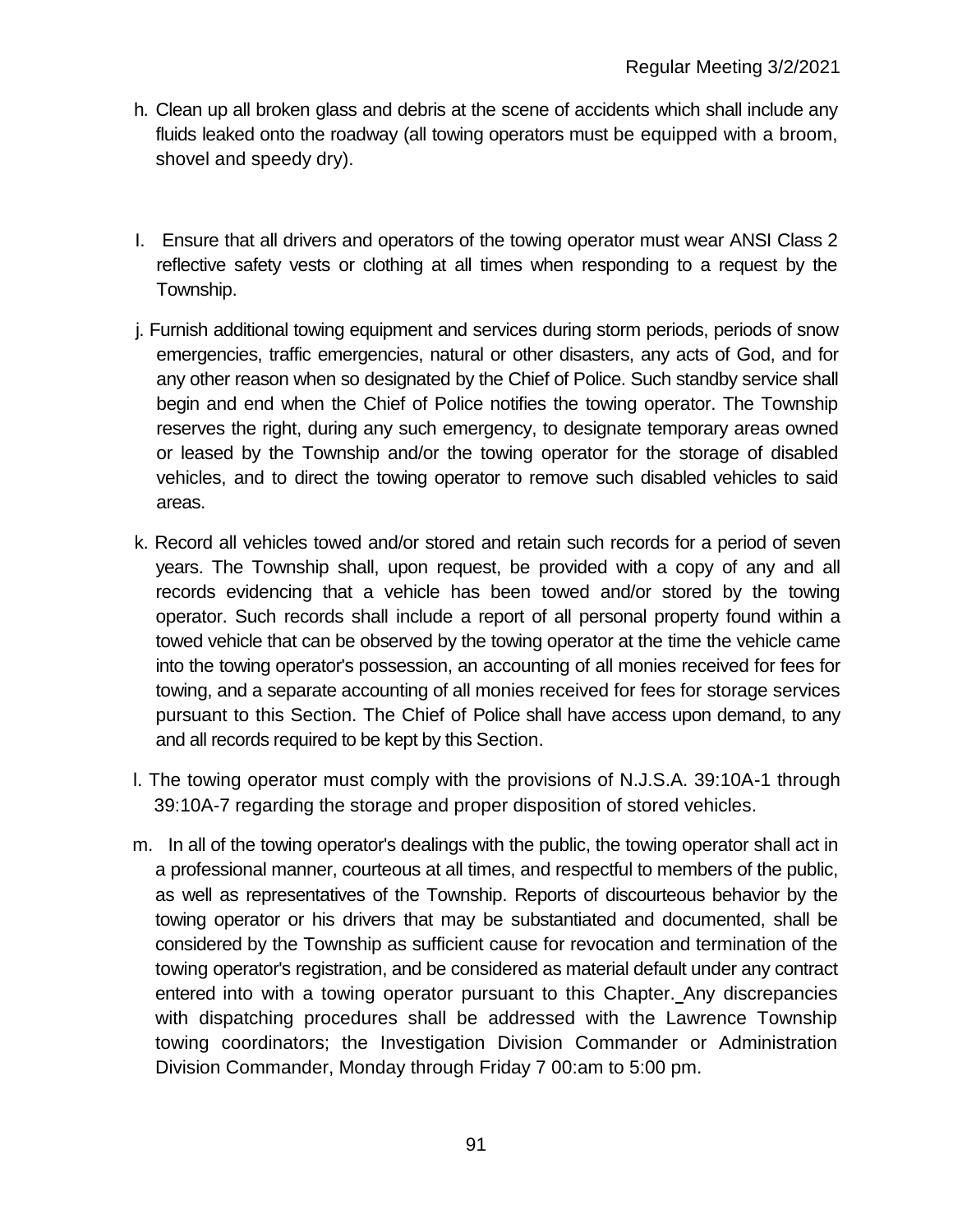N. Tower shall notify Investigative Division designated contact person within (10) business days of taking possession of towed vehicle regarding subsequent towed vehicle if arrangements have not been made by the owner or the insurance company for the towed vehicle to be retrieved from the tow yard.

# **Sec. 13A-13. Solicitation.**

No towing operator shall respond to the scene of an accident or emergency for the purposes of towing a vehicle unless specifically notified by the Chief of Police, or his/her designee, or the individual involved in the accident or emergency. All persons, towing operators, and owners of towing equipment are hereby prohibited from soliciting business at the scenes of accidents and emergencies within the Township.

### **Sec. 13A-14. Complaint and Dispute Resolution.**

Any person having a dispute or complaint arising from a specific act of towing or storage of motor vehicles which is regulated by this Chapter shall present that complaint or dispute to the Chief of Police for resolution. The Chief of Police shall render his decision as to how the said complaint or dispute is to be resolved within ten (10) days of his conducting a hearing as to the same. Such hearing can be in person, by telephone or on written presentation at the election of the Chief of Police. In the event of an adverse decision against a registered towing operator, said registration may be revoked. Any appeal of the Chief of Police's decision may be appealed to the governing body of the Township.

# **Sec. 13A-15. Response time; missed calls.**

a. [A licensee under this chapter shall arrive at the scene of the accident as outlined in 13A-12e.] If the licensee fails to arrive at the scene of the towing request within the allotted time (as outlined in 13A-12e) three (3) times in a thirty (30) day period his license will be suspended for 7 days. Written notification will be given by the police department for each violation. There will be no refund of licensee fees for suspended licenses.

 b. If the licensee misses three calls within a thirty-day period, his license will be suspended for 30 days. Written notification will be given by the police department for each miss. There will be no refund of licensee fees for suspended licenses.

### **Sec. 13A-16. Violations; Enforcement and Penalties.**

a. This Chapter shall be enforced by the Lawrence Township Police Department or the Township Clerk.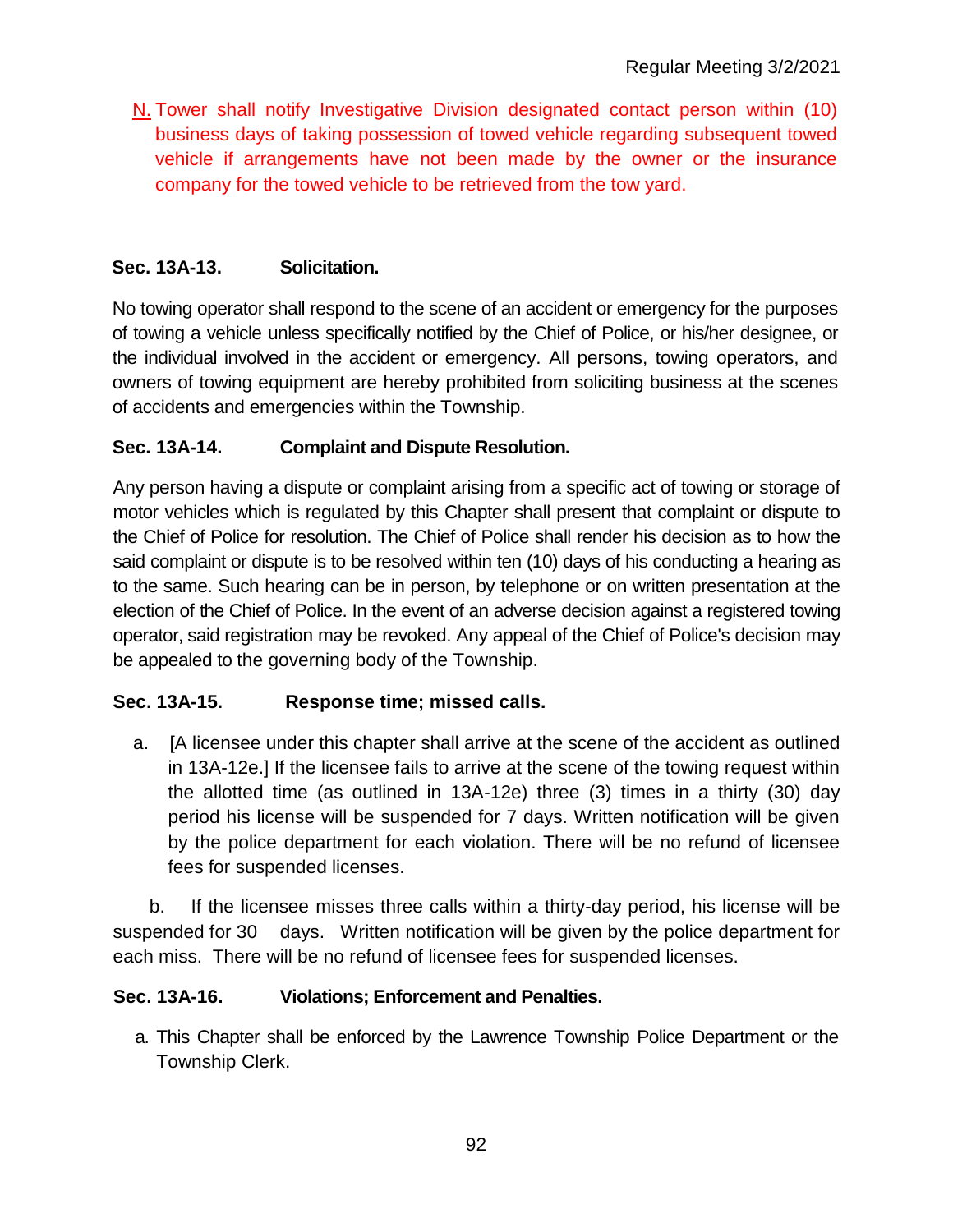- b. Any violation of the provisions of this Chapter, including the failure to register with the Township as required herein, shall subject such violator, upon issuance of a summons and conviction in municipal court, and at the court's discretion, to the fines and penalties set forth for each such violation.
- c. Any violation of the provisions of this Chapter may also subject the violator to a revocation or non-issuance of the contract with the Township. If a towing operator's contract is revoked pursuant to this provision, such towing operator is barred from re applying with the Township for the remaining portion of the current towing contract with the Township.
- d. In addition to any penalties or other remedies provided herein, the towing operator that has billed a person an amount in excess of the fee established in Section 13A-10 shall reimburse such person for the excess cost.

**Section** 2. If any article, section, subsection, sentence, clause or phrase of this Ordinance is, for any reason, held to be unconstitutional or invalid, such decision shall not affect the remaining portions of this Ordinance and they shall remain in full force and effect.

**Section 3.** In the event of any inconsistencies between the provisions of this Ordinance and any prior ordinance of the Township of Lawrence, the provisions hereof shall be determined to govern. All other parts, portions and provisions of the Revised General Ordinances of the Township of Lawrence are hereby ratified and confirmed, except where inconsistent with the terms hereof.

**Section 4.** This Ordinance shall be so construed as not to conflict with any provision of New Jersey or Federal law.

**Section 5.** This Ordinance shall take effect 20 days after adoption thereof.

### New Additions

Adopted: March 2, 2021

The Ordinance was adopted after the public hearing thereon, on the following roll call vote:

| <b>COUNCIL</b>        | <b>AYE</b> | <b>NAY</b> | <b>PRESENT</b> | <b>ABSENT</b> | <b>ABSTAIN</b> | <b>MOVE</b> | <b>SECOND</b> |
|-----------------------|------------|------------|----------------|---------------|----------------|-------------|---------------|
| <b>Mr. Bobbitt</b>    |            |            |                |               |                |             |               |
| Ms. Lewis             |            |            |                |               |                |             |               |
| <b>Mr. Powers</b>     |            |            |                |               |                |             |               |
| Mr. Rvan              |            |            |                |               |                |             |               |
| <b>Mavor Kownacki</b> | ,,,        |            |                |               |                |             |               |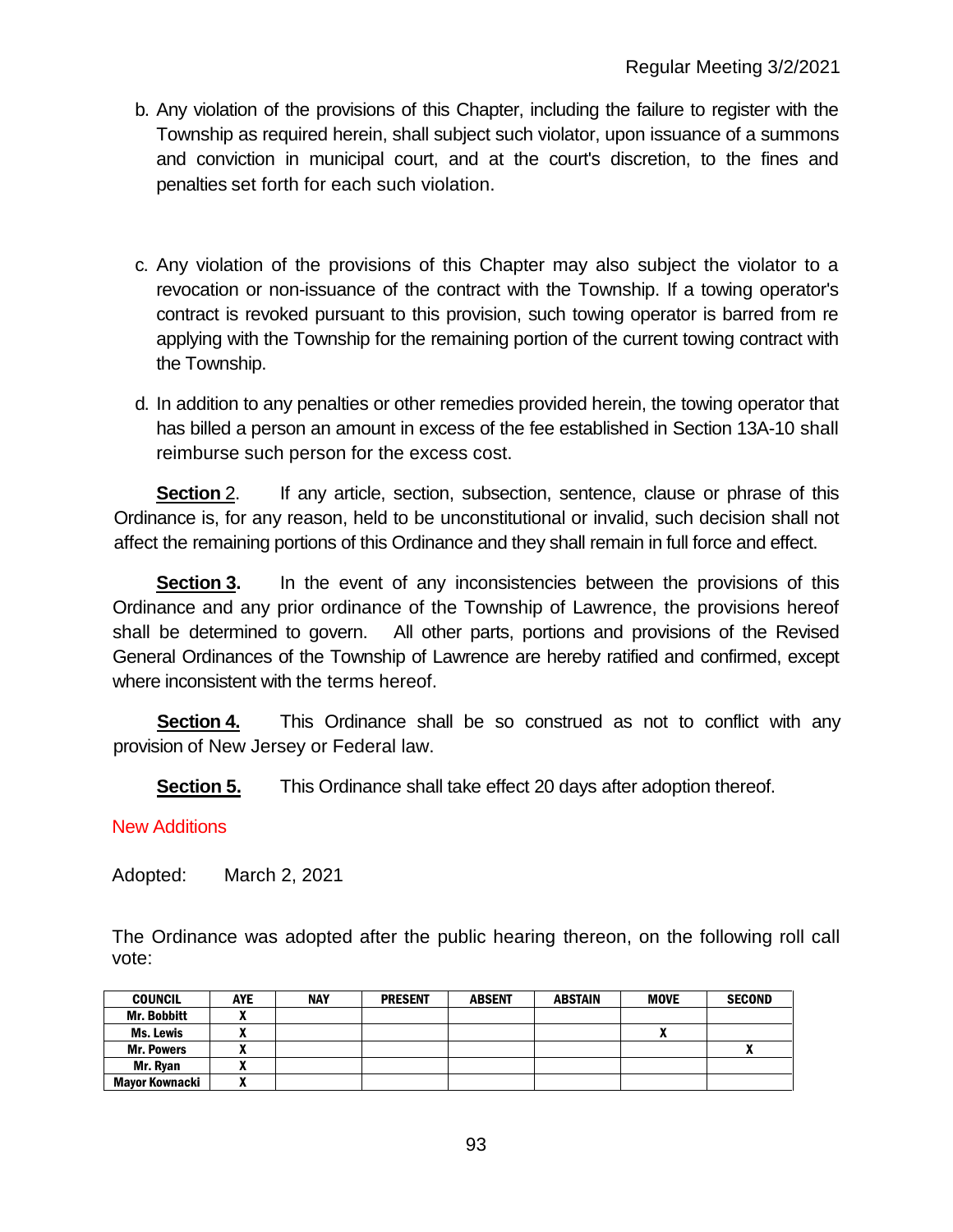Mayor Kownacki read by title, an ordinance entitled, "AN ORDINANCE OF THE TOWNSHIP OF LAWRENCE, COUNTY OF MERCER AUTHORIZING THE SALE OF ALCAZAR AVENUE (BLOCK 2308, LOT 8 AND 16) AS SHOWN ON THE TAX MAP OF THE TOWNSHIP OF LAWRENCE, OWNED BY THE TOWNSHIP OF LAWRENCE, NOT NEEEDED FOR PUBLIC USE PURSUANT TO NJSA 40A:12-1, ET SEQ."

---

### Ordinance No. 2383-21

AN ORDINANCE OF THE TOWNSHIP OF LAWRENCE, COUNTY OF MERCER AUTHORIZING THE SALE OF ALCAZAR AVENUE (BLOCK 2308, LOTS 8 AND 16) AS SHOWN ON THE TAX MAP OF THE TOWNSHIP OF LAWRENCE, OWNED BY THE TOWNSHIP OF LAWRENCE, NOT NEEDED FOR PUBLIC USE PURSUANT TO N.J.S.A. 40A:12-1, ET SEQ.

WHEREAS, the Local Lands and Buildings Law, N.J.S.A. 40A:12-1, et seq., authorizes the sale by municipalities of any real property, capital improvements or personal property, or interests therein, not needed for public use by sale in the manner provided by law; and

WHEREAS, the Township of Laurence is the owner of certain real property as further set forth herein not needed for public use, and the Township Council has determined that it is in the best interest of the Township to sell the same at public auction to generate revenue, and reduce taxes and liabilities.

NOW, THEREFORE, BE IT ORDAINED by the Township Council of the Township of Lawrence, Mercer County, as follows:

Section 1. The properties listed below as shown on the Tax Map of the Township of Lawrence shall be offered for sale, pursuant to N.J.S.A. 40A:12-13, at public auction to the highest bidder. The public auction shall be held at the Township of Lawrence Municipal Building or such other place as shall be designated by the Township, at a date to be set by the Township Clerk and published in accordance with the law. The minimum bid for each property is also noted.

| <b>Block</b> | Lot | Location       | Minimum Bid |
|--------------|-----|----------------|-------------|
| 2308         |     | Alcazar Avenue | \$65,000.00 |
| 2308         | 16  | Alcazar Avenue | \$50,000.00 |

Section 2. Notice of the public auction be published twice in a newspaper approved for legal publications, circulating within the Township, at least once a week during two consecutive weeks, one such publication not less than seven (7) days prior to such sale.

Section 3. The property sale shall be subject to the following terms: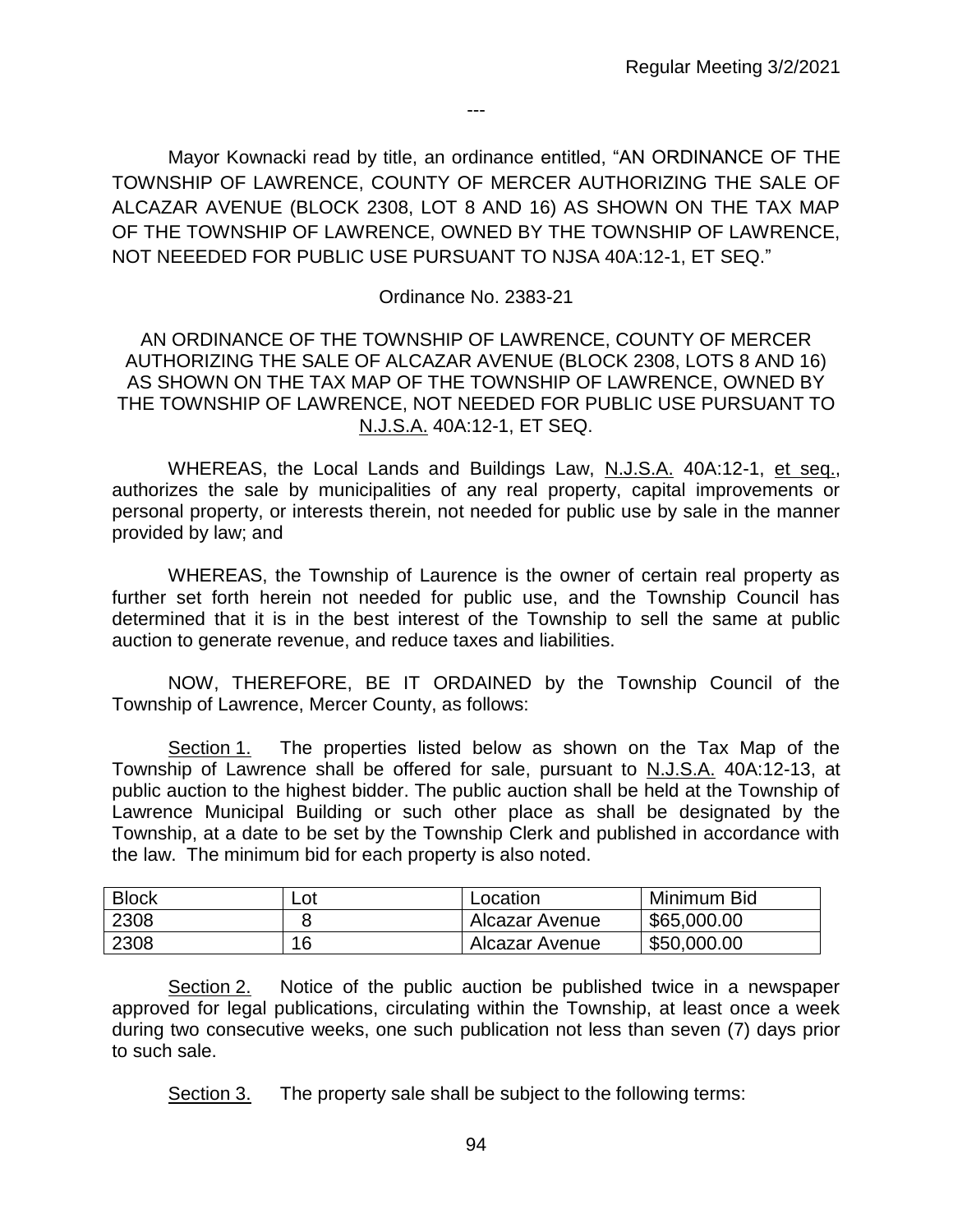- A. No representations of any kind are made by the Township of Lawrence as to the condition of the property, said property being sold in its present condition "AS IS, WHERE IS". Additionally, the Township makes no representation as to the presence or absence of wetlands or any other environmental conditions on the property.
- B. The Township shall issue a Quitclaim Deed mutually acceptable in form and substance to both parties.
- C. The purchaser, at its sole discretion, shall have a right to conduct inspections of the property with satisfactory results within thirty (30) days of bid acceptance.
- D. The purchaser shall obtain a survey of the entire tract, which survey shall be at the purchaser's sole expense, in form and substance satisfactory to both parties; and said survey shall be certified to the Township.
- E. The purchaser's receipt of title commitment with respect to the property, which said title commitment, shall be at the purchaser's sole expense, stating that the Township has good, indefeasible and insurable fee simple title to the property, free and clear of all liens and encumbrances, except such matters as may be acceptable to the purchaser.
- F. It is understood that the Township's sale of the property, and the purchaser's acquisition of the same, shall be subject to applicable New Jersey law concerning disposition of municipal real property.

Section 4. The sale is made subject to such state of facts as an accurate survey may disclose, existing tenancies, rights of persons in possession, easements, conditions, covenants and restrictions, and other encumbrances of title that the Township Council may impose on any parcel at the time of sale, including, but not limited to, restrictions on the use to be made of such real property, capital improvements, or personal property and any conditions of sale as to buildings or structures, or as to the type, size, or other specifications of buildings or structures, and the time within such conditions shall be operative, or any other conditions of sale in like manner to the same extent as by any other seller.

Section 5. The sale is made subject to all applicable laws, ordinances, resolutions, rules, and regulations of the State of New Jersey and the Township of Lawrence.

Section 6. Should the title to the property prove to be unmarketable for any reason, the liability of the Township shall be limited to the repayment to the purchaser of the deposit and any portion of the purchase price paid, and shall not extend to any further costs, expenses, damages, or claims. Notice of any alleged defect in title or claim must be served by the purchaser upon the Township Clerk, in writing, no later than thirty (30) days after the sale is approved by the Township Council, failure upon the part of the purchaser to give written notice within said time shall be deemed conclusive proof that the purchaser accepts the title in its present condition.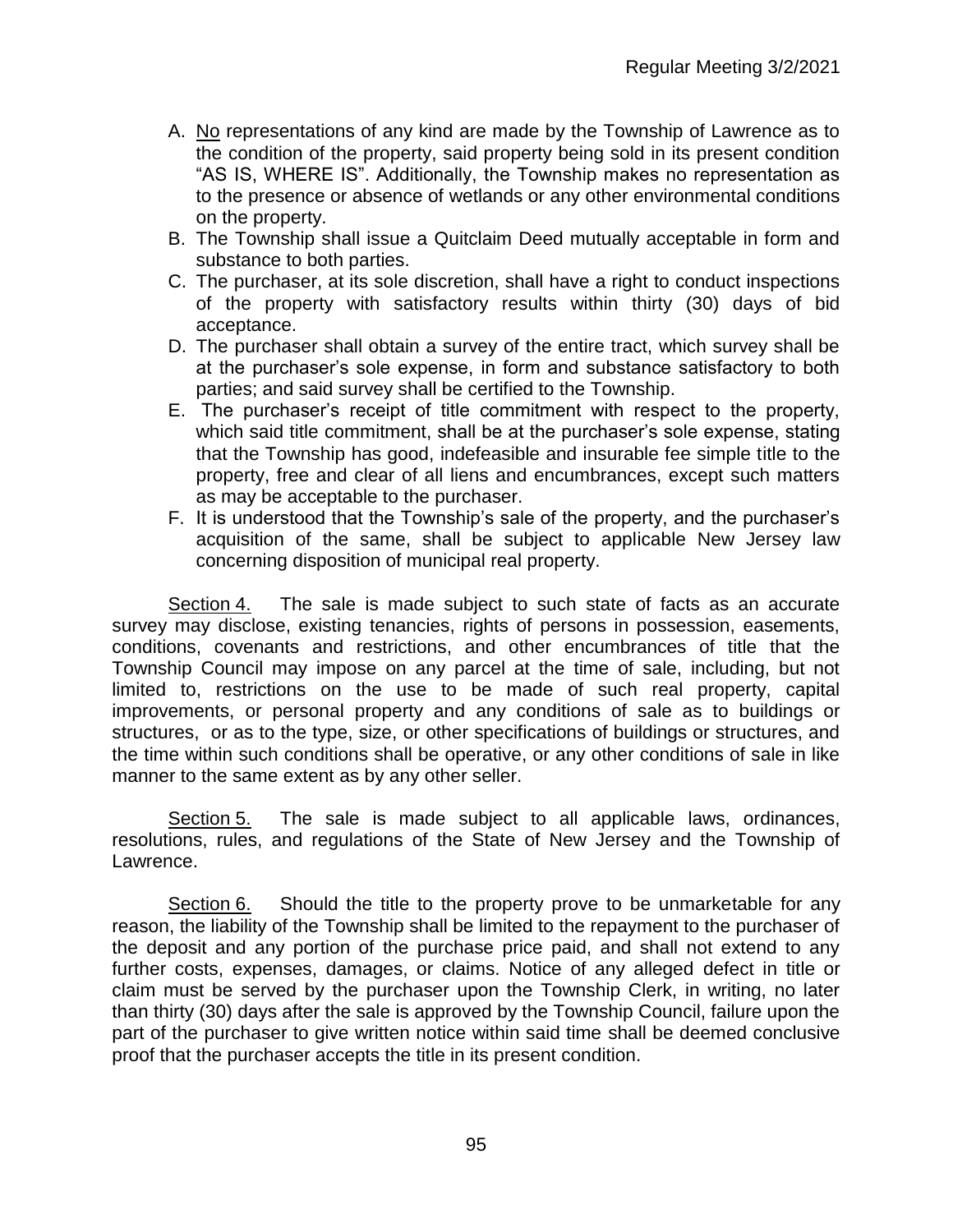Section 7. In addition to the following terms and conditions, successful bidders agree that the Township may impose the following conditions:

- A. Bidders shall deposit, by way of cash, certified check, or money order, the amount of ten percent (10%) of minimum bid pursuant to N.J.S.A. 40A:12- 13(d)] at the time the bid is submitted.
- B. The purchaser shall pay the following at the time of closing: (i) the balance of the purchase price; (ii) the cost of preparation of all legal documents including any special property description; and (iii) the prorated real estate taxes, utilities, water, and sewer for the balance of the current year as of the date of closing.
- C. The purchaser shall abide by all appropriate zoning, subdivision, site plan, health, and building regulations and codes, and shall agree and accept a stipulation that this sale will not be used as grounds to support any variance from these regulations.
- D. In the event the purchaser fails to close title, the purchaser shall forfeit to the Township any and all money deposited with the Township.
- E. The purchase price shall not be used before any County Board of Taxation, Tax Court of New Jersey, or in any court of this State as grounds to support a challenge to the existing assessment of the property, nor shall the purchase price be used as a comparable sale to challenge assessments with regard to other properties.

Section 8. The Township reserves the right to withdraw the offer of sale, and reject any and all bids.

Section 9. All sales are subject to the final approval of the Township Council. Parties interested in submitting bids and who require additional information should contact:

> James F. Parvesse, PE, CME Township Engineer Township of Lawrence 2207 Lawrence Road Lawrence Township NJ 08648

Section 10. The Mayor, Township Manager, Township Clerk, and Township Attorney are hereby authorized to execute all documents necessary for the conduct of this public auction and for the conveyance of the property listed herein, including, but not limited to, executing all contracts, Deeds, and other conveyance documents.

Section 11. Severability. If any article, section or part of this ordinance shall be declared to be unconstitutional, invalid or inoperative, in whole or in part, by a court of competent jurisdiction, no such determination shall be deemed to invalidate the remaining articles, sections or part of this ordinance.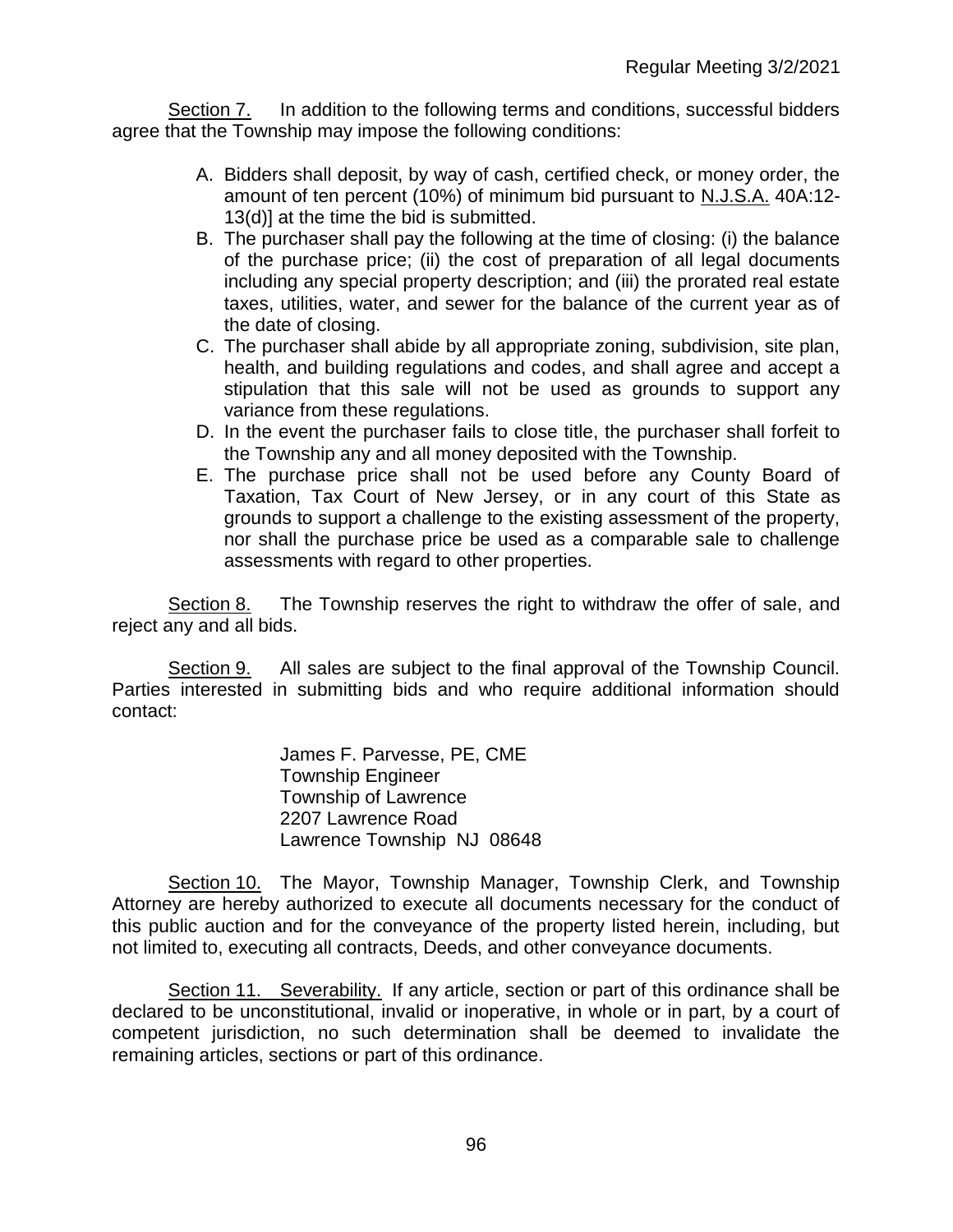Section 12. Repealer.All ordinances and all provisions thereof inconsistent with this ordinance or any part hereof are hereby repealed. Nothing in this ordinance is intended to limit inspections provided for by applicable ordinances that may be in addition to the inspection provided for herein.

Section 13. Effect. This ordinance shall take effect twenty (20) days after adoption. Adopted: March 2, 2021

The Ordinance was adopted after the public hearing thereon, on the following roll call vote:

| <b>COUNCIL</b>        | <b>AYE</b> | <b>NAY</b> | <b>PRESENT</b> | <b>ABSENT</b> | <b>ABSTAIN</b> | <b>MOVE</b> | <b>SECOND</b> |
|-----------------------|------------|------------|----------------|---------------|----------------|-------------|---------------|
| Mr. Bobbitt           |            |            |                |               |                |             |               |
| Ms. Lewis             |            |            |                |               |                |             |               |
| <b>Mr. Powers</b>     |            |            |                |               |                |             |               |
| Mr. Rvan              |            |            |                |               |                |             |               |
| <b>Mavor Kownacki</b> |            |            |                |               |                |             |               |

Mayor Kownacki read by title, an ordinance entitled, "ORDINANCE PROVIDING FOR SIDEWALK IMPROVEMENTS IN AND BY THE TOWNSIP OF LAWRENCE, IN THE COUNTY OF MERCER, NEW JERSY, APPROPRIATING \$19,387.50 THEREOF AND DIRECTING THE SPECIAL ASSESSMENT OF THE COST THEREOF

---

Ordinance No. 2384-21

### ORDINANCE PROVIDING FOR SIDEWALK IMPROVEMENTS IN AND BY THE TOWNSHIP OF LAWRENCE, IN THE COUNTY OF MERCER, NEW JERSEY, APPROPRIATING \$19,387.50; THEREFOR, AND DIRECTING THE SPECIAL ASSESSMENT OF THE COST THEREOF

WHEREAS, at the request of certain owners of properties identified herein, the Township of Lawrence has previously authorized and undertaken certain sidewalk improvements; and

WHEREAS, the understanding between the property owners and the Township was that these improvements would be specially assessed against the properties; and

WHEREAS, the Township now wishes to authorize the special assessment of the cost of such improvements;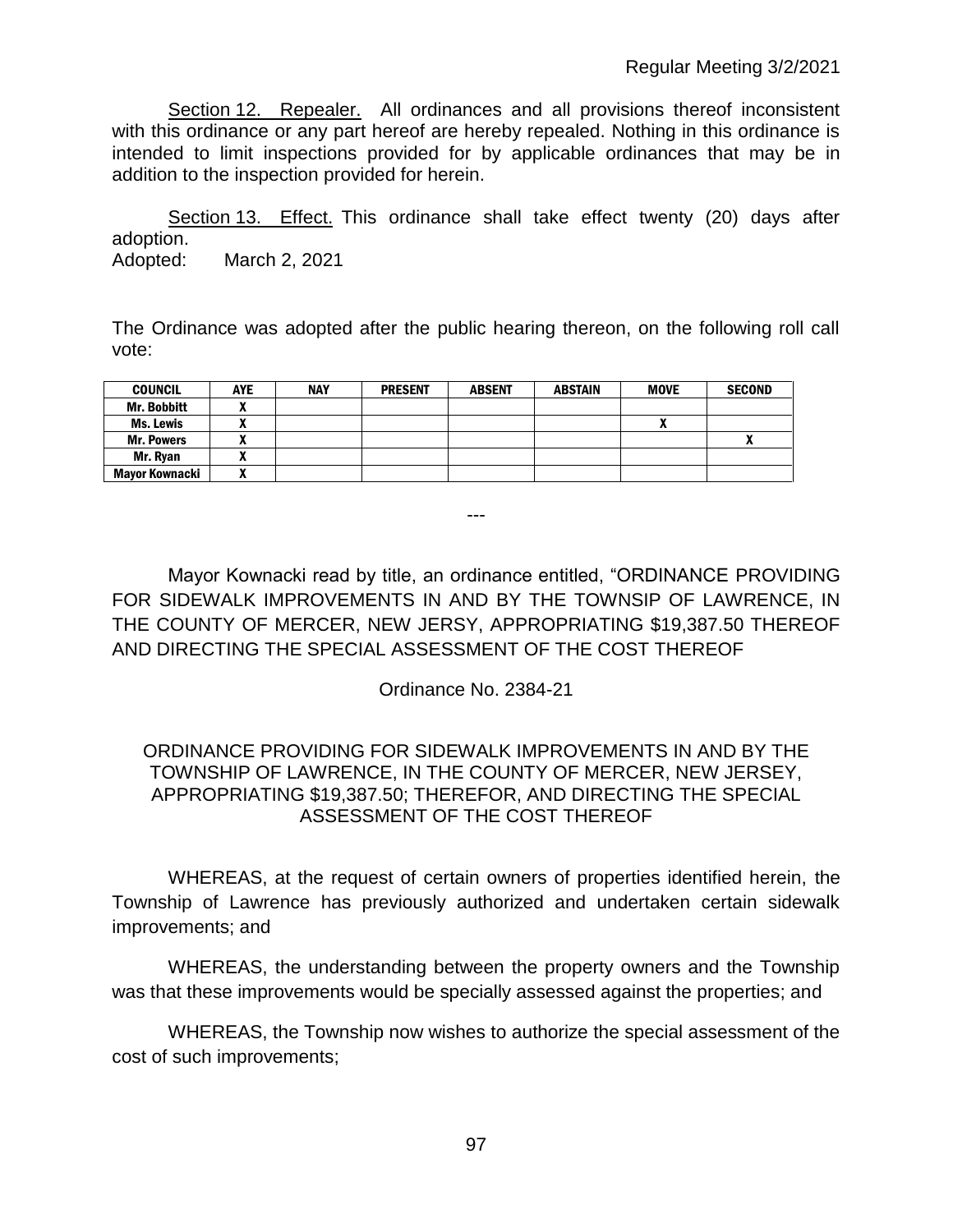NOW, THEREFORE, BE IT ORDAINED by the Township Council of the Township of Lawrence, in the County of Mercer, State of New Jersey (not less than twothirds of all members thereof affirmatively concurring) as follows:

Section 1. The improvement described in Section 3 of this ordinance is hereby authorized to be undertaken by the Township of Lawrence, New Jersey as a local improvement. For the improvement or purpose described in Section 2, there is hereby appropriated the sum of \$19,387.50.

Section 2. (a) The improvement hereby authorized is the improvement of the sidewalks, curbs, and driveway aprons along the streets listed below. The affected properties, listed by name of record owner, street address, block, lot and assessment amounts are as follows:

|                                |              |                | <b>PROPERTY</b>      |              |
|--------------------------------|--------------|----------------|----------------------|--------------|
| <b>OWNER of RECORD</b>         | <b>BLOCK</b> | <b>LOT</b>     | <b>ADDRESS</b>       | <b>TOTAL</b> |
| Jing Xiang Yang & Kehua Liang  | 5201.02      | 8              | 5 Baker Street       | \$950.00     |
| Vijay & Renu Bhagwati          | 5201.03      | 6              | 8 Baker Street       | \$500.00     |
| <b>Zafar Billah</b>            | 5201.07      | 36             | 59 Canal View Drive  | \$400.00     |
| Sui-Kee & Cindy Chen Mah       | 5201.07      | 39             | 65 Canal View Drive  | \$400.00     |
| Bernard & Jennifer Critelli    | 5201.09      | 30             | 78 Canal View Drive  | \$700.00     |
| Newade & Swati Mahesh          | 5201.09      | 13             | 100 Canal View Drive | \$400.00     |
| Anton Lee & Amber Min          | 5201.08      | $\overline{7}$ | 107 Canal View Drive | \$300.00     |
| Santosh & Harsha Harwalkar     | 5201.09      | 5              | 116 Canal View Drive | \$300.00     |
| Anita Kakkar                   | 5301         | 9.16           | 9 Dayna Lane         | \$1,100.00   |
| William Nathan & Stella Antony | 6201.02      | 7.12           | 26 Dix Lane          | \$300.00     |
| William & Cassandra Cheng      | 5201.02      | 3              | 4 Flanigan Street    | \$300.00     |
| Anna Rose Gumabon              | 5201.01      | 27             | 13 Flanigan Street   | \$100.00     |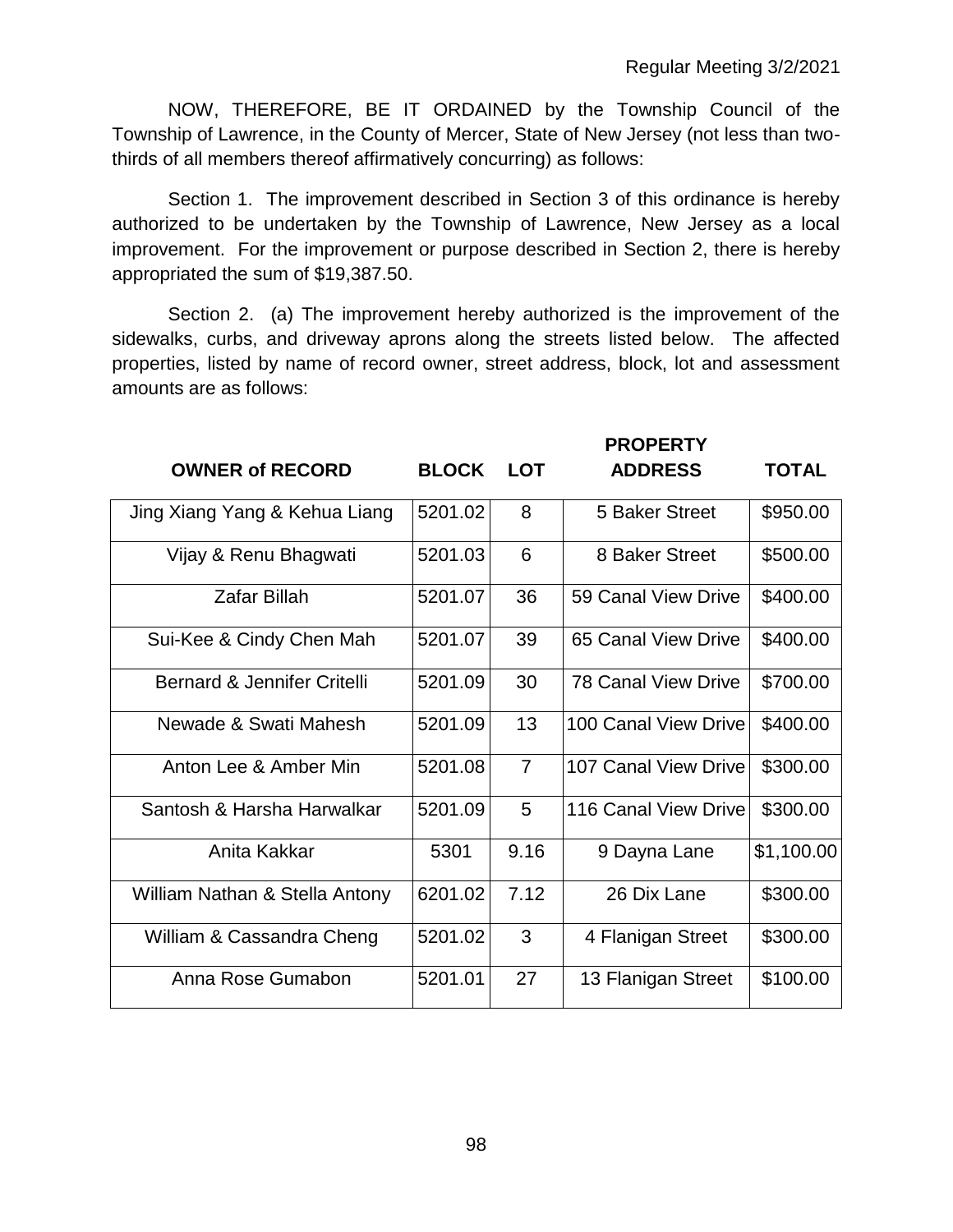| <b>OWNER of RECORD</b>              | <b>BLOCK</b> | <b>LOT</b>     | <b>PROPERTY</b><br><b>ADDRESS</b> | <b>TOTAL</b> |
|-------------------------------------|--------------|----------------|-----------------------------------|--------------|
| Anulfo & Xiomara Valdez             | 5201.01      | 29             | 15 Flanigan Street                | \$100.00     |
| Donald & Kathleen Labowicz          | 1608         | 18             | 123 Lakedale Drive                | \$500.00     |
| Kevin & Judith Nerwinski            | 3004         | 152            | 1800 Lawrence Road                | \$4,700.00   |
| Bach & Binh Tran                    | 5201.07      | 31             | 6 Marchesi Drive                  | \$100.00     |
| Jitesh & Jipsa Patel                | 5201.09      | 3              | 6 Morrell Road                    | \$550.00     |
| <b>Margaret Fink</b>                | 6507         | $\mathbf 1$    | 2 Overlook Way                    | \$700.00     |
| Sean & Mary Beth Kelly              | 6201.03      | 7.13           | 3 Overlook Way                    | \$200.00     |
| Salvatore & Robin Pastorella        | 6201.03      | 7.12           | 5 Overlook Way                    | \$200.00     |
| Paul & Laurie Kaynes - East Trust   | 6201.03      | 7.10           | 9 Overlook Way                    | \$575.00     |
| Kenneth & Trina Weingarten          | 6201.03      | 7.09           | 11 Overlook Way                   | \$500.00     |
| Ronald & Diane Gittleman            | 6201.03      | 7.08           | 13 Overlook Way                   | \$600.00     |
| Steven Kosinski & Obeua Persons     | 6201.02      | 7.09           | 14 Overlook Way                   | \$500.00     |
| <b>Nicholas &amp; Carrie Sutter</b> | 6201.02      | 7.10           | 16 Overlook Way                   | \$300.00     |
| Robert & Irene Colton               | 6201.02      | 7.11           | 18 Overlook Way                   | \$400.00     |
| Ajay & Seema Mehra                  | 5201.01      | $\overline{4}$ | 1 Port Mercer Road                | \$200.00     |
| Homiar & Jaysheree Kalwachwala      | 5201.01      | 8              | 9 Port Mercer Road                | \$400.00     |
| Sandeep & Nalini Agarwal            | 5201.06      | 19             | 3 Richards Road                   | \$225.00     |
| Shrisha & Meera Agarkhed            | 5201.06      | 18             | 5 Richards Road                   | \$225.00     |
| Sandeep & Anita Aich                | 5201.06      | 16             | 9 Richards Road                   | \$100.00     |
| Kunal Bakhtarwala & Navya Mudya     | 5201.06      | 6              | 27 Richards Road                  | \$500.00     |
| Srinivasa Kiran Behara              | 5201.07      | 6              | 30 Richards Road                  | \$287.50     |
| Joseph & Yvonne Johnson             | 2005         | 17             | 56 Texas Avenue                   | \$175.00     |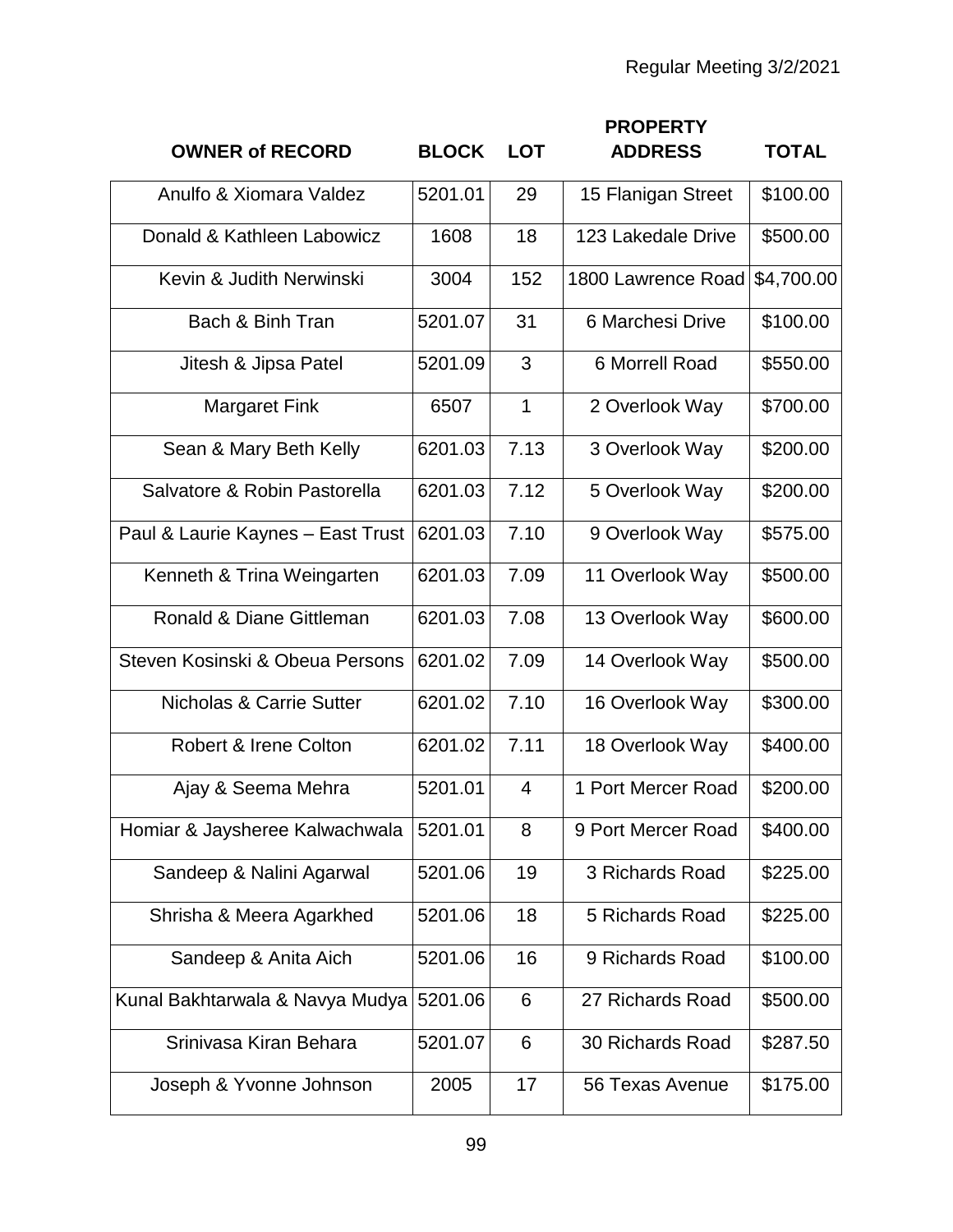| Deepak & Sonia Suri                        | 5201.01 | 42 | 4 Vaccaro Road       | \$200.00 |
|--------------------------------------------|---------|----|----------------------|----------|
| Subhra & Sandhya Chakraborty               | 5201.01 | 41 | 6 Vaccaro Road       | \$200.00 |
| William & Mary Teresa Rodgers              | 5201.02 | 7  | 21 Vaccaro Road      | \$700.00 |
|                                            |         | 31 | 1 Yorkshire Village  |          |
| Ganesh Subramaniam & Yijun Wu              | 5201.05 |    | Road                 | \$300.00 |
|                                            |         | 25 | 10 Yorkshire Village |          |
| Tharmarajah & Yasotha Rishindran   5201.06 |         |    | Road                 | \$200.00 |

(b) The estimated cost of the improvement or purpose is equal to the amount of the appropriation herein made therefore.

Section 3. The improvement described in Section 2 of this ordinance shall be undertaken as a sidewalk improvement and the cost thereof shall be assessed in the following manner. An accurate account of the cost of construction of the sidewalks shall be kept, and such cost shall be assessed upon the several properties fronting on the improvement in proportion to their respective frontage or square yardage thereon pursuant to and in accordance with N.J.S.A. 40:65-1 *et seq.*

Section 4. The owner of any land upon which any assessment for the local improvement shall have been made may pay such assessment in the number of equal yearly installments herein determined, with legal interest, currently six-percent (6%) on the unpaid balance of the assessment. The first of the installments shall be due and payable two months after the confirmation of the assessment, and each subsequent annual installment and interest shall be payable in each successive year thereafter at such time as the governing body shall by resolution determine, provided that any owner of land so assessed shall have the privilege of paying the whole of any assessment or of any balance of installments with accrued interest thereon at any time. Whenever any such installment shall remain unpaid for thirty (30) days from and after the time it shall become due and payable, the whole assessment or balance thereof shall become and be immediately due and payable and shall draw interest at the rate imposed upon the arrearage of taxes in the Township and shall be collected in the same manner as provided by law for other past due assessments. Such assessment shall remain a lien upon the land described herein until the assessment with all installments and accrued interest thereon shall be paid and satisfied. Notwithstanding anything herein to the contrary, the Township shall have the right to waive default as may be permitted by law.

Section 5. The following additional matters are hereby determined, declared, recited and stated: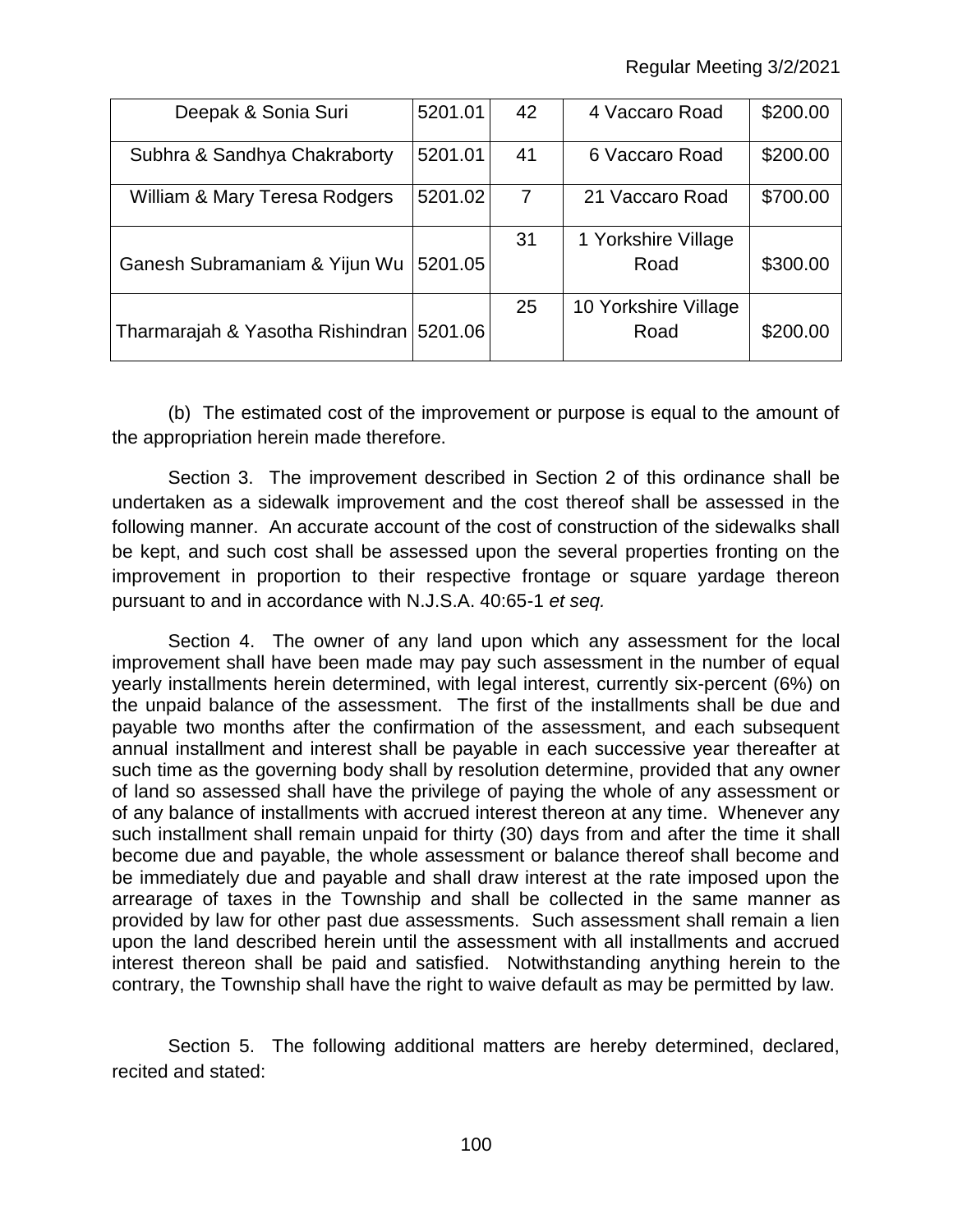(a) The improvement or purpose described in Section 3 of this ordinance is not a current expense. It is an improvement or purpose that the Township may lawfully undertake as a local improvement the cost of which shall be specially assessed in the manner provided herein.

(b) The number of annual installments within which the special assessments are to be levied on the lots and parcels of real estate affected by the improvement is thirtynine (39).

(c) The Township will not contribute to the payment of any part of the cost of the improvement.

(d) The estimated maximum aggregate amount of the special assessments is \$19,387.50.

Adopted: March 2, 2021

The Ordinance was adopted after the public hearing thereon, on the following roll call vote:

| <b>COUNCIL</b>        | <b>AYE</b> | <b>NAY</b> | <b>PRESENT</b> | <b>ABSENT</b> | <b>ABSTAIN</b> | <b>MOVE</b> | <b>SECOND</b> |
|-----------------------|------------|------------|----------------|---------------|----------------|-------------|---------------|
| Mr. Bobbitt           |            |            |                |               |                |             |               |
| Ms. Lewis             |            |            |                |               |                |             |               |
| <b>Mr. Powers</b>     |            |            |                |               |                |             |               |
| Mr. Rvan              |            |            |                |               |                |             |               |
| <b>Mavor Kownacki</b> |            |            |                |               |                |             |               |

**Manager's Report –**

Mr. Nerwinski submitted invoice listings for the month of March 2021 in the amount of \$1,441,922.50.

---

Mr. Nerwinski reported that he met with Greg Whitehead, Director of Public Works, Jim Parvesse, Municipal Engineer and Brian Caloiaro, Chief of Police, to discuss Princess Road. The Amazon Last Mile facility is progressing quickly and they anticipate opening operations sometime in June. As a result he would like to have temporary bollards in place at the second roundabout to stop through traffic from going in and there will be temporary bollards put in at the last facility on Princess Road and the entire strip of road will not be traveled upon. The measure will be temporary as he feels it is not appropriate for them to commit to a permanent situation at this time but instead of waiting for something to happen at The Gatherings he thinks it is more important for them to do this proactively and then assess what the impact would be later.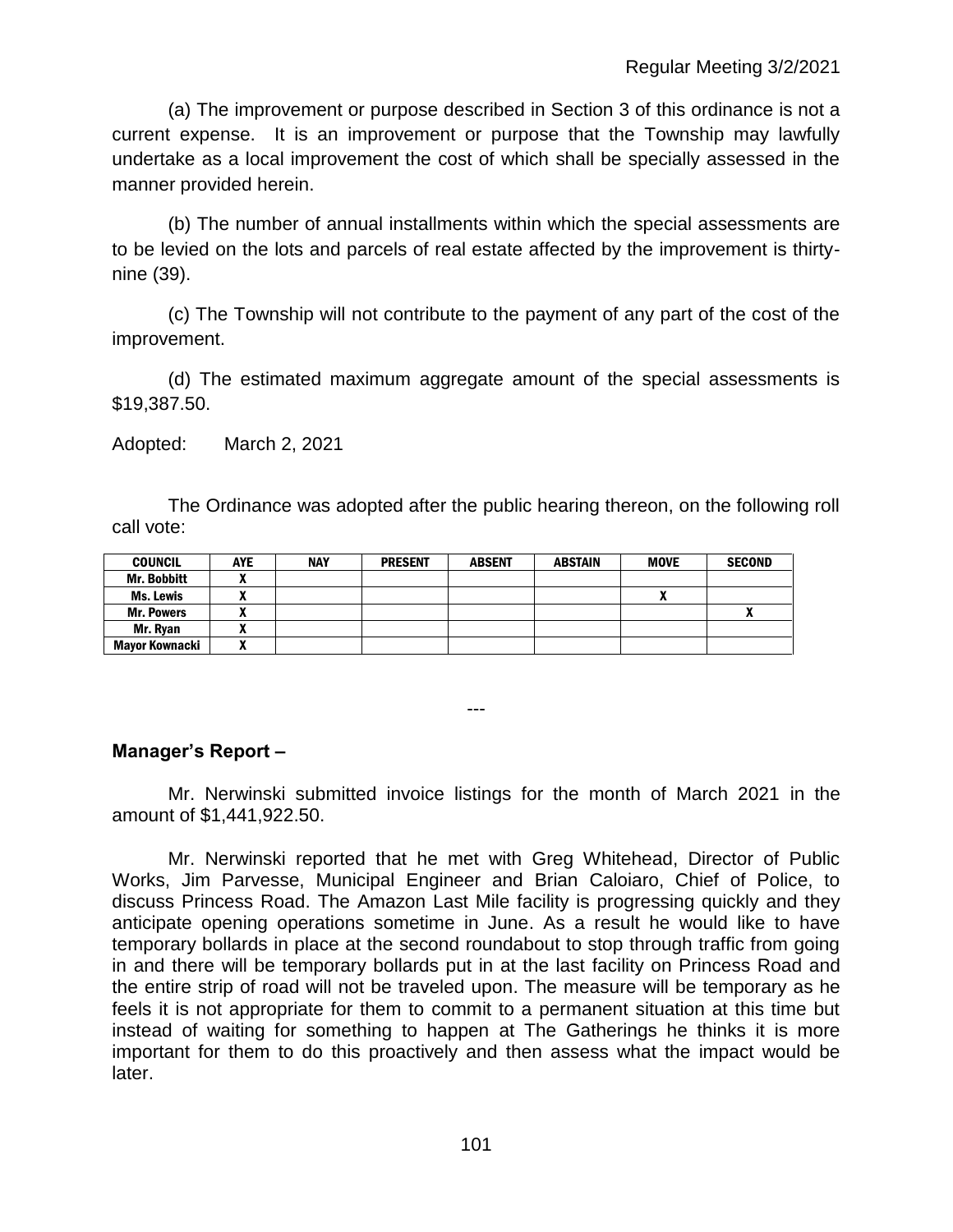Mr. Nerwinski noted that Amazon indicated during their Planning Board presentation that they had already planned to go out one way onto Princeton Pike not Franklin Corner Road and that they have tracking devices for their team in all of the cars so they know exactly when and in what direction they are traveling. So, if someone was violating that protocol they would know and be able to address it. A general discussion took place relative to what that closed stretch of road could be used for - such as recreational activities, signage, the impact of travel and existing warehouses in that area and sending a Notice to the residents that live in The Gatherings that the plan is temporary.

Mr. Nerwinski advised after the discussion they made a decision to have a target date to execute the plan of May  $1<sup>st</sup>$  that will include all the necessary safety steps involved to include more police enforcement to get people acclimated and more warning lights in that area to make sure everybody is compliant with the new rules. A general discussion ensued relative to what the closed stretch of road could be used such a recreational activities; the impact the opening of Amazon and existing warehouses will have on the residents who live in The Gatherings; Amazon having a good model in place to combat disturbances in that area, signage and implementing temporary safety measures versus permanent and revisiting the matter to analysis the impact of the plan.

Mr. Nerwinski further reported he is making good headway on the recruitment of the new Health Officer and he will have something to report in a few days that they will be happy the hear about.

---

### **Attorney's Report –**

Mr. Roskos reported that he will be bringing a PILOT Agreement in connection to the Brandywine site for the Council and the site is in a condition where the purchaser can start construction; but the sale between the parties has been put on hold because the Fair Share Housing Plan has not been approved by the Court which to him is more of a contractual issue by the parties. But, the one thing that still remains to be done in connection with the Brandywine site is the Agreement which he will bring forth to them and what happens on that site afterwards is between Brandywine and the Contract Purchaser and he has expressed to the Court that Lawrence Township in no way, shape or form wants to hold that project up. They are ready to let that project commence.

Mr. Roskos further reported on the Ewing-Lawrence Sewage Authority (ELSA) litigation which he was told was resolved; but, is apparently unresolved. And advised it is a lawsuit brought on by Builders in Hopewell who all have Mt. Laurel projects and they are seeking to be included and have their residents sewer treated at the ELSA plant. So, the Builders and ELSA have been negotiating, together with the help of Judge Carchman, to try and resolve the matter which is still unresolved.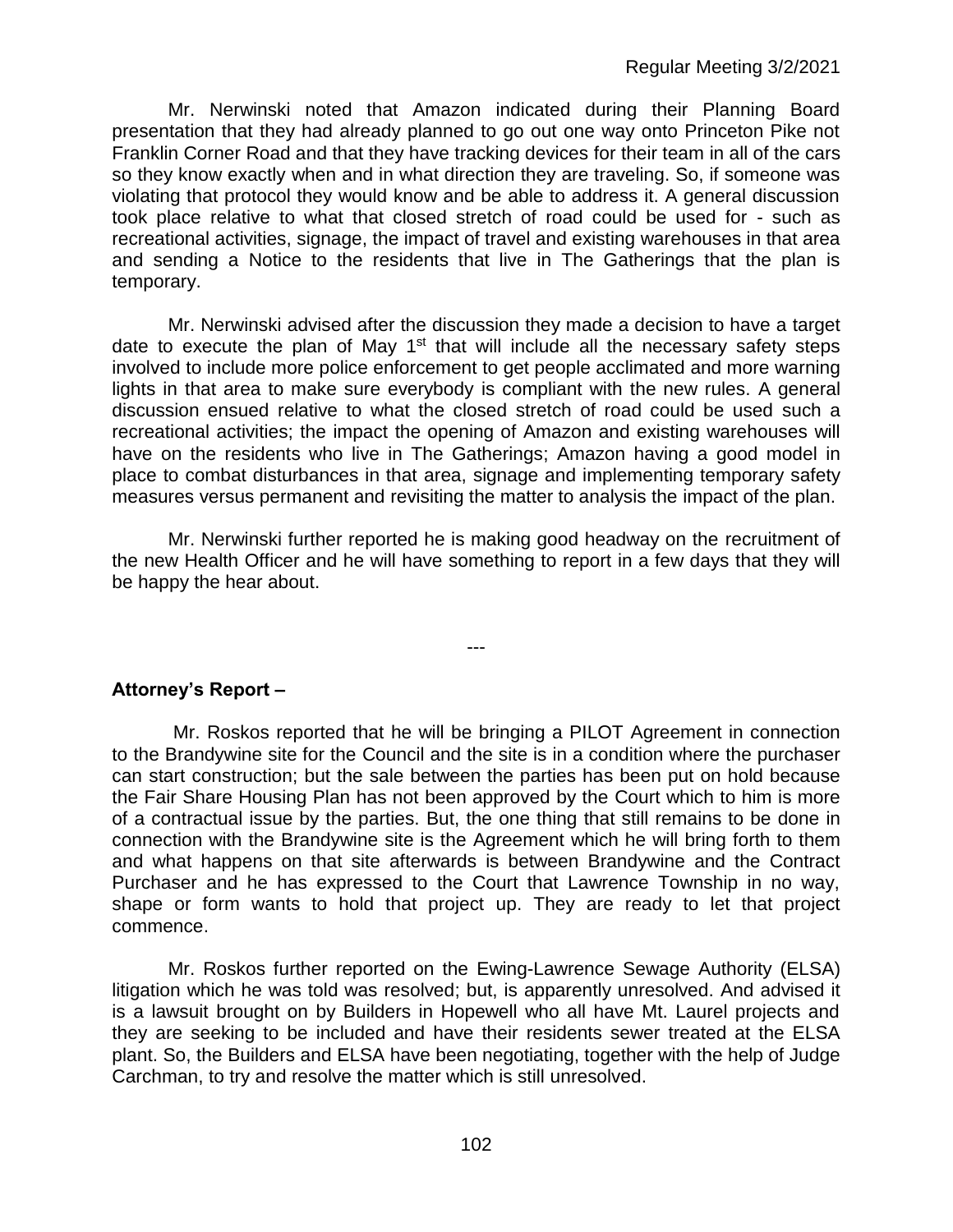Mr. Roskos explained that Lawrence Township was asked to enter into a Formal Appearance or sign a Consent Order which he advised against being the Township is not ELSA and they do not run the sewer plant; therefore, in his opinion, it is an unreasonable request and he has expressed those feelings to the Township Manager. He is apprising the Council of this matter being he cannot represent the Township in this lawsuit due to a conflict of interest; but, he has recommended to the Manager that a separate Counsel be selected who is fully aware of the settlement and understands the settlement to serve in the Township's best interest. Additionally, he has spoken with the Builder's Attorney who has agreed to grant an extension of time to answer.

---

---

---

**Clerk's Report –** 

There was no Clerk's report.

### **Unfinished Business –**

There was no unfinished business.

**New Business –** 

There was no new business.

---

### **Public Participation (3-minute limitation per speaker)** –

Mr. Safar Billah, 59 Canal View Drive, stated he lives in Yorkshire Village and stated he works for the State of New Jersey and he is an engineer by profession and as part of his job duties he reviews and approves engineering design drawings that are prepared by professional engineers who submit various permit applications to his office and his comments are regarding the sidewalk repair work project. He indicated when he initially saw the notification he was very interested and really appreciated the Township offering assistance to the residents and he participated in the program voluntarily; but, as the work progressed he was not happy about how it was conducted and how illplanned that project was. So, for the record he would like to stress his opposition to the special assessment by the Township of Lawrence of the following reasons:

1.) The resident should not be held responsible for the repair of the sidewalks, if the damage was not due to normal wear and tear, settling or weather elements or other defects. In this case, the work was necessitated due to the growing roots of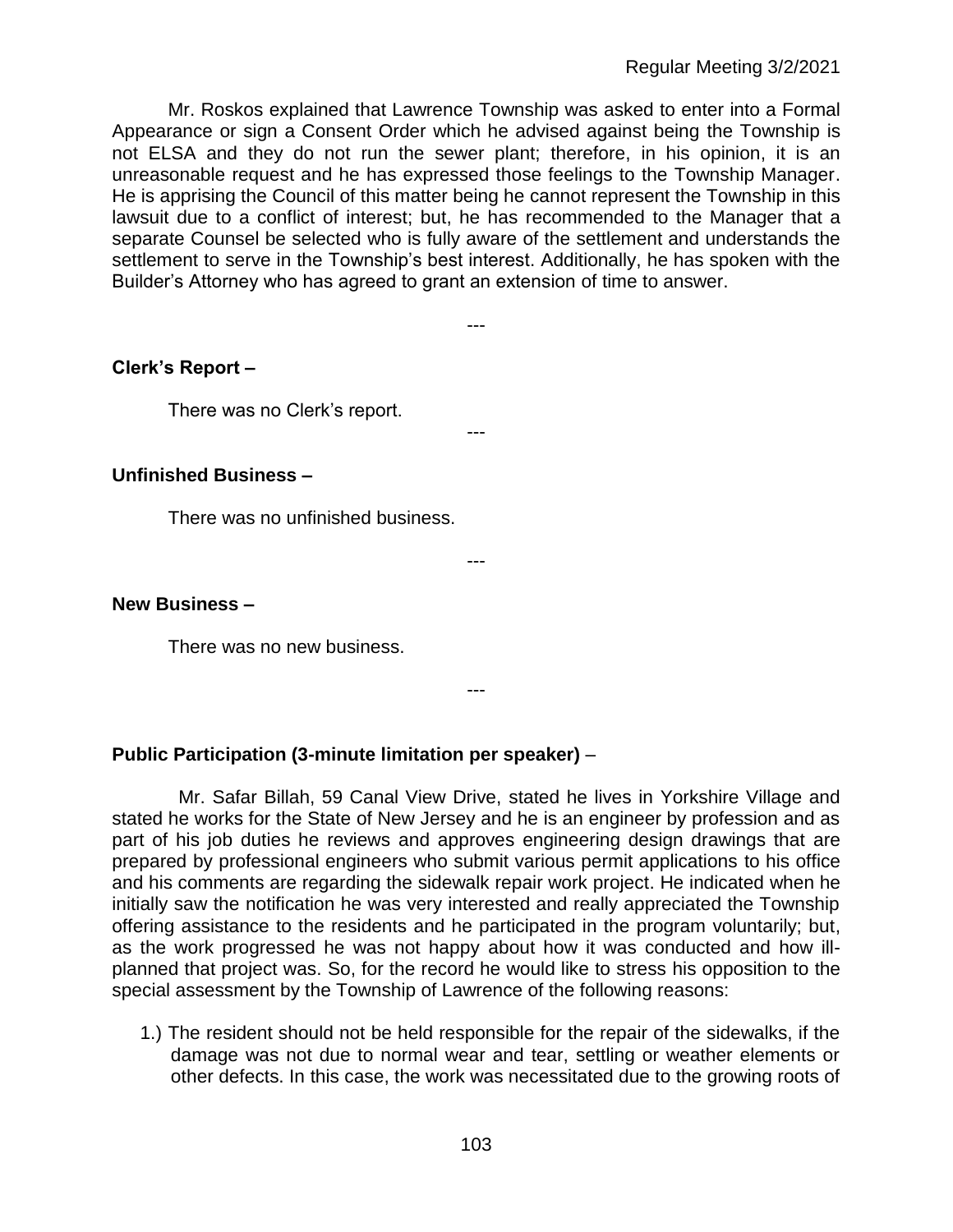the trees owned by the Township. Therefore, in his mind, it should be the responsibility of the Township to bear the cost of repair of the sidewalks.

2.) The recent work was not done to the satisfaction of the residents. Many residents in the neighborhood like him are not happy because the contractor did not address the root cause of the problem which was the growing tree roots. They did not touch the roots, they rather constructed a ramp-like sidewalk and in order to keep the stope to a minimum they ripped apart undamaged parts of the sidewalk to create a longer length and making the repair work expensive for the residents.

And the reason they provided for not cutting the roots which was apparently approved by the Township was that it might make the trees unstable. This reason is unacceptable to him, as an engineer, because it is not based on an engineering evaluation rather it an arbitrary and based on mere assumptions. As far as he knows and has researched the guided principle for not cutting the roots should be 25-percent rule which states if 25-percent of the tree roots are cut the trees should still survive and grow. And, in his mind…at least in his case, the one (1) root of the tree would not be greater than 5 percent of all the roots. So, he will not accept their reasoning as to why they did cut the roots to make the problem go away…the contractor did not try any incentives to cut the roots because that would cut into his profit.

The contractor was paid by the length of the repair so what he did instead he increased the length of the repair work by ripping apart perfectly okay slabs and not cutting the roots; because in order to cut the roots he had to employ extra labor and extra cost which would not give him any money because the length would have had to be reduced. And, the ramp-like repairs are now causing puddles and invited the Council to come to his residence to see where the puddles are located because they did not take care of the other parts of the existing slopes or other parts of the sidewalks. So, basically, where the interface is there is an impression and a little amount of rain makes a puddle which creates a danger to residents who are walking or kids that are playing on the sidewalks.

And, in his engineering judgement and research the proper way to address the problem, permanently, is to cut the root that is damaged, install a barrier material to prevent further growth, put a level of pea gravel under the new concrete allowing any root growth and future root growth to go underneath the slabs without damaging the slabs then they can install the new slabs and the new slabs in his mind should be like the previous slab before it was damaged; it should be leveled.

So, based on all of the above, he is requesting the honorable Councilmembers not to approve any new assessment order repair work to the residents rather make the contractor come back and redo the repair work as it should be properly done. The residents already pay a large amount of real estate tax and such a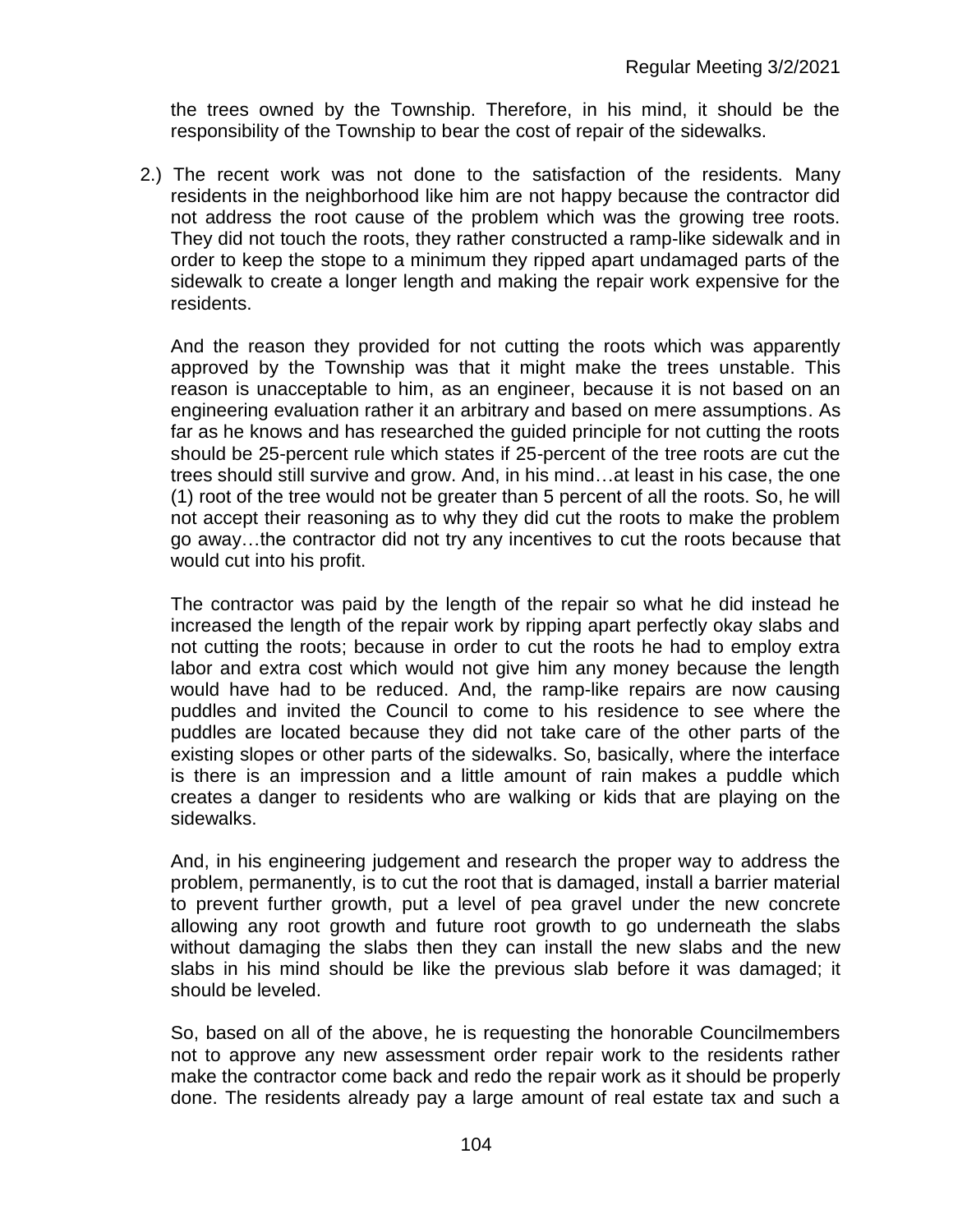repair cost should be budgeted for and paid from the tax as many municipalities have adopted Statement of Policy. So, again, his request to the Council is for this issue to be taken care of as part of the Township and do not charge the residents.

Mr. Nerwinski inquired if Mr. Billah had spoken with the Municipal Engineer relative to his concern. Mr. Billah replied Brenda Kraemer, Assistant Municipal Engineer, came out to review the problem and stated it was consistent with the Township policy. Subsequently, Mr. Nerwinski informed Mr. Billah that the forum which he is in is neither the time nor the place to do for a funding mechanism to resolve any issue with regard to the workmanship of the contractor. Each resident signs a contract for this work so funding this would be inappropriate to have all other taxpayers pay for sidewalk improvements for other residents' properties and proceeded to elaborate about Mr. Billah's profession as an engineer and him being entitled to his opinion regarding the work and the Sidewalk Improvement Program being a longstanding program that many people have benefited from and he invited Mr. Billah to reach out to him to continue the conversation. An additional exchange of dialogue took place relative to the ownership and responsibilities of the trees that are in the right-of-ways.

**Resolutions** 

---

Resolution Nos. 96-21 (18-C.1) through 109-21 (18-H.5) with the exception of Resolution Nos. 104-21 (18-B.1) and 105-21 (18-B.2) was approved by the following roll call vote:

| <b>COUNCIL</b>    | <b>AYE</b> | <b>NAY</b> | <b>PRESENT</b> | <b>ABSENT</b> | ABSTAIN | <b>MOVE</b> | <b>SECOND</b> |
|-------------------|------------|------------|----------------|---------------|---------|-------------|---------------|
| Mr. Bobbitt       |            |            |                |               |         |             |               |
| Ms. Lewis         |            |            |                |               |         | ^           |               |
| <b>Mr. Powers</b> |            |            |                |               |         |             |               |
| Mr. Ryan          |            |            |                |               |         |             |               |
| Mavor Kownacki    |            |            |                |               |         |             |               |

Cited Resolutions are spread in their entirety in the Resolution Books of the Township of Lawrence.

Resolution Nos.104-21 (18-B.1) and 105-21 (18-B.2) was approved by the following roll call vote:

| <b>COUNCIL</b>     | <b>AYE</b> | <b>NAY</b> | <b>PRESENT</b> | <b>ABSENT</b> | <b>ABSTAIN</b> | <b>MOVE</b> | <b>SECOND</b> |
|--------------------|------------|------------|----------------|---------------|----------------|-------------|---------------|
| <b>Mr. Bobbitt</b> |            |            |                |               |                |             |               |
| Ms. Lewis          |            |            |                |               |                |             |               |
| <b>Mr. Powers</b>  |            |            |                |               |                | Λ           |               |
| Mr. Ryan           |            |            |                |               |                |             |               |
| Mayor Kownacki     |            |            |                |               |                |             |               |

Cited Resolutions are spread in their entirety in the Resolution Books of the Township of Lawrence.